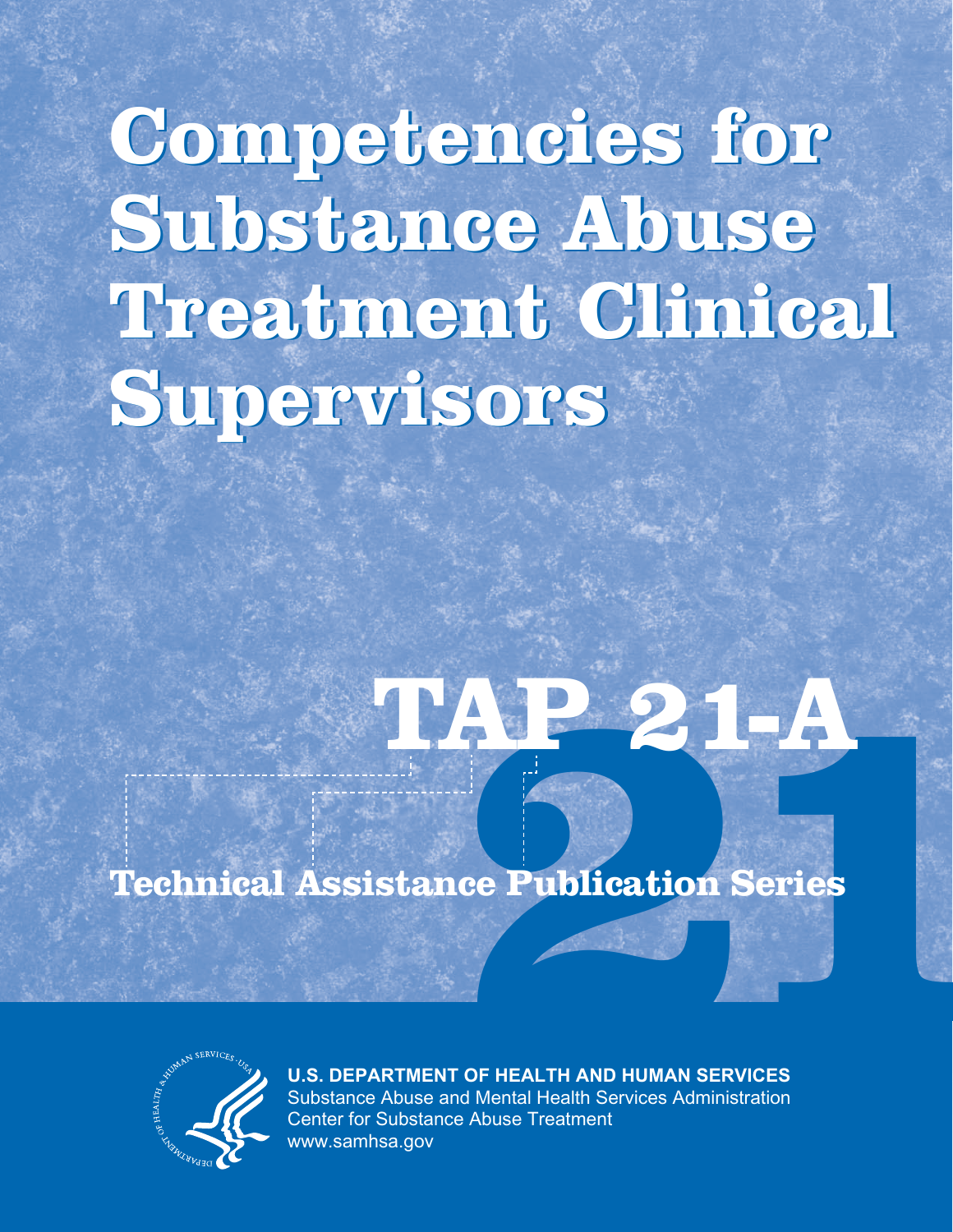

# **COMPETENCIES FOR SUBSTANCE ABUSE TREATMENT CLINICAL SUPERVISORS**

*Technical Assistance Publication (TAP) Series*

**21-A**

**U.S. Department of Health and Human Services** Substance Abuse and Mental Health Services Administration Center for Substance Abuse Treatment

1 Choke Cherry Road Rockville, MD 20857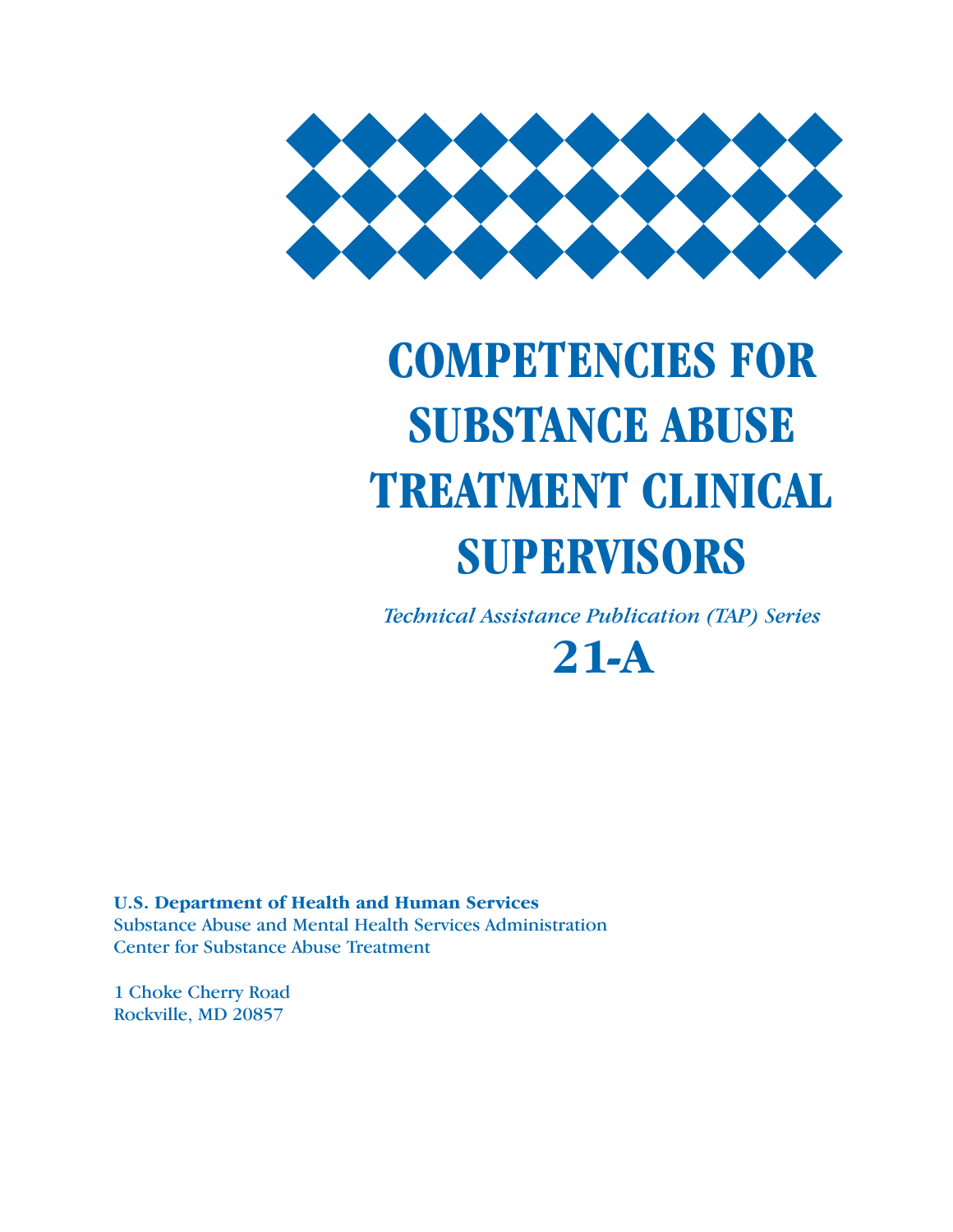### **ACKNOWLEDGMENTS**

Numerous people contributed to this publication. The clinical supervision competencies were developed by a Task Force of experts (see page v), and the document was reviewed by others in the substance use disorder treatment field (see Appendix D). Section II: Implementation Guidelines was written by Steve Gallon, Ph.D., and Pamela Mattel, LCSW-R, CASAC. This publication was produced by JBS International, Inc. (JBS), under Knowledge Application Program (KAP) contract number 270-04-7049 with the Substance Abuse and Mental Health Services Administration (SAMHSA), U.S. Department of Health and Human Services (DHHS). Christina Currier served as the Center for Substance Abuse Treatment (CSAT) Government Project Officer, and Karl White, Ed.D., served as the CSAT Workforce Development Team expert. Lynne MacArthur, M.A., A.M.L.S., served as the JBS KAP Executive Project Co-Director, and Barbara Fink, RN, M.P.H., served as the JBS KAP Managing Project Co-Director. Other JBS KAP personnel included Dennis Burke, M.S., M.A., Deputy Director for Product Development; Candace Baker, M.S.W., CSAC, MAC, Senior Writer/Publication Manager; Wendy Caron, Editorial Quality Assurance Manager; Frances Nebesky, M.A., Quality Assurance Editor; Pamela Frazier, Document Production Specialist; and Claire Macdonald, Graphic Artist.

## **DISCLAIMER**

The opinions expressed herein are the views of Task Force members and do not necessarily reflect the official position of CSAT, SAMHSA, or DHHS. No official support of or endorsement by CSAT, SAMHSA, or DHHS for these opinions or for particular resources described in this document is intended or should be inferred.

# **PUBLIC DOMAIN NOTICE**

All materials appearing in this volume except those taken directly from copyrighted sources are in the public domain and may be reproduced or copied without permission from SAMHSA/CSAT or the authors. Do not reproduce or distribute this publication for a fee without specific, written authorization from SAMHSA's Office of Communications.

## **ELECTRONIC ACCESS AND COPIES OF PUBLICATION**

This publication may be accessed electronically through **www.kap.samhsa.gov.** Copies may be obtained free of charge from SAMHSA's National Clearinghouse for Alcohol and Drug Information (NCADI), (800) 729-6686 or (240) 221-4017; TDD (for hearing impaired), (800) 487-4889; or electronically through **www.ncadi.samhsa.gov.**

# **RECOMMENDED CITATION**

Center for Substance Abuse Treatment. *Competencies for Substance Abuse Treatment Clinical Supervisors*. Technical Assistance Publication (TAP) Series 21-A. DHHS Publication No. (SMA) 07-4243. Rockville, MD: Substance Abuse and Mental Health Services Administration, 2007.

# **ORIGINATING OFFICE**

Practice Improvement Branch, Division of Services Improvement, Center for Substance Abuse Treatment, Substance Abuse and Mental Health Services Administration, 1 Choke Cherry Road, Rockville, MD 20857.

DHHS Publication No. (SMA) 07-4243 Printed 2007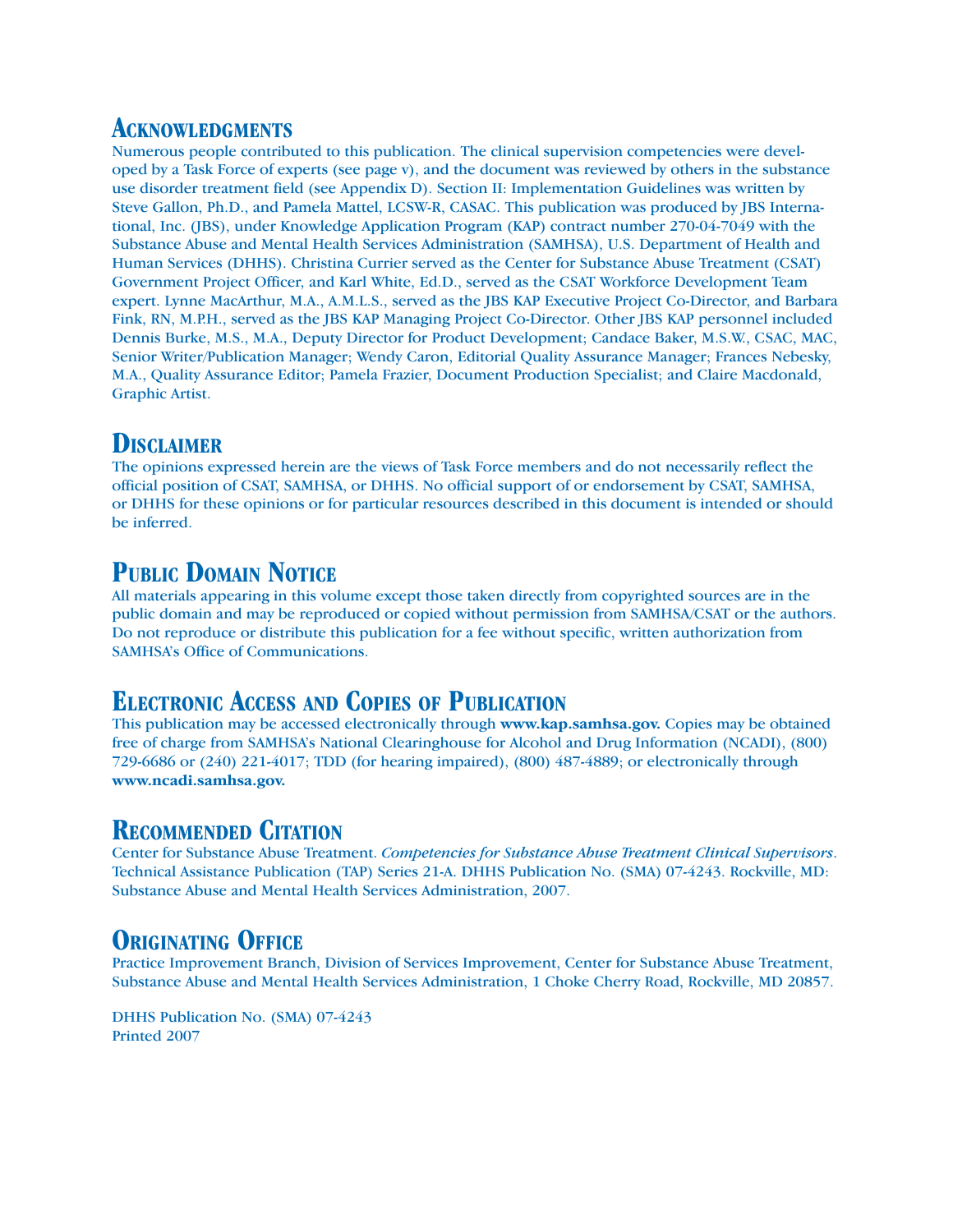# **CONTENTS**

| Appendix A: Clinical Supervision Certification—National Resources 45         |  |
|------------------------------------------------------------------------------|--|
| Appendix B: Professional Codes of Ethics Specific to Clinical Supervision 47 |  |
|                                                                              |  |
|                                                                              |  |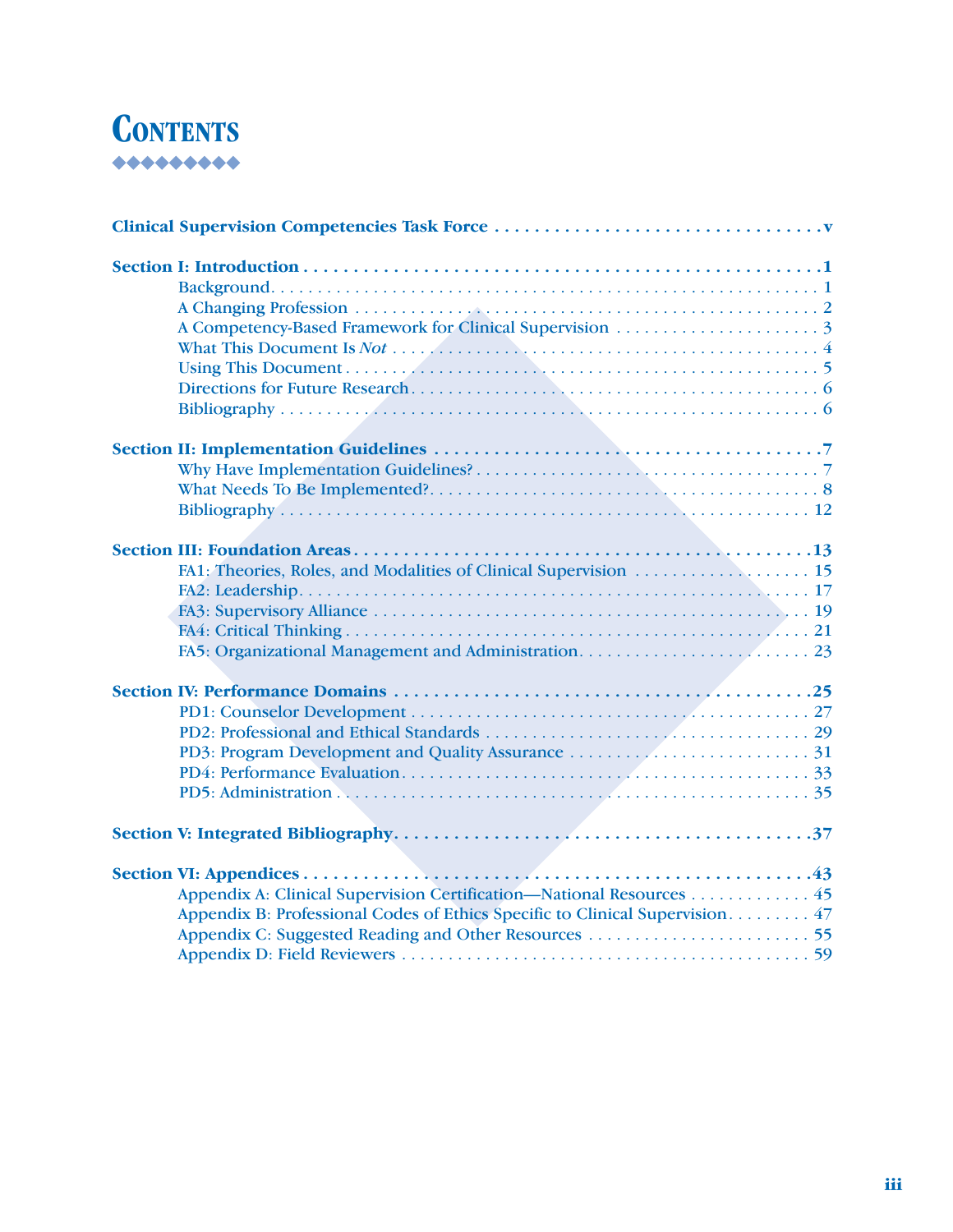# **CLINICAL SUPERVISION COMPETENCIES TASK FORCE**

**Steve Gallon, Ph.D. (Chair)** Principal Investigator Northwest Frontier Addiction Technology Transfer Center Salem, Oregon

**Charlotte Chapman, M.S., LPC** Clinical Assistant Professor Virginia Commonwealth University Richmond, Virginia

**Thomas Durham, Ph.D., CCS** Executive Director The Danya Institute Silver Spring, Maryland

**Christiane Farentinos, M.D., CADA II Director** ChangePoint, Inc. Portland, Oregon

**Karen Garrett, M.A., CAP, CAPP** Quality Improvement and Training **Director** River Region Human Services, Inc. Jacksonville, Florida

**Anne Hatcher, Ed.D., CAC III, NCAC II** Professor, Co-Director Center for Addiction Studies Metropolitan State College of Denver Denver, Colorado

**Jim Knorp, M.S.W., CAP**

Project Manager Southern Coast Addiction Technology Transfer Center Tallahassee, Florida

**Pamela Mattel, LCSW-R, CASAC** Behavioral Healthcare Consultant/Trainer 13 Hill Drive Oyster Bay, New York

**Jeanne Obert, MFT, MSM** Executive Director Matrix Institute West Los Angeles, California

**Laura Tonkin** Partner The Mackey Group Issaquah, Washington

**Mike Towey, M.P.A., CDP, CPP Instructor** Tacoma Community College Tacoma, Washington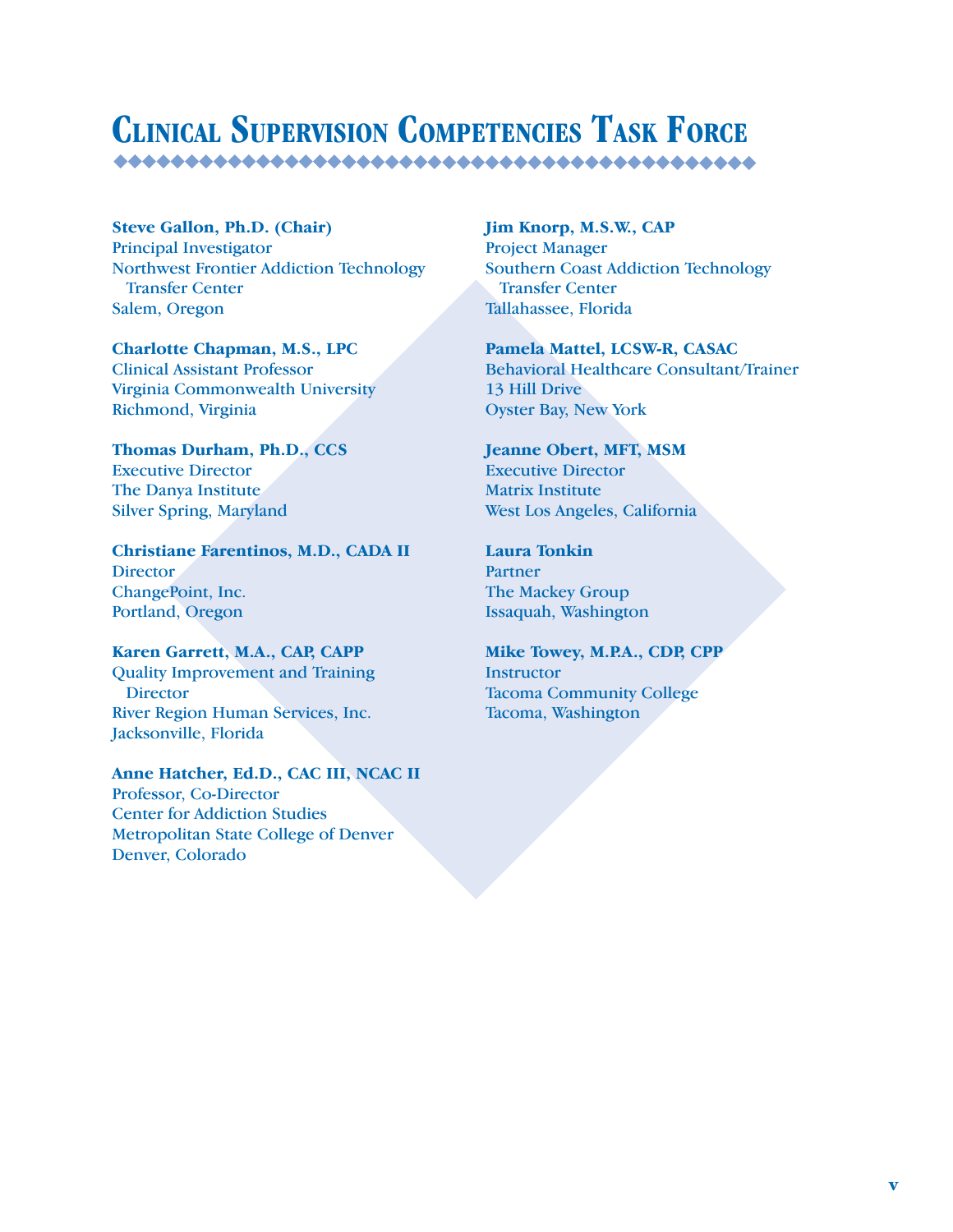## **Other Technical Assistance Publications (TAPs) include:**

| TAP <sub>1</sub> | Approaches in the Treatment of Adolescents with Emotional and Substance Abuse Problems<br><b>PHD580</b>                     |
|------------------|-----------------------------------------------------------------------------------------------------------------------------|
| TAP <sub>2</sub> | Medicaid Financing for Mental Health and Substance Abuse Services for Children and<br>Adolescents PHD581                    |
| TAP <sub>3</sub> | Need, Demand, and Problem Assessment for Substance Abuse Services PHD582                                                    |
| TAP <sub>4</sub> | Coordination of Alcohol, Drug Abuse, and Mental Health Services PHD583                                                      |
| TAP <sub>5</sub> | Self-Run, Self-Supported Houses for More Effective Recovery from Alcohol and Drug Addiction                                 |
|                  | <b>PHD584</b>                                                                                                               |
| TAP <sub>6</sub> | Empowering Families, Helping Adolescents: Family-Centered Treatment of Adolescents with                                     |
|                  | Alcohol, Drug Abuse, and Mental Health Problems BKD81                                                                       |
| TAP <sub>7</sub> | Treatment of Opiate Addiction With Methadone: A Counselor Manual BKD151                                                     |
| TAP <sub>8</sub> | Relapse Prevention and the Substance-Abusing Criminal Offender BKD121                                                       |
| TAP <sub>9</sub> | Funding Resource Guide for Substance Abuse Programs BKD152                                                                  |
| <b>TAP 10</b>    | Rural Issues in Alcohol and Other Drug Abuse Treatment PHD662                                                               |
| <b>TAP 11</b>    | Treatment for Alcohol and Other Drug Abuse: Opportunities for Coordination PHD663                                           |
| <b>TAP 12</b>    | Approval and Monitoring of Narcotic Treatment Programs: A Guide on the Roles of Federal and<br><b>State Agencies PHD666</b> |
| <b>TAP 13</b>    | Confidentiality of Patient Records for Alcohol and Other Drug Treatment BKD156                                              |
| <b>TAP 14</b>    | Siting Drug and Alcohol Treatment Programs: Legal Challenges to the NIMBY Syndrome                                          |
|                  | <b>BKD175</b>                                                                                                               |
| <b>TAP 15</b>    | Forecasting the Cost of Chemical Dependency Treatment Under Managed Care: The Washington<br><b>State Study BKD176</b>       |
| <b>TAP 16</b>    | Purchasing Managed Care Services for Alcohol and Other Drug Abuse Treatment: Essential<br>Elements and Policy Issues BKD167 |
| <b>TAP 17</b>    | Treating Alcohol and Other Drug Abusers in Rural and Frontier Areas BKD174                                                  |
| <b>TAP 18</b>    | Checklist for Monitoring Alcohol and Other Drug Confidentiality Compliance PHD722                                           |
| <b>TAP 19</b>    | Counselor's Manual for Relapse Prevention With Chemically Dependent Criminal Offenders                                      |
|                  | <b>PHD723</b>                                                                                                               |
| <b>TAP 20</b>    | Bringing Excellence to Substance Abuse Services in Rural and Frontier America BKD220                                        |
| <b>TAP 21</b>    | Addiction Counseling Competencies: The Knowledge, Skills, and Attitudes of Professional<br>Practice BKD246                  |
|                  | TAP 21-A Competencies for Substance Abuse Treatment Clinical Supervisors (SMA)07-4243                                       |
| <b>TAP 22</b>    | Contracting for Managed Substance Abuse and Mental Health Services: A Guide for Public                                      |
|                  | Purchasers BKD252                                                                                                           |
| <b>TAP 23</b>    | Substance Abuse Treatment for Women Offenders: Guide to Promising Practices BKD310                                          |
| <b>TAP 24</b>    | Welfare Reform and Substance Abuse Treatment Confidentiality: General Guidance for                                          |
|                  | Reconciling Need to Know and Privacy BKD336                                                                                 |
| <b>TAP 25</b>    | The Impact of Substance Abuse Treatment on Employment Outcomes Among AFDC Clients in                                        |
|                  | <b>Washington State BKD367</b>                                                                                              |
| <b>TAP 26</b>    | Identifying Substance Abuse Among TANF-Eligible Families BKD410                                                             |
| <b>TAP 27</b>    | Navigating the Pathways: Lessons and Promising Practices in Linking Alcohol and Drug<br>Services with Child Welfare BKD436  |
| <b>TAP 28</b>    | The National Rural Alcohol and Drug Abuse Network Awards for Excellence 2004, Submitted                                     |
|                  | and Award-Winning Papers BKD552                                                                                             |

Other TAPs may be ordered by contacting the National Clearinghouse for Alcohol and Drug Information (NCADI), (800) 729-6686 or (240) 221-4017, TDD (for hearing impaired), (800) 487-4889.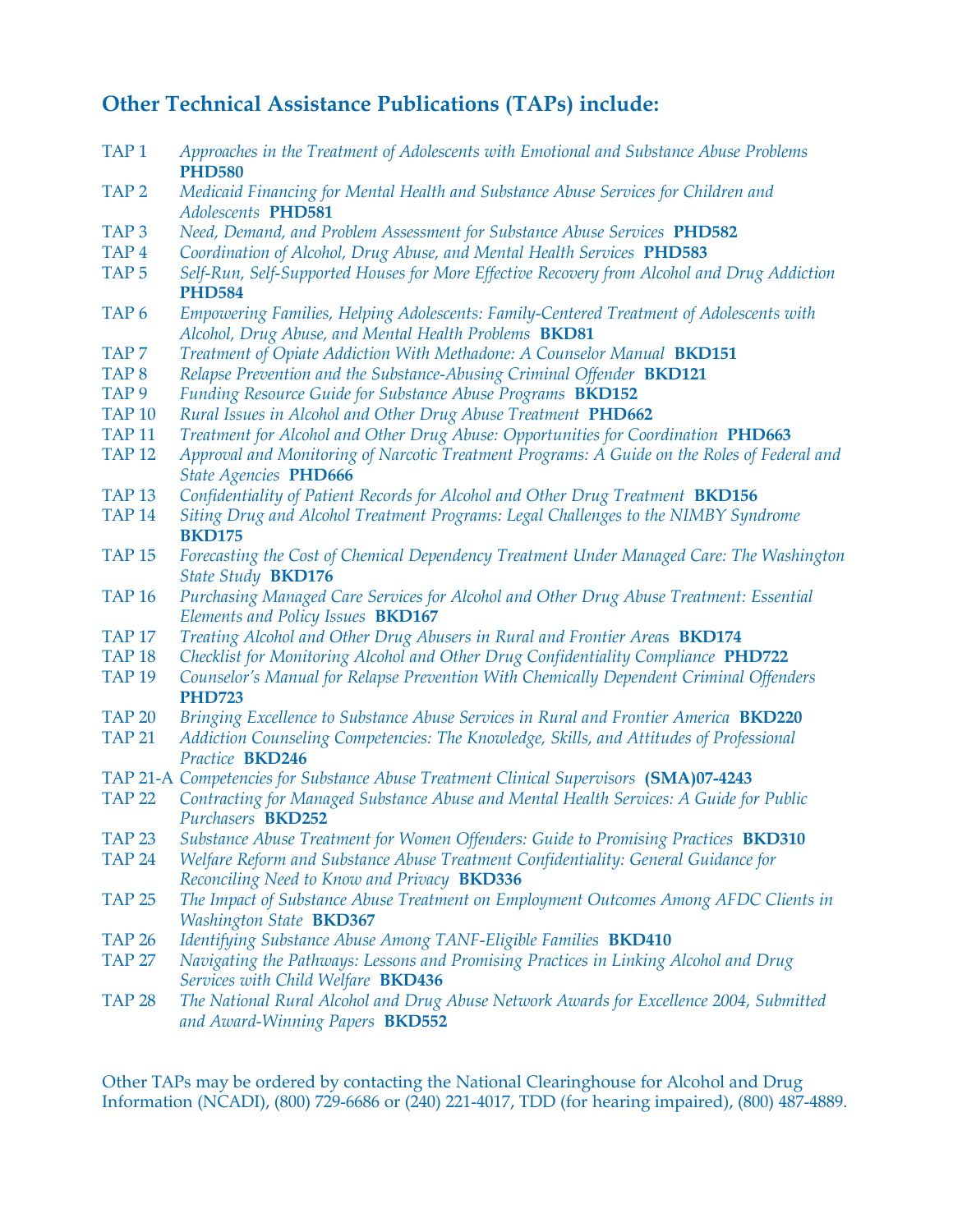# Section I:

# **INTRODUCTION**



#### **BACKGROUND**

In 1998, the Substance Abuse and Mental Health Services Administration's Center for Substance Abuse Treatment (CSAT) published Technical Assistance Publication (TAP) 21, *Addiction Counseling Competencies: The Knowledge, Skills, and Attitudes of Professional Practice*. TAP 21 has been widely distributed and is now a benchmark by which curricula are developed and educational programs and professional standards are measured in the U.S. substance use disorder treatment field. In 2006, CSAT produced a reformatted, revised version of TAP 21 (Center for Substance Abuse Treatment, 2006).

The TAP 21 counselor competencies describe what fully proficient counselors can do in clinical practice. Those competencies may be introduced in preemployment education and training settings, but they are often developed more fully on the job. It is typically the clinical supervisor's responsibility to mentor counselor development and facilitate the building of new knowledge and skills, not only during counselors' early years but throughout their careers. To that end, clinical supervisors in agencies specializing in the treatment of substance use disorders are expected to be knowledgeable and proficient in the addiction counseling competencies.

Clinical supervision itself is much discussed in the professional literature of several disciplines, including social work, psychology, and both mental health and substance use disorder counseling. Theories, process dynamics, and tools abound, but the functional responsibilities and essential skills of the substance use disorder treatment supervisor had not been synthesized into one document that could serve as a standard for the field. To remedy that situation, CSAT convened the Clinical Supervision Competencies Task Force (the Task Force) in fall 2005. The Task Force, composed of experts in substance abuse treatment and clinical supervision from across the country, was charged with developing this document, TAP 21-A, *Competencies for Substance Abuse Treatment Clinical Supervisors*. TAP 21-A is designed to accompany TAP 21, taking monitoring, assessment, and improvement of addiction counseling competencies to the next level.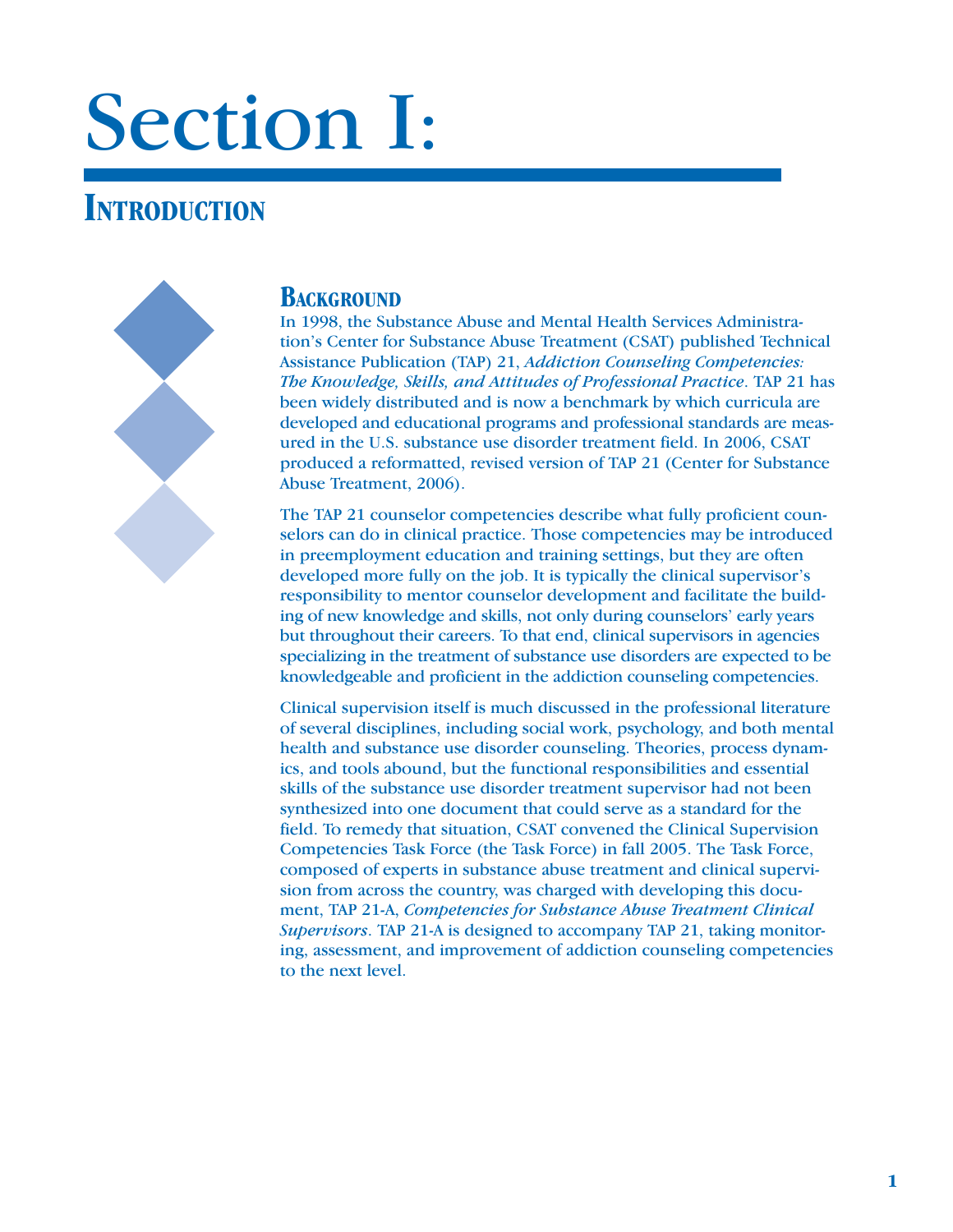## **A CHANGING PROFESSION**

Professional treatment for substance use disorders is a rapidly changing discipline. Research and evaluation studies are identifying new methods and tools for facilitating change and recovery. Payers, clients and their families, and the general public are seeking increased accountability and effectiveness of services. Licensing and credentialing bodies are raising their standards and expecting higher qualifications from applicants for certification or licensure. For example:

- States and the Federal Government are implementing contracts and grants that require X treatment organizations to demonstrate specified levels of client outcomes rather than just delivery of services.
- Licensing and funding sources of all types are expecting programs to use evidence-based X practices in the delivery of treatment services.

Treatment programs also are seeing clients who have co-occurring disorders and present with complex life situations and issues. More complex treatment issues call for more sophisticated and competent treatment and supervision skills. To meet increasing demands, modern treatment organizations must be able to—

- Monitor, evaluate, and promote clinical competence, directly and objectively; X
- Ensure fidelity to evidence-based practices; and X
- $\blacklozenge$  Increase treatment efficacy and cost-effectiveness.

Historically, professional substance abuse treatment organizations have focused resources on providing direct client care but have not provided sufficient resources for clinical supervision, an activity critical to ensuring service quality and effectiveness. Supervision time is limited in most agencies, and supervisory activities are frequently more administrative than clinical in nature. Supervisors often carry a clinical caseload and have a variety of program management responsibilities. It is no wonder that direct clinical supervision of counselors (including performance observation, feedback, and mentoring) is rarely a part of an agency's staff development plan.

Counselors often are promoted into supervisory positions on the basis of seniority, academic training, or their competence as counselors. Although a high level of counseling proficiency is an important prerequisite, it is not the only qualification of a competent clinical supervisor. Clinical supervision requires a new set of knowledge, skills, and abilities, as well as assumption of a different professional role. Many new supervisors receive little or no training in clinical supervision, leading to enormous inconsistency in the quality of supervision available in the field. As a result, many counselors receive inadequate clinical training and supervision. New counselors working toward certification or licensure frequently have to go outside their agencies, and even outside the field of substance use disorder treatment, to obtain competent supervision.

In addition, as professional performance expectations increase, substance use disorder treatment agencies are experiencing an unprecedented workforce shortage. An aging workforce and the lure of better paying positions in related settings have contributed to the shortage of qualified treatment personnel. Clinical staff members can become overwhelmed or dissatisfied when faced with the high demands of the job and little supervision. Some even choose to leave the profession. At the same time, fewer individuals are entering the field than in the past. Literature suggests that one potential solution is to provide consistent, high-quality clinical supervision in a way that will attract new counselors, enhance career satisfaction, mitigate burnout among veteran providers, and help clinicians become (and feel) more competent and effective.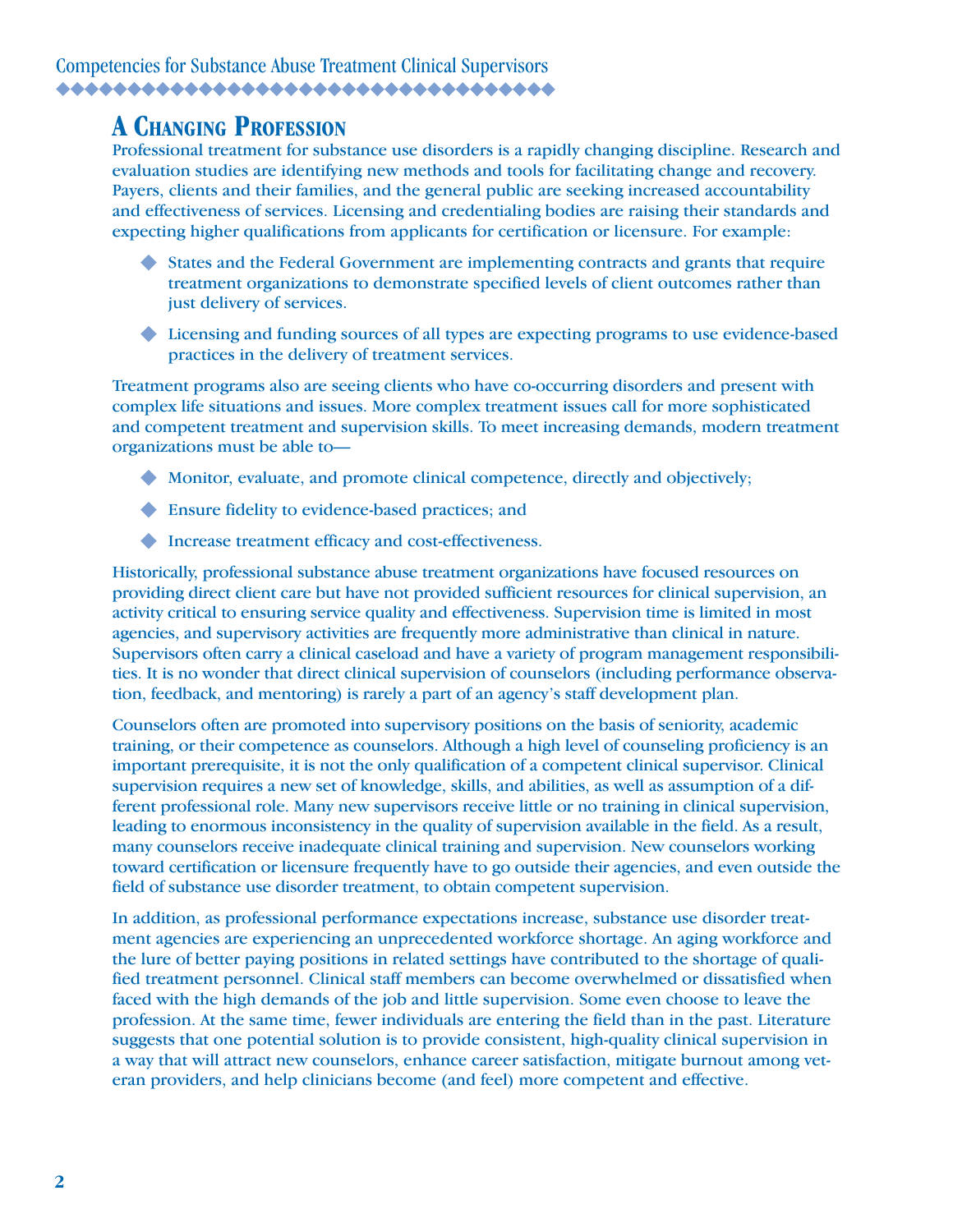# **A COMPETENCY-BASED FRAMEWORK FOR CLINICAL SUPERVISION**

Clinical supervision has become an organizational function with its own conceptual framework and methodology. Key competencies for effective clinical supervision represent an array of knowledge and skills pertinent to the clinical, administrative, and evaluative responsibilities of a clinical supervisor. Before the framework can be described in more detail, definitions of two key terms are needed: *clinical supervision* and *competency.*

A number of definitions for *clinical supervision* have appeared in the published literature. Two of the most popular are the following:

- 1. Clinical supervision is a disciplined, tutorial process wherein principles are transformed into practical skills, with four overlapping foci: administrative, evaluative, clinical, and supportive (Powell, 2004, p. 11).
- 2. Supervision is an intervention that is provided by a senior member of a profession to a more junior member or members of that same profession. This relationship is evaluative, extends over time, and has the simultaneous purposes of enhancing the professional functioning of the more junior person(s), monitoring the quality of professional services offered to the clients that she, he, or they see, and serving as a gatekeeper of those who are to enter the particular profession (Bernard and Goodyear, 2004, p. 8).

After reviewing the available literature, the Task Force synthesized the following consensus definition of *clinical supervision:*

A social influence process that occurs over time, in which the supervisor participates with supervisees to ensure quality clinical care. Effective supervisors observe, mentor, coach, evaluate, inspire, and create an atmosphere that promotes self-motivation, learning, and professional development. They build teams, create cohesion, resolve conflict, and shape agency culture, while attending to ethical and diversity issues in all aspects of the process. Such supervision is key to both quality improvement and the successful implementation of consensus- and evidence-based practices.

Marrelli and colleagues (2004, p. 4) define *competency* as follows:

[A] measurable human capability that is required for effective performance . . . [composed] of *knowledge*, a single *skill* or *ability*, a *personal characteristic*, or a cluster of two or more of these attributes. Competencies are the building blocks of work performance. The performance of tasks requires the simultaneous or sequenced demonstration of multiple competencies.

A competency-based model, as presented in this document, provides a framework for understanding, learning, and implementing the multiple functions and tasks of clinical supervision. Becoming an effective and fully competent clinical supervisor is a developmental process. As knowledge and skills are accumulated over time, the supervisor's proficiency incrementally increases. This document describes competencies required to reach *mastery* as a clinical supervisor. It establishes a set of expectations for clinical supervision in substance use disorder treatment settings, describes the capabilities of a fully proficient clinical supervisor, and provides a standard toward which organizations and supervisors are encouraged to strive.

The nature of the relationship between supervisor and supervisee is unique. It can be characterized as highly charged and intense. When one person is in a position of power and authority over another, tension, discomfort, and conflict can arise. It is crucial that clinical supervisors understand the nature of this relationship and exercise supervisory responsibilities in a respectful, fair, and objective manner.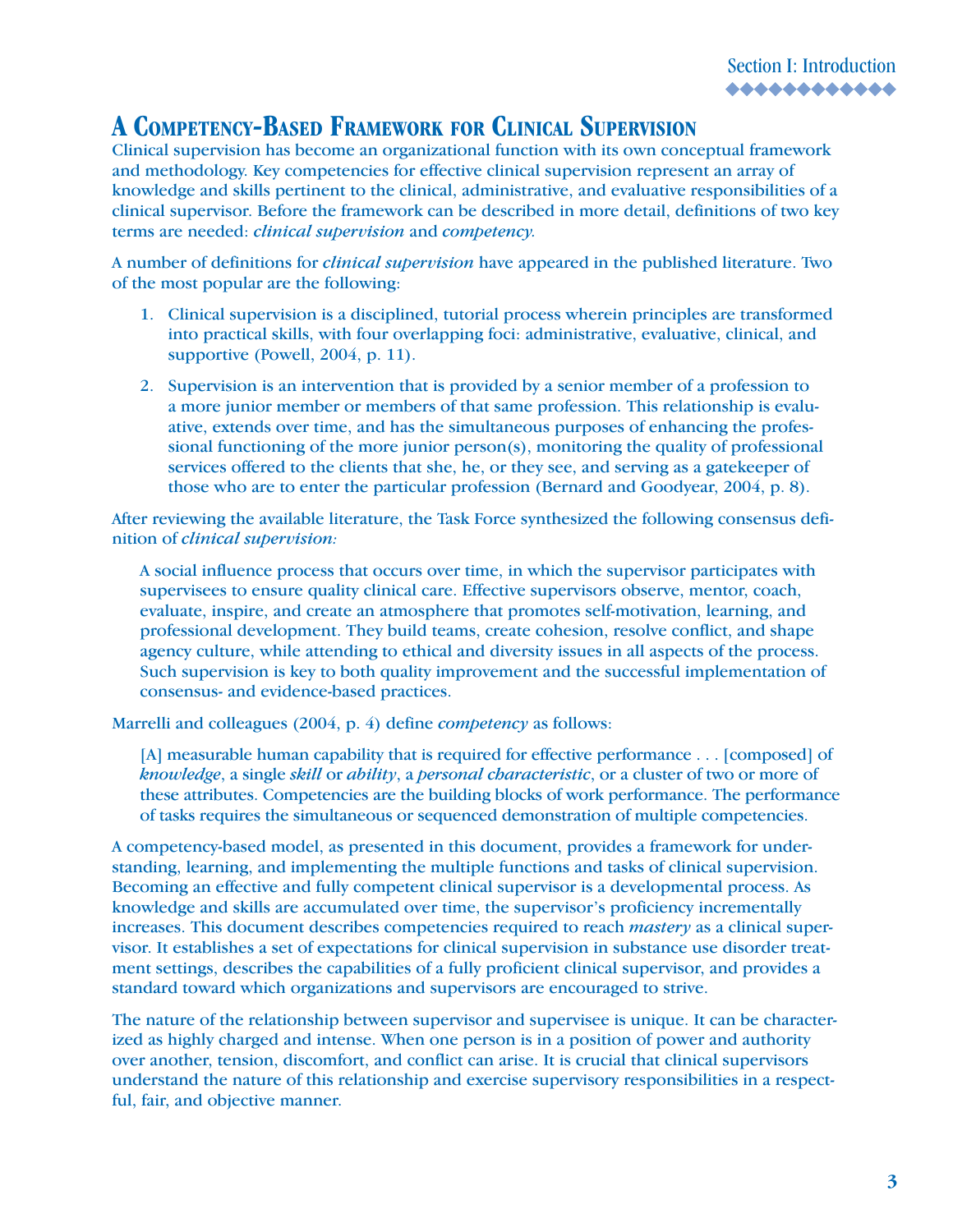It is important, too, for supervisors to understand the developmental process of supervisees (e.g., how they learn, how skills are developed over time) and how to establish a spirit of learning and personal development in an organization. Service improvement occurs most effectively when service providers have the freedom to practice new skills in an environment marked more by support and mentoring than by critical judgment.

The clinical supervision competencies identified in the pages that follow are presented under two major headings: foundation areas and performance domains.

Foundation areas identify the broad knowledge and concepts essential to supervisory proficiency. The competencies representing these foundations of supervision are grouped into five areas:

- FA1: Theories, Roles, and Modalities of Clinical Supervision;
- FA2: Leadership;
- FA3: Supervisory Alliance;
- FA4: Critical Thinking; and
- FA5: Organizational Management and Administration.

Performance domains identify the specific responsibilities and abilities essential to protecting client welfare, improving clinical services, developing a competent staff, and fulfilling an organization's mission and goals. The competencies relating to these specifics of supervisory practice are grouped into five domains:

PD1: Counselor Development; PD2: Professional and Ethical Standards; PD3: Program Development and Quality Assurance; PD4: Performance Evaluation; and PD5: Administration.

Clinical supervision is distinguished from administrative supervision in some models of supervisory practice, and many believe that administrative duties take precious time away from the provision of direct supervision to clinical staff. However, in substance use disorder treatment settings, the two kinds of supervision significantly overlap in real-world practice; Powell (2004, p. 11) identified "administrative" as one of four "overlapping foci" of clinical supervision. The Task Force members believe strongly that this document would not be complete if it did not address elements of organizational and administrative functioning. Unlike the other competencies described in this document, the extent to which clinical supervisors are expected (or have the authority) to perform the administrative functions varies greatly from organization to organization. Few supervisors have responsibility for performing *all* of the administrative activities included. However, as supervisors move to other organizations, their administrative activities may well change. It is important that clinical supervisors understand the range of administrative competencies that may be expected of them.

This competencies document is both research and consensus based. A thorough literature search was conducted, and Task Force members developed competencies based on a review of literature available. The specific resources the Task Force used to identify particular competencies are listed in a bibliographic section after each foundation area and performance domain. In addition, Section V provides an integrated bibliography. Additional reading suggestions and resources for further study are in Appendix C.

### **WHAT THIS DOCUMENT IS** *NOT*

Before discussing ways in which this document can be used, it is important to clarify what this document is *not* intended to be. It is not the following: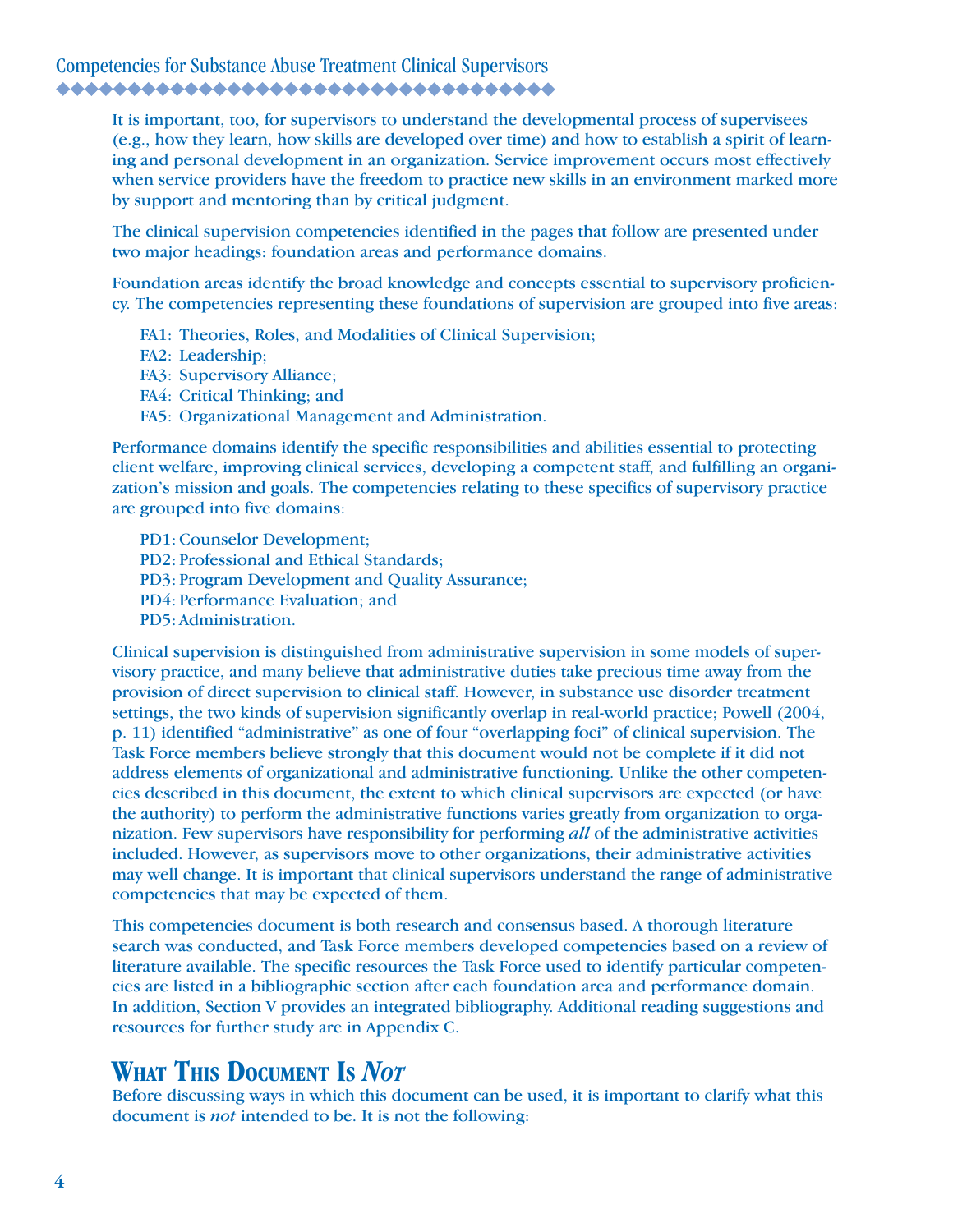- A description of the competencies, models, or techniques of *counseling*. This document X presupposes knowledge and mastery of the counseling competencies described in TAP 21, *Addiction Counseling Competencies: The Knowledge, Skills, and Attitudes of Professional Practice.*
- A clinical supervision certification test preparation manual. Each certifying body can pro-X vide guidance about the best preparation material for its test (see Appendix A for a list of national certifying bodies).
- An in-depth description of specific supervision models, approaches, or techniques. The X competencies are relevant across treatment settings and models of supervision. The references listed throughout the document and in Appendix C: Suggested Reading and Other Resources are excellent sources of information about models and specific supervision techniques.

## **USING THIS DOCUMENT**

Basing clinical supervision practices on the competencies described in this publication may require significant changes in current supervisory practices. State agencies may choose to alter guidelines for clinical supervision in their administrative rules. Community agencies may choose to make changes throughout their organizations in day-to-day clinical supervision practices. Making such changes requires planning and a process designed for gradual incremental change. To assist in the implementation process, Section II contains a discussion of how a set of guidelines could be useful and presents recommendations for facilitating successful implementation at both the State and the community agency levels.

The clinical supervision competencies in the foundation areas (Section III) and performance domains (Section IV) serve as guides to providing consistent and comprehensive supervisory training and development. In general, they promote a common understanding of the clinical supervisor's roles and responsibilities, foster development of standards for the delivery of clinical supervision, encourage the development of clinical supervision credentials, and raise questions for future study. Specifically, the competencies provide a resource for professional development to the following individuals and organizations:

- New and experienced supervisors can assess their proficiency and use their self-assessment X to establish personal professional development plans. Aspiring supervisors can develop accurate expectations about the nature of being a supervisor and seek education and training that will prepare them for the role.
- Counselors can become familiar with supervision standards, develop accurate expecta-X tions about their role in supervision, and identify how supervision can contribute to their professional development.
- Agency administrators can identify the potential benefits of establishing an effective X clinical supervision program, improve their understanding of the clinical supervisor's tasks and responsibilities, and provide clear guidelines for the delivery of clinical supervision in their agencies.
- Professional and advocacy associations can establish practice standards and plan con-X tinuing education efforts for clinical supervisors.
- Educators and training professionals can assess and improve existing curricula related Xto supervision, as well as enhance the quality of supervision in academic practica, field training, and internship experiences.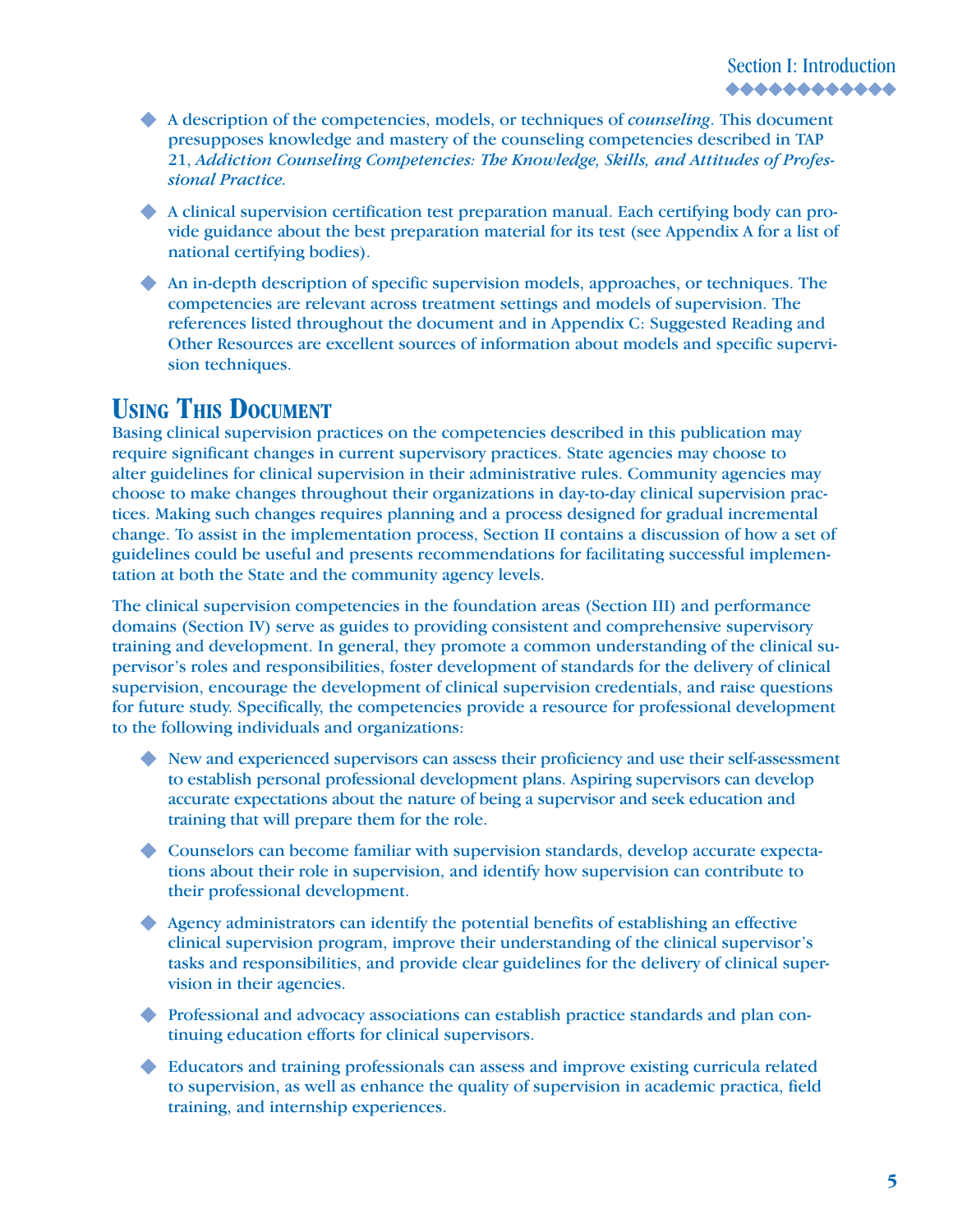# Competencies for Substance Abuse Treatment Clinical Supervisors

- Single State Authorities can establish administrative rules related to the availability and X delivery of clinical supervision and recommend or provide technical assistance to Stateaffiliated or contracted agencies that provide treatment services for substance use disorders.
- Certification and licensing bodies can establish or update clinical supervisor credential-X ing or licensing standards and prepare credentialing examination questions.
- ◆ Federal agencies can develop contract and grant guidelines to ensure the quality of services they support and to promote the highest possible standard of care.
- Allied health professionals can establish or improve supervision guidelines in their X clinical settings.
- Researchers can develop research agendas.

## **DIRECTIONS FOR FUTURE RESEARCH**

The Task Force recognizes that more work is needed and hopes that clinical supervision in general and this supervisor competency framework will be the subject of further study. Future research could examine the importance of clinical supervision in implementing empirically supported treatment interventions, the relationship between the quality and quantity of supervision to clinical outcomes, and other important issues related to an improved understanding of the relationship between supervision and effective clinical service delivery.

Research specific to the supervisor competencies in this document could focus on—

- $\blacklozenge$  Validating the relationship between these competencies and improved service quality;
- ◆ Developing additional tools to assess supervisor proficiency in the competencies;
- ◆ Determining how best to train supervisors or teach them the competencies; and
- ◆ Determining the best way to prepare aspiring clinical supervisors for their future positions.

The Task Force hopes that this document encourages both continued development of clinical supervision as a discipline and continuous improvement of clinical services for people with substance use disorders.

### **BIBLIOGRAPHY**

Bernard, J.M., and Goodyear, R.K. Ethical and legal considerations. In: *Fundamentals of Clinical Supervision* (3d ed.). Boston: Allyn & Bacon, 2004. pp. 49–72.

Center for Substance Abuse Treatment. *Addiction Counseling Competencies: The Knowledge, Skills, and Attitudes of Professional Practice.* Technical Assistance Publication (TAP) Series 21. DHHS Publication No. (SMA) 06-4171. Rockville, MD: Substance Abuse and Mental Health Services Administration, 2006.

Marrelli, A.F., Tondora, J., and Hoge, M.A. Strategies for developing competency models. *Competency Conference Proceedings.* The Annapolis Coalition on the Behavioral Health Workforce, 2004. **www.annapoliscoalition.org/pdfs/ Competency%20Modeling%20Strategies.pdf** [accessed December 12, 2006].

Powell, D.J. *Clinical Supervision in Alcohol and Drug Abuse Counseling: Principles, Models, Methods.* San Francisco: Jossey-Bass, 2004.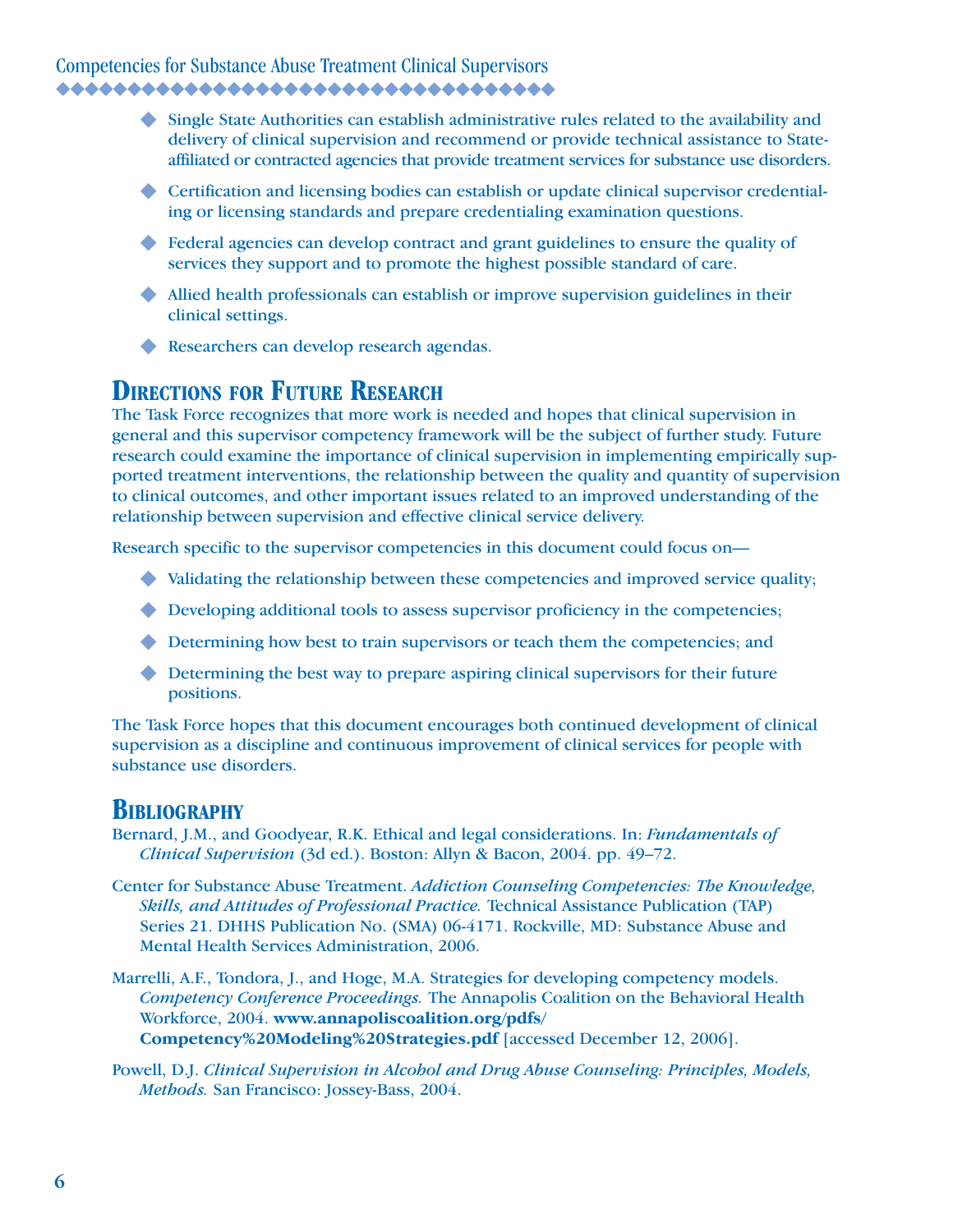# Section II:

# **IMPLEMENTATION GUIDELINES**



## **WHY HAVE IMPLEMENTATION GUIDELINES?**

*Competencies for Substance Abuse Treatment Clinical Supervisors (Supervisor Competencies)* succinctly describes the knowledge and skills essential to the competent practice of clinical supervision in treatment settings. Within the performance domains (Section IV), responsibilities are clearly laid out for counselor development, maintaining professional and ethical standards, program development and quality assurance, performance evaluation, and administrative functions. When supervisors have an opportunity to observe and evaluate the work of clinicians, they become aware of both the strengths and the deficits of the services being delivered. They can identify issues that need resolution and services or supervisee skills that need to be enhanced.

Such comprehensive practice, in reality, is relatively rare in clinical settings today. Most treatment agencies have clinical supervisors. However, their work typically is limited to administrative and case management duties such as reviewing case records, facilitating case staffing conferences, and collaborating on difficult cases. Actual observation of clinical services, performance feedback, coaching, teaching, and negotiating professional development plans occur relatively infrequently.

For most agencies, adopting clinical supervision practices consistent with the performance domains identified in this document will require a significant change in operations. In return for their investment in time and resources, agencies will find themselves engaged in an improvementoriented approach to the monitoring and development of clinical services that likely will lead to improved staff retention, enhanced counselor skills, and better clinical outcomes.

If agencies are to improve their supervisory practices by adding activities identified as clinical supervision competencies, a set of guidelines is needed to support the development of an implementation plan and to ensure a smooth transition from existing practice to a different way of supervising clinical staff. Some necessary tasks include—

- ◆ Defining or clarifying the rationale, purpose, and methods for delivering clinical supervision;
- Ensuring that agency management fully understands and supports X the changes that need to be made;
- ◆ Providing training and support in supervisory knowledge and skill development; and
- Orienting clinicians to the new supervision rationale and procedures. X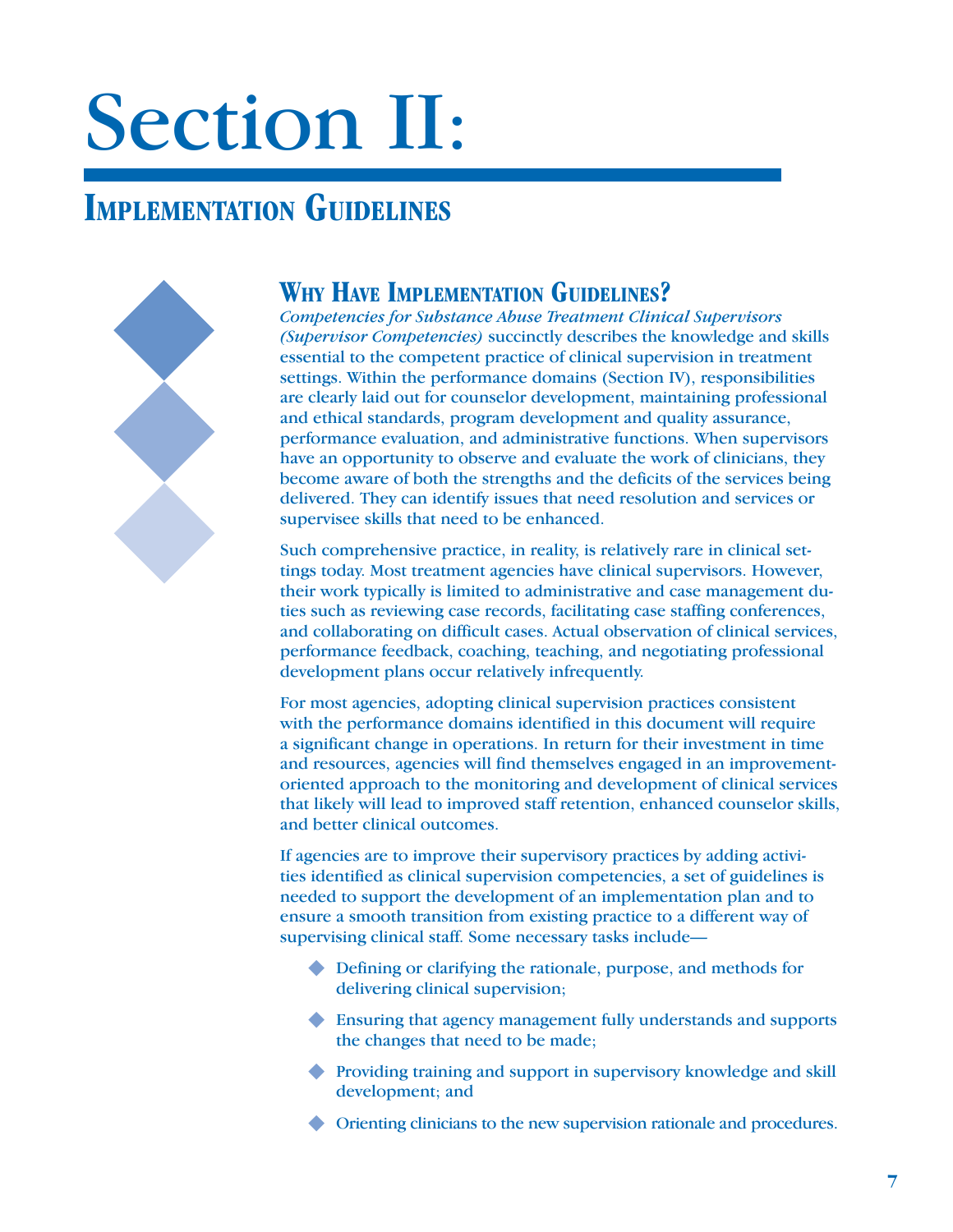These tasks require an implementation *process*. Too often, the assumption is made that systemic changes can be made by administrative order. However, research indicates that successful change requires a comprehensive plan, management support, effective leadership, and a period of effort sufficient for the change to become a normative practice (Bradley et al., 2004). Agencies should introduce and enact changes in supervisory practice over a defined period that allows for procedures to be developed, supervisors to test the new operations, and clinicians to provide feedback and adjust to a more collaborative, observational supervisory process. The broad goal is to create a continuous learning culture in the agency that encourages professional development, service improvement, and a quality of care that maximizes benefits to the agency's clients.

# **WHAT NEEDS TO BE IMPLEMENTED?**

Agency management needs to study the five performance domains in the *Supervisor Competencies* and compare them with existing agency practice to determine the type and extent of change needed. At a minimum, management needs to examine its current—

- ◆ Organizational culture;
- $\blacklozenge$  Policies and procedures;
- ◆ Position descriptions;
- ◆ Direct service expectations; and
- Time allocated to the delivery of clinical supervision. X

Time is a significant issue. The type of clinical supervision described in this document takes considerably more time than is typically allotted in community agencies. Nonetheless, that time should be considered an investment that will return benefits of improved service delivery, fewer direct service performance problems, improved risk management, and better treatment outcomes.

If agency management clarifies expectations for both the delivery and the outcome of clinical supervision before its implementation, staff is likely to be more receptive to the time investment necessary to implement an effective clinical supervision model. Supervisors need to be trained in the roles and processes of clinical supervision that are consistent with management expectations. Such training is best delivered over a period that allows supervisors to apply new knowledge and practices during the learning process. Making available a consultant or coach, who can meet regularly with supervisory staff to guide implementation, enhances the likelihood of a smooth and effective transition.

While supervisors are being trained, staff clinicians need to be introduced to the new supervisory paradigm. As clinicians begin to experience being observed, receiving feedback, and negotiating individual development plans, it is important that they discuss their experiences with supervisors and managers. Such discussion likely will yield suggestions for process improvement and provide opportunities to clarify misunderstandings and improve communication.

Most agencies can expect to complete the initial change process within 6 months. However, learning and adjustments to the model will continue as agencies assess the performance and needs of both supervisors and clinical staff. Agencies may need to be encouraged to "hang in there" when faced with implementation difficulties. In addition, when a new practice is introduced and adopted, the ability to monitor, provide feedback, and coach facilitates continuous quality improvement and increases fidelity to a new protocol. Without the opportunity to directly monitor clinical processes, it is unlikely that fidelity to any treatment intervention or protocol will be maintained.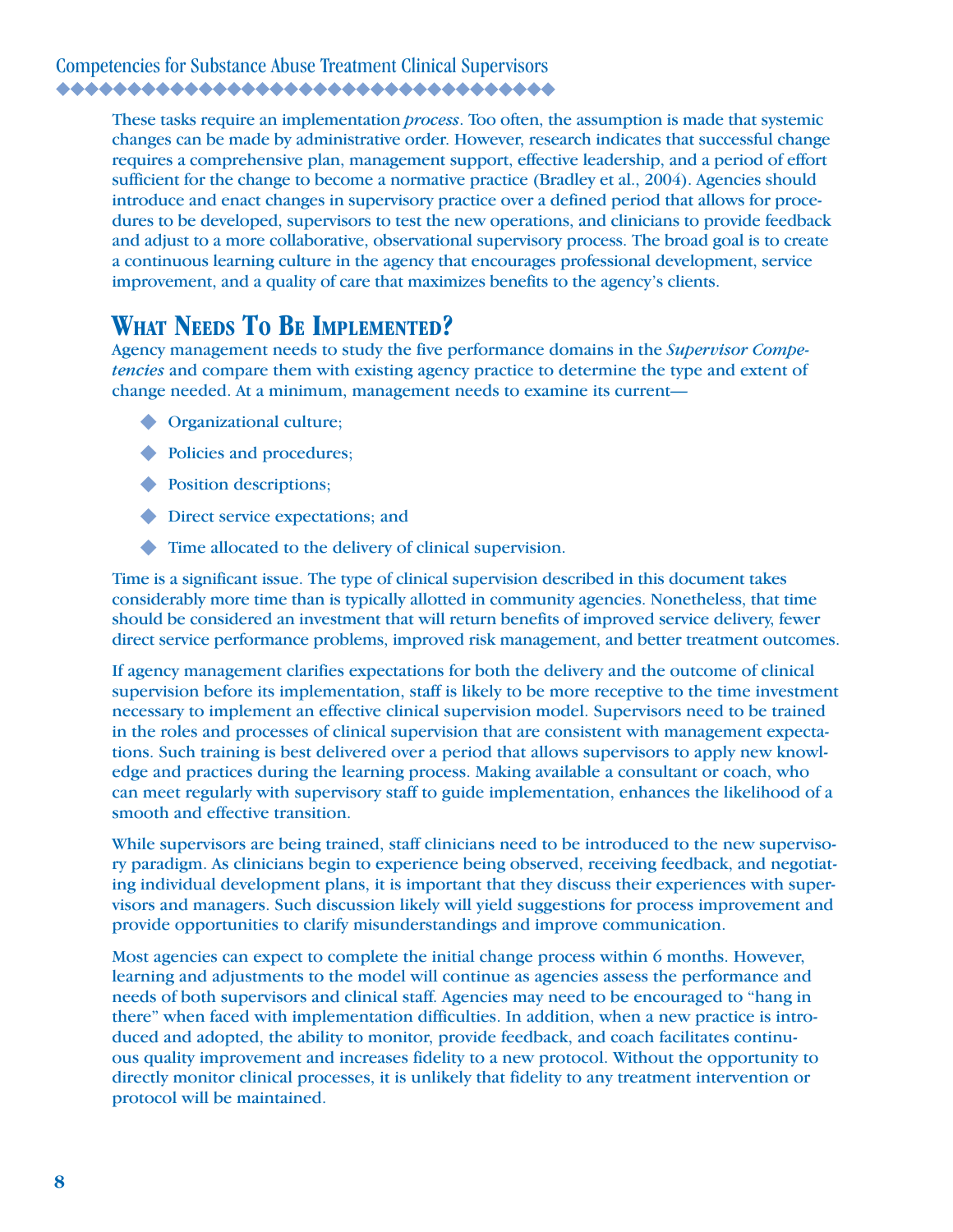The following guidelines are suggested, for both State- and agency-level implementation efforts, to facilitate successful adoption of enhanced clinical supervision practices in addiction treatment agencies.

#### *Implementation Guidelines: State Level*

- **1. Appoint a leader for the improvement effort.** Without an accountable leader, change initiatives often move slowly, are plagued with miscommunication, or founder altogether. The leader—
	- Assesses readiness to adopt a new model of clinical supervision; X
	- $\blacklozenge$  Oversees the change process;
	- Facilitates the achievement of objectives; X
	- Monitors data being gathered to measure success; X
	- Checks in regularly with key players on the change team; and X
	- Troubleshoots when unanticipated problems arise. X

 The leader's success often hinges on whether sufficient time has been allocated to the project. When a system change is important, management must ensure that the leader, whether an employee or a contractor, has the time and resources to successfully implement the change plan.

- **2. Start with agencies that choose to adopt the change.** Change is often accompanied by resistance. To be successful, statewide initiatives should consider a phase-in process that begins with the agencies most interested in adopting the change. Using this strategy can accomplish two objectives that enhance the possibility of success throughout the system. First, agencies that are most ready are most likely to be successful. Word of their success can be spread throughout the system, thus reducing resistance among a significant number of peer agencies. Second, by starting small, State management and the participating "early adopters" can work out problems and develop a proven set of guidelines for other agencies to use. The selection of agencies for this first phase of the process should be done carefully; only those deemed most ready should be selected to participate.
- **3. Establish clear written standards and agreements with participating agencies.**  Expectations, timeframes, deliverable products, and progress benchmarks should be clarified in the State's agreement or contract with a participating agency. Before such conditions are established, the State may do several things in preparation. First, it may survey agencies to determine the current state of clinical supervision activities. This survey can provide a baseline for comparison purposes later and can yield information about the types of changes needed to bring agencies in line with the State's goals. Second, the State may consider establishing a set of minimum standards for the delivery of clinical supervision. The minimum amount, type, and frequency of clinical supervision activities (depending on caseload and number of clinicians) could be established, preferably in consultation with selected treatment agency representatives. Third, the State may establish minimum clinical supervisor qualification standards (e.g., for education, clinical licensure, supervisory certification) to provide guidance to agencies in revising their clinical supervision protocols.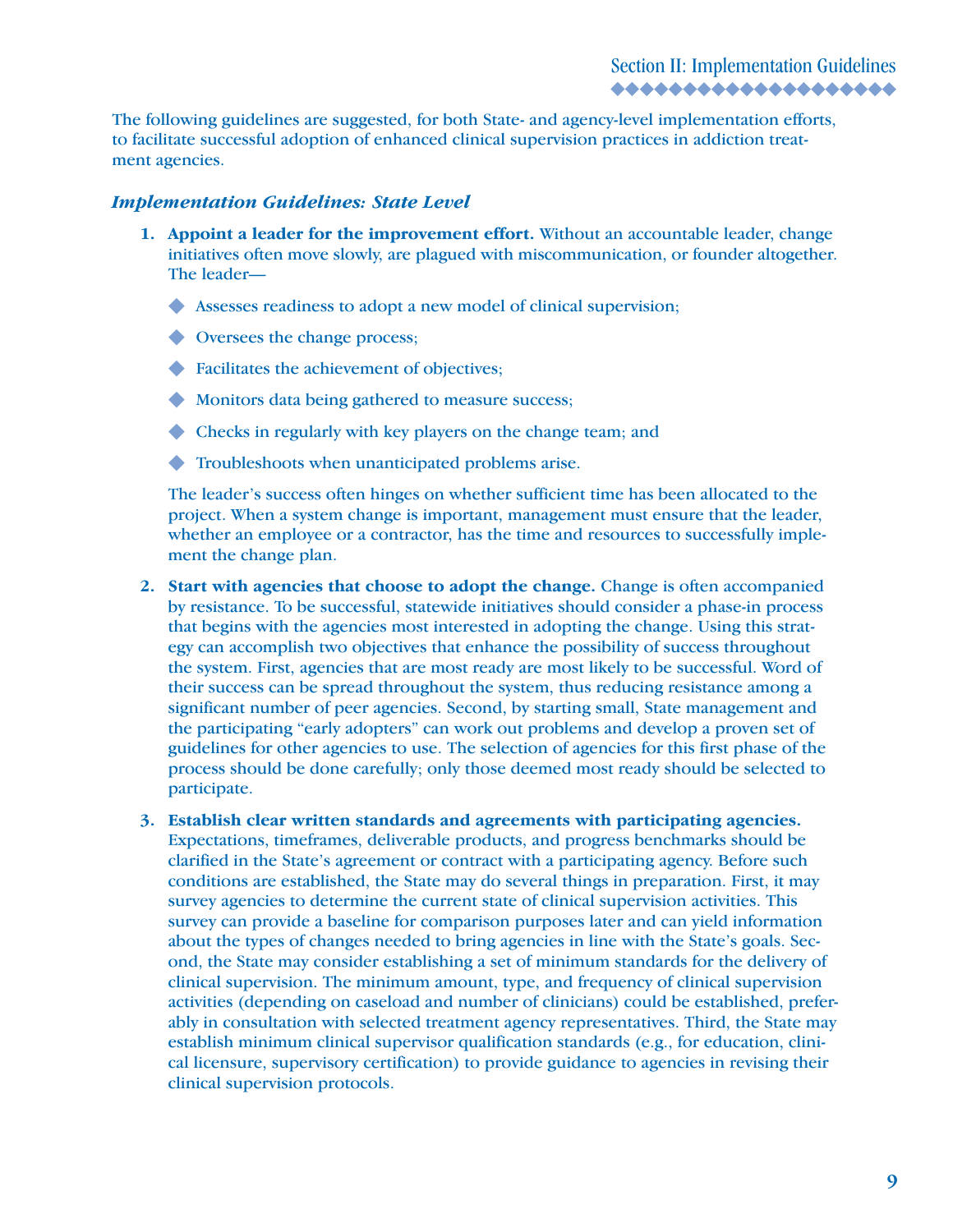- **4. Establish criteria for annual performance evaluations of clinical staff.** Evaluations should be based on multiple, periodic direct observations of clinical duties and activities. Performance should be assessed in relation to proficiency in the relevant addiction counseling competencies. The agency should include other criteria that reflect its strategic plan, position descriptions, and individual professional development plans implemented during the year.
- **5. Recognize that change is incremental.** Although establishing statewide goals and objectives is important, so is remembering that each agency is different and that success depends on an agency's ability to adapt its clinical services system to the new requirements. Variations in how the new standards are implemented at the agency level are inevitable. It is important to provide clinical supervision in a way that facilitates the continuous improvement of clinical services and improves treatment outcomes. Creative adaptations are to be expected and even encouraged. Agencies, to be successful, need to buy into and own the improvements they make and not simply respond to a mandate from a regulatory authority.
- **6. Develop a source of technical assistance and statewide monitoring.** Not all agencies can successfully enhance their supervisory practices without outside assistance. Technical assistance can be provided in a number of ways. For example, the State could develop a manual that includes—
	- Sample supervisory practices;
	- ◆ Performance assessment tools;
	- Professional development planning forms; X
	- Checklists for required policies and procedures; and X
	- A list of resources and external sources of technical assistance.

 Consultants or peer experts could be identified to review a requesting agency's clinical supervision program and resolve specific issues. Agencies also could be required to submit specific prescribed data to allow statewide monitoring of clinical supervision activities, changes, and the effect of supervision activities on other measures of agency performance. Without some objective measures, it is impossible for the State to monitor and assess progress in the delivery of clinical supervision.

- **7. Ensure the availability of ongoing training in clinical supervision methods.** Too often the expectation is that new knowledge and skills can be acquired quickly, with brief exposure during a class, workshop, or conference. Complex skills and knowledge, however, are best acquired over time, interspersed with periods of experimentation and practice. Clinical supervision, as described in this volume, is a discipline marked by a large body of foundation knowledge and many performance domains. A working knowledge of the competencies and proficiency in supervisory skills can be acquired only through a learning *process*, not one or even several learning *events*. Clinical supervisors motivated to master their craft need to attend continuing education programs throughout their careers.
- **8. Develop a credential that reflects proficiency in the clinical supervision competencies.** Most disciplines with an array of unique competencies establish a way of verifying basic qualifications and practice knowledge. Clinical supervision should not be an exception. A State's existing credentials need to be modified to encompass minimal State qualifications and an assessment of the supervisor's understanding and appreciation of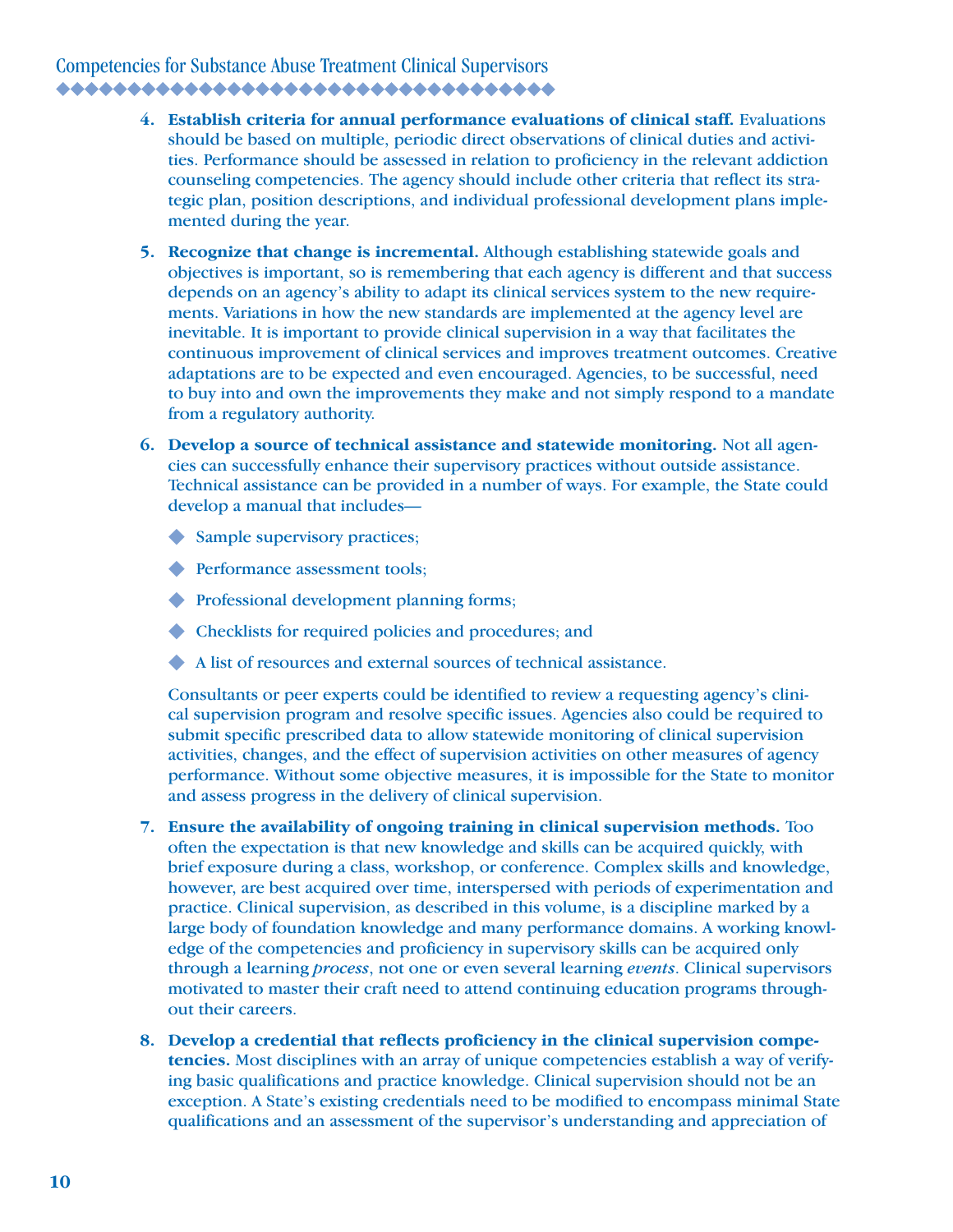the competencies described in this volume, or a new credential needs to be established that does so. Only then can employers and State monitors accurately assess an applicant's readiness to fill a supervisory position in a clinical setting.

#### *Implementation Guidelines: Agency Level*

- **1. Base improvement objectives on needs identified within the agency.** The best way to identify agency needs is to study existing clinical supervision practices, compare them with the competencies in the performance domains, and note important issues to management. Sometimes a consultant trained in facilitating service improvement, who has expertise in clinical supervision, can help management prioritize improvements and recommend implementation processes tailored to agency needs. Often the consultant works with the agency over several months to facilitate the process and provides coaching to agency leadership.
- **2. Select only changes that management will fully support.** Some improvements in clinical supervision require significant changes in the amount of time supervisors devote to supervisory activities and the nature of those activities. It is important to choose only objectives that the highest level of management supports. The initiative gains credibility with staff when management announces the importance of the change, identifies how the agency expects to benefit, and clarifies how progress will be measured. Anything less than a serious commitment is likely to limit severely the success of an improvement process.

 When more than one change is identified as a high priority, it is important to limit changes to what can be planned and implemented while attending to other key agency functions. Changing too much at once can be as detrimental as a lack of management support and can overwhelm everyone involved. Overwhelming frequently results in returning to the familiar rather than forging ahead to explore the unknown.

- **3. Create a change plan with objectives that are specific, achievable, and measurable.** Management must identify the reasons for change and communicate them clearly to agency staff. The objectives or outcomes sought should be clearly defined and measurable. The change process needs to be initiated by developing, with a small number of key staff members, a detailed plan to achieve management's objectives. Such a plan typically includes a progression of activities that gradually enact the new processes or improvements. As the plan unfolds, revisions can be made to accommodate unanticipated situations or difficulties encountered by participating supervisors.
- **4. Identify a leader to facilitate the improvement process.** Regardless of whether the agency secures outside consultation, it should assign a staff member who has the respect of both management and supervisory staff to serve as the internal leader of a change initiative team. This team leader—
	- $\blacklozenge$  Collaborates with the consultant and the supervisory team;
	- Helps present the change plan to the staff;
	- Clarifies assignments for implementing the plan; X
	- $\blacklozenge$  Debriefs and celebrates progress;
	- Prevents discouragement when problems are encountered; X
	- Keeps both management and line staff apprised of progress; and X
	- Facilitates problem resolution when necessary. X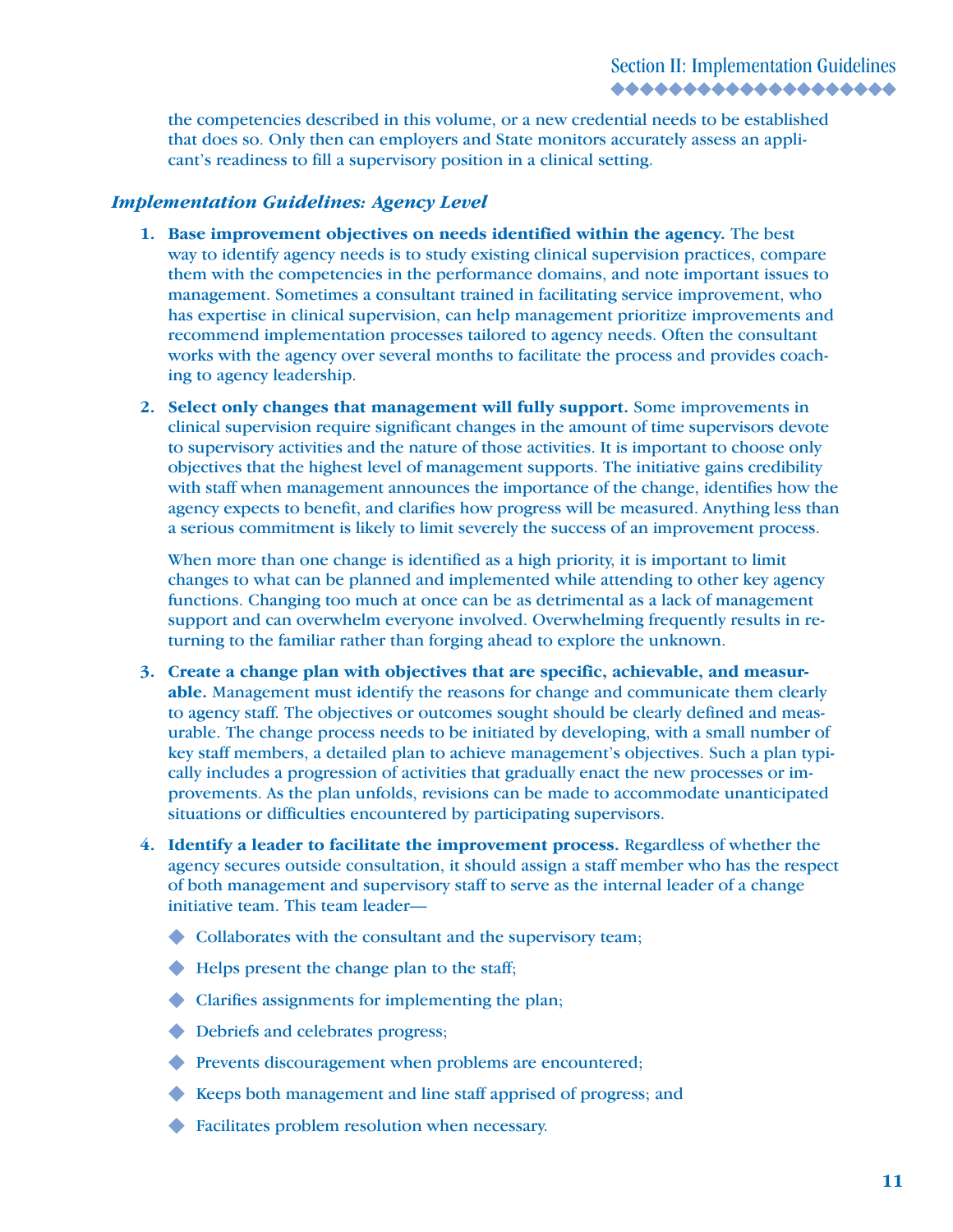The change leader ensures that data indicating progress are gathered and checks in with those implementing change to ensure fidelity with the plan. In short, the change leader is responsible for moving the project forward, keeping it on track, and identifying both successes and problems along the way.

 The supervisory team should also facilitate peer supervision and support as the implementation process progresses. Collaboratively debriefing supervisors about their experiences of directly observing clinicians, providing feedback, and developing learning plans generate momentum and solidify the importance of the improvement initiative. Another value of peer support is that clinical supervisors often are isolated and need as much clinical supervision as the people they supervise.

**5. Make sure that all staff members are prepared to implement the plan.** Supervisors often need training in the new skills and practices they are expected to implement. They typically are promoted based on their performance as clinicians or because they have advanced educational degrees and are considered the best-trained staff in the agency. In either case, supervisors rarely have much training in how to be effective, so most agencies will need to provide supervisory training in both the foundation areas and the performance domains that constitute the *Supervisor Competencies.*

 Just as supervisors need training in the foundation areas and performance domains, clinicians must be oriented to new ways of receiving clinical supervision. Some clinicians are anxious or even resistant to the monitoring, feedback, and coaching that form the essence of the *Supervisor Competencies.* They need reassurance that the goal is to facilitate service improvements, not to criticize individuals. Clinical supervision identifies and acknowledges clinicians' strengths and limitations and provides opportunities for continued learning and improvement of clinical services. The goal of clinical supervision is not to find fault but to identify ways for clinicians to grow professionally.

 When everyone understands the intent and the mechanics of the new procedures, then the agency is ready to begin implementation. Management should arrange for staff members to meet with the change leader and consultant to provide feedback on the new procedures. Modifications can be made to the initial plan as needed.

**6. When success is achieved, implement a sustainability plan.** Once supervisors have integrated the improvement processes and tools into their practice, are experiencing success in their alliance with supervisees, and see improvements in clinical skills and service delivery, it is time to establish an ongoing process to ensure the continued development of supervisory practices. The plan can include periodic (e.g., quarterly) review of quality assurance indicators, the strengths and limitations of current supervisory practices, and adjustments to the agency's expectations of supervisors and clinical staff.

Readers are encouraged to develop a thorough working knowledge of the competencies described in this volume. The Task Force predicts that quality supervision will become a major factor in determining the degree to which evidence-based practices are adopted in community settings; identifying the professional development needs of agencies, clinical supervisors, and clinicians; and improving retention rates for both clients and clinical staff.

### **BIBLIOGRAPHY**

Bradley, E.H., Webster, T.R., Baker, D., Schlesinger, M., Inouye, S.K., Barth, M.C., Lapane, K.L., Lipson, D., Stone, R., and Koren, M.J. Translating research into practice: Speeding the adoption of innovative health care programs. *Issue Brief (Commonwealth Fund)*, July(724):1–12, 2004.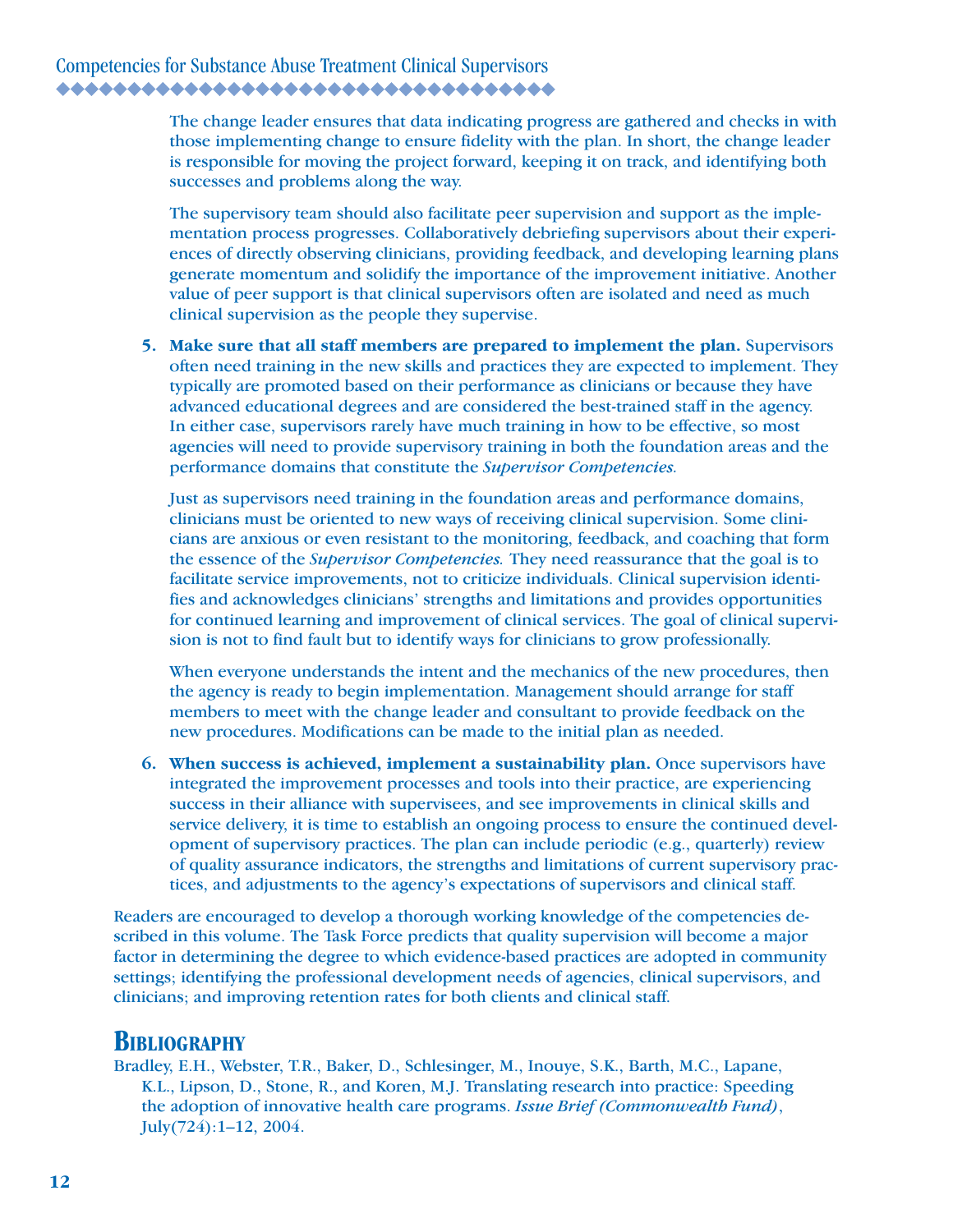# Section III:

# **FOUNDATION AREAS**



Effective clinical supervisors are skilled, experienced clinicians. They are knowledgeable about substance use disorders and generally accepted, research-based assessment, intervention, treatment, and recovery strategies. It is important that supervisees believe that their supervisors have substantial knowledge and skill to pass along. However, knowledge and skill as a counselor are not enough to ensure success as a clinical supervisor.

The specific tasks, responsibilities, and roles of supervisors vary depending on agency mission, target population, theoretical model, treatment modality, and general structure. However, some basic competencies are common to a variety of settings and professional disciplines. These basic concepts are reflected in the foundation area competencies in this document. They are common across the variety of disciplines and interest groups that provide care for clients with substance use disorders. The competencies identified as *foundation areas* complement those found in the transdisciplinary foundations section of TAP 21. Clinical supervisors in substance use disorder treatment settings are expected to be familiar with the knowledge described in the transdisciplinary foundations.

The framework used here identifies five foundation areas in clinical supervision:

- FA1: Theories, Roles, and Modalities of Clinical Supervision;
- FA2: Leadership;
- FA3: Supervisory Alliance;
- FA4: Critical Thinking; and
- FA5: Organizational Management and Administration.

Each contains several competencies that, taken together, define the work of the clinical supervisor.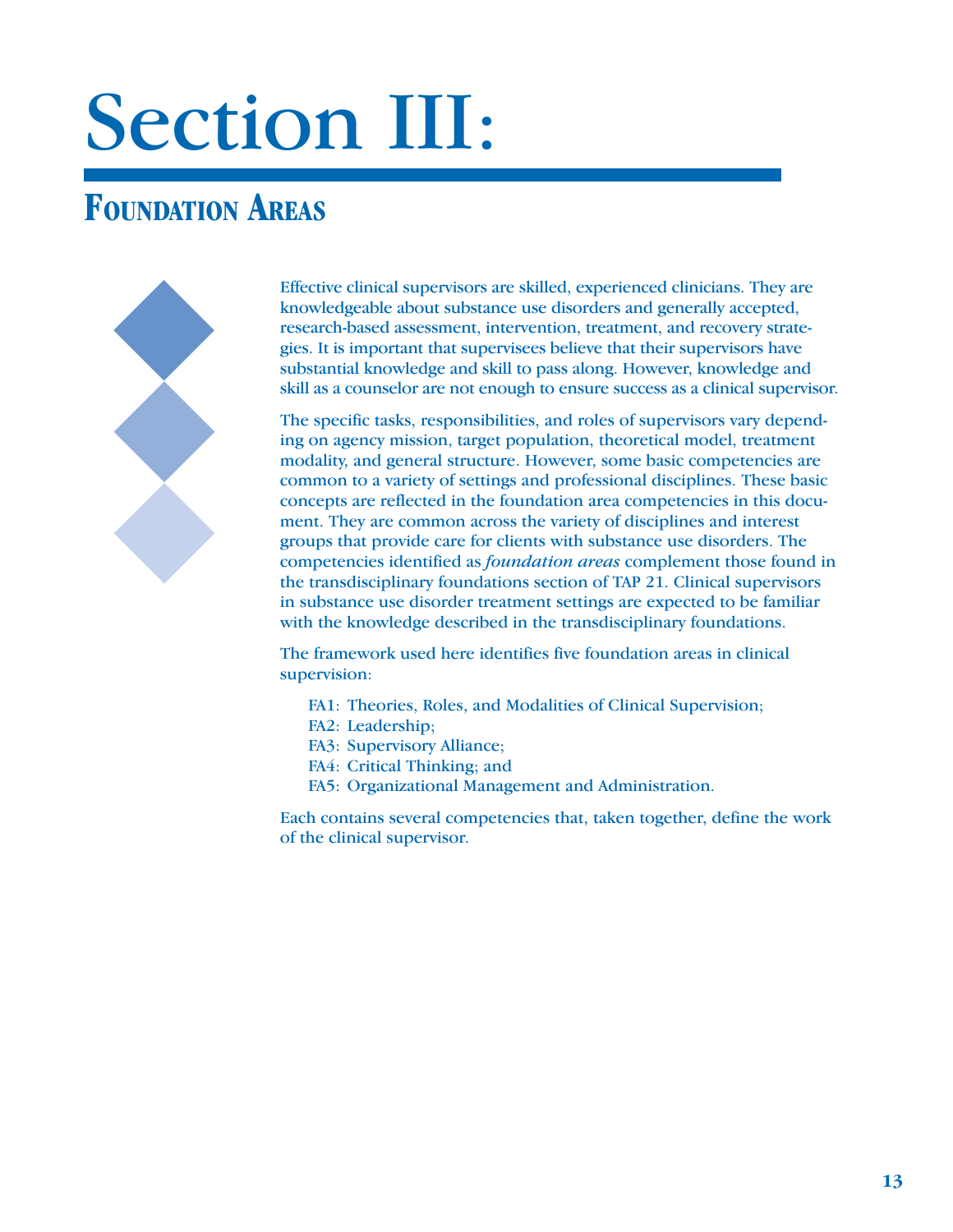## **FA1: THEORIES, ROLES, AND MODALITIES OF CLINICAL SUPERVISION**

#### *Introduction*

Although some similarities exist between counseling and supervising, there are many important differences. Clinical supervision has its own knowledge base, and supervisors must understand different theoretical perspectives. They also must understand the roles clinical supervisors are expected to fill and the various modalities, or ways of implementing supervision, that are available.

#### *The Competencies*

- Understand the role of clinical supervision as the principal method for monitoring and X ensuring the quality of clinical services.
- Appreciate the systemic role of the clinical supervisor as a primary link between manage-X ment and direct services.
- Understand the multiple roles of the clinical supervisor, including consultant, mentor, X teacher, team member, evaluator, and administrator.
- ◆ Be able to define the purpose of clinical supervision specific to the organization's clinical and administrative contexts, including supervisory goals and methods.
- ◆ Be familiar with a variety of theoretical models of clinical supervision, including (but not limited to) psychotherapy-based, developmental, multicultural, integrative, and blended models.
- ◆ Be able to articulate one's model of supervision.
- ◆ Be familiar with modalities of clinical supervision, including individual, group, direct observation, and consultation.
- ◆ Be familiar with the current research literature related to recommended practices in both substance use disorder treatment and clinical supervision.
- ◆ Be familiar with the literature regarding multiple learning strategies (e.g., instructions, demonstrations, role plays, critiques).
- ◆ Recognize the importance of establishing with the supervisee a productive, healthy learning alliance focused on improving client services and job performance.
- Understand and reinforce the complementary roles of members on a multidisciplinary team. X
- Understand the importance of assessing needs and carefully planning and systematically Ximplementing individual and group supervisory activities that promote clinical and program service improvement.

#### *Bibliography*

- Bernard, J.M., and Goodyear, R.K. Introduction to clinical supervision. In: *Fundamentals of Clinical Supervision* (3d ed.). Boston: Allyn & Bacon, 2004. pp. 1–18.
- Falender, C.A., and Shafranske, E.P. The practice of supervision. In: *Clinical Supervision: A Competency-Based Approach.* Washington, DC: American Psychological Association, 2004. pp. 3–36.
- Haynes, R., Corey, G., and Moulton, P. *Clinical Supervision in the Helping Professions: A Practical Guide.* Belmont, CA: Wadsworth Publishing Company, 2002.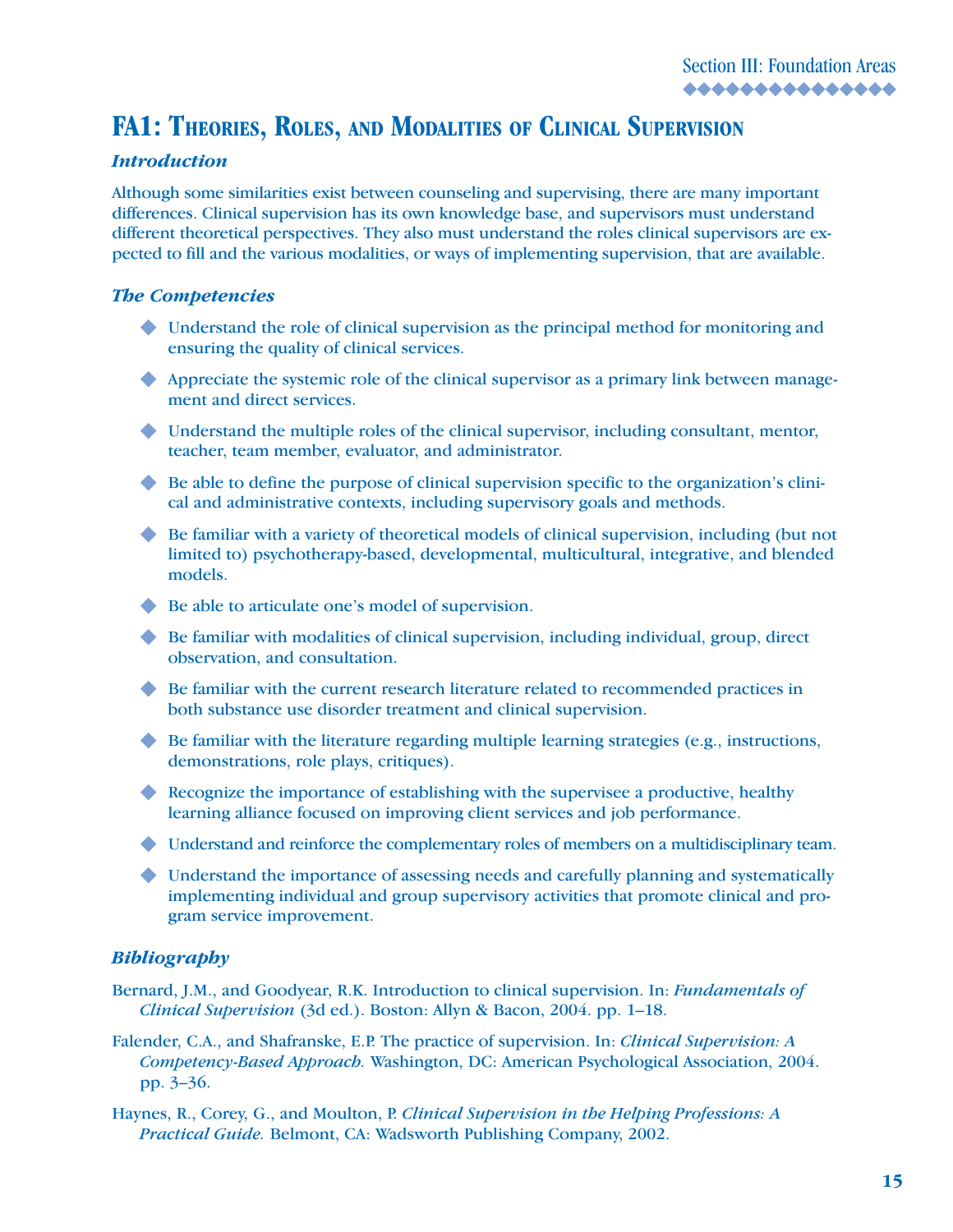# Competencies for Substance Abuse Treatment Clinical Supervisors

- Orlans, V., and Edwards, D. Focus and process in supervision. *British Journal of Guidance and Counselling,* 25(3):409–415, 1997.
- Pearson, Q.M. Opportunities and challenges in the supervisory relationship: Implications for counselor supervision. *Journal of Mental Health Counseling,* 22(4):283–294, 2000.
- Powell, D.J. *Clinical Supervision in Alcohol and Drug Abuse Counseling: Principles, Models, Methods.* San Francisco: Jossey-Bass, 2004.
- Stoltenberg, C.D., McNeill, B., and Delworth, U. *IDM Supervision: An Integrated Developmental Model for Supervising Counselors and Therapists.* San Francisco: Jossey-Bass, 1998.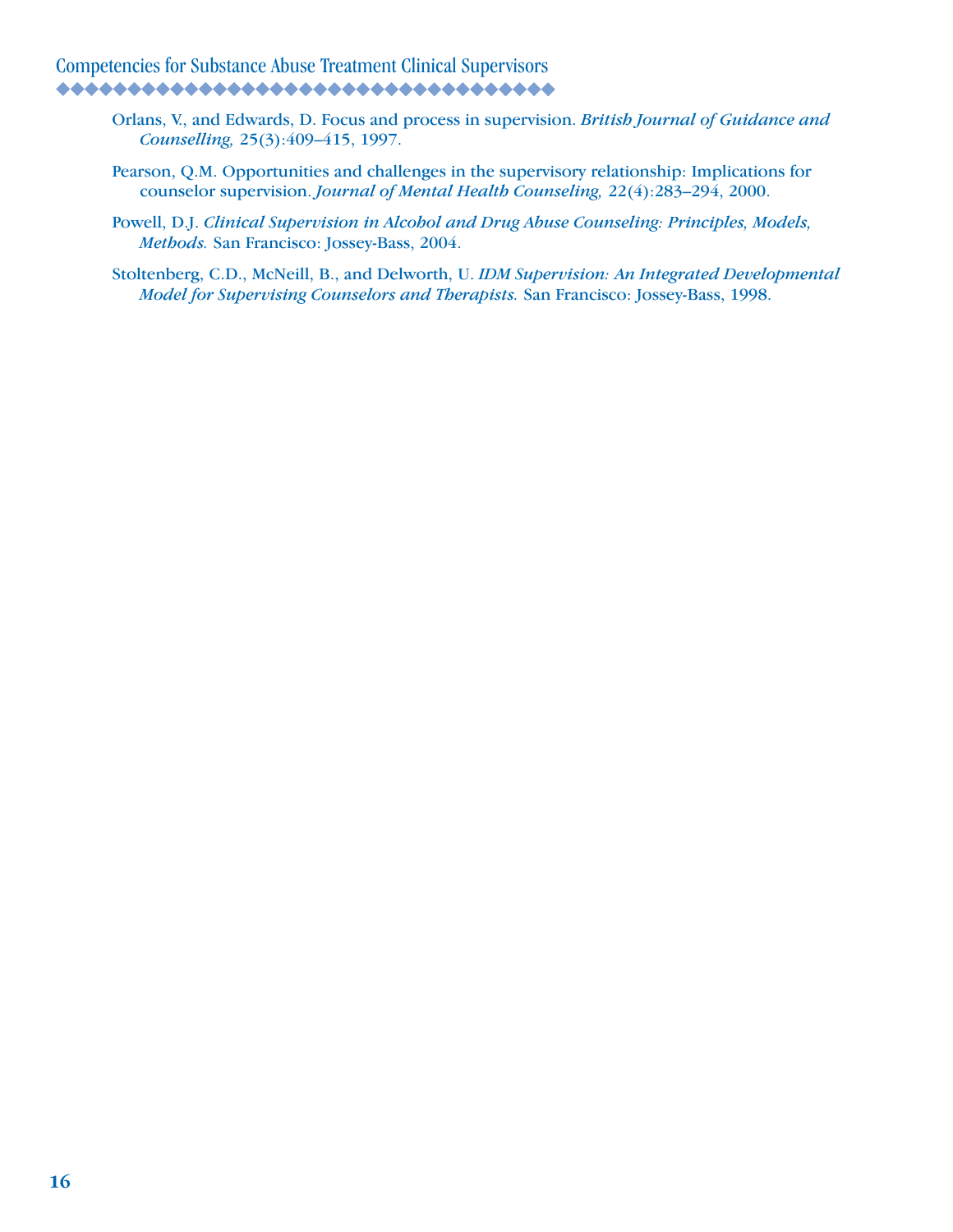## **FA2: LEADERSHIP**

#### *Introduction*

Leadership is an important element of clinical supervision. Leadership may be defined as a bidirectional social influence process in which supervisors seek voluntary participation of supervisees to achieve organizational goals, while providing leadership in the management structure of the agency. Leaders mentor, coach, inspire, and motivate. They build teams, provide structure, create cohesion, and resolve conflict. In addition, leaders build organizational culture, facilitate individual and organizational growth and change, and foster a culturally sensitive service delivery system by consistently advocating, at all levels of the organization, the need for high-quality clinical care for all patients or clients of the agency.

#### *The Competencies*

- Use a leadership style that creates and maintains an environment based on mutual X respect, trust, and teamwork.
- ◆ Be a role model by taking full responsibility for one's decisions, supervisory practices, and personal wellness.
- ◆ Seek job performance feedback from supervisees, peers, and managers to improve supervisory practices.
- Create, regularly assess, and revise a personal leadership plan to provide direction for X one's continuing professional development.
- ◆ Seek out and use leadership mentors to assist with one's personal development, knowledge acquisition, and skill development.
- Understand the historical context of treatment for substance use disorders and use that X understanding to participate in developing the agency's guiding vision and its related mission, principles, and sense of purpose.
- Clarify agency vision, mission, and service goals and objectives for the supervisee. X
- Interpret agency mission, policies, procedures, and critical events. Effectively communi-X cate those interpretations to supervisees and foster an organizational climate that promotes continuous improvement and excellence in client care.
- Understand, monitor, and ensure compliance with State and Federal regulations and X accrediting body (e.g., Commission on Accreditation of Rehabilitation Facilities, Joint Commission on Accreditation of Healthcare Organizations, Council on Accreditation) standards for the delivery of substance use disorder treatment.
- Recognize the safety and security issues facing the organization and participate in enforcing and enhancing organizational policies that ensure the safety and security of clients, personnel, and facilities.
- ◆ Understand and acknowledge the power differential inherent in the supervisor– supervisee relationship, using power fairly and purposefully avoiding the abuse of power.
- ◆ Proactively structure and schedule clinical supervision activities.
- Teach, mentor, and coach in the context of the organization's core values. X
- ◆ Provide honest feedback—positive, constructive, and corrective.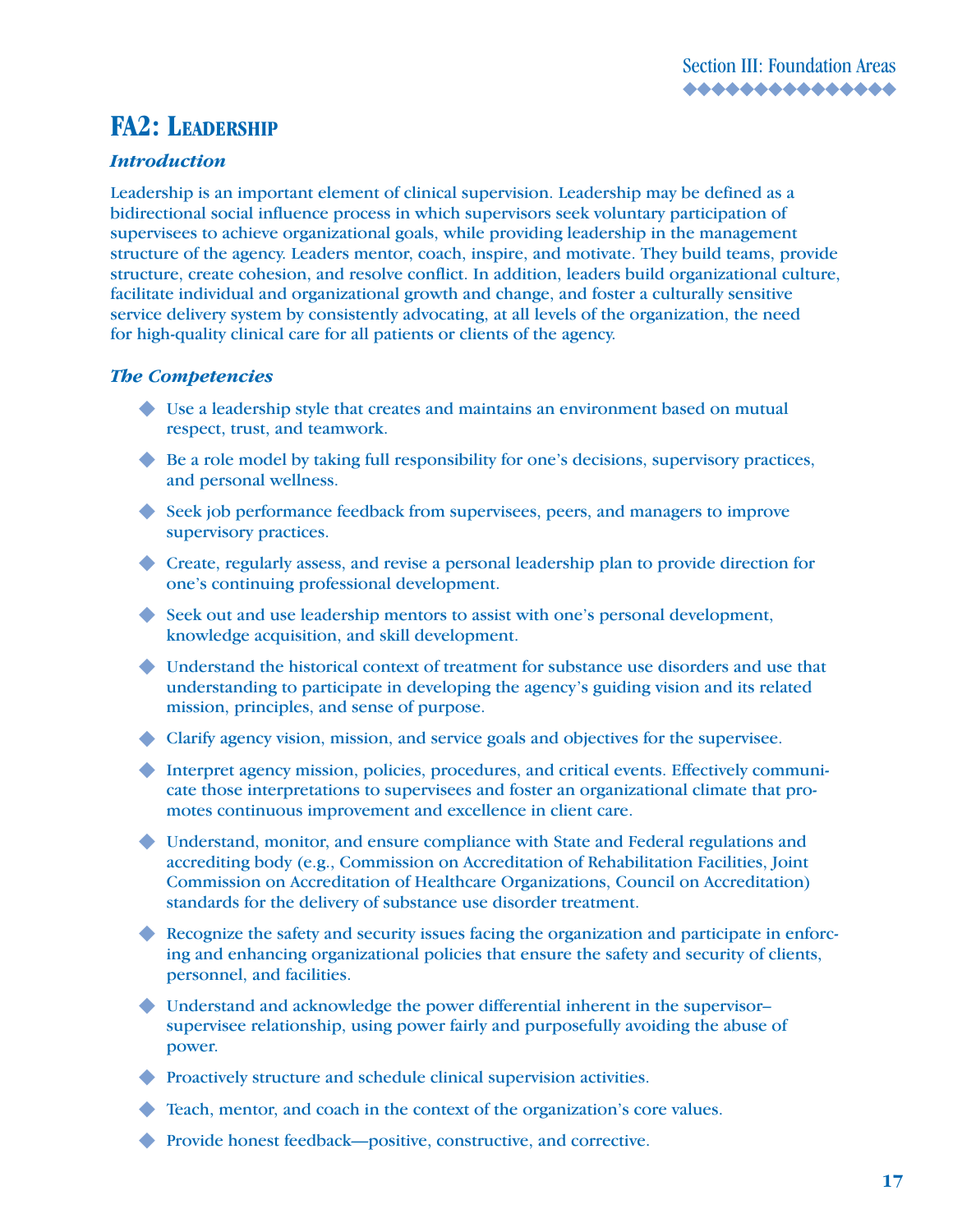- Guide through motivational empowerment rather than control. Facilitate work through X team building, training, coaching, and support.
- ◆ Plan and organize for orderly workflow, controlling details without being overbearing.
- Empower and delegate key duties to others while maintaining goal clarity and commit-X ment. Delegate mindfully, considering both the supervisee's professional development and the agency's needs.
- Encourage supervisee participation in communicating observations, ideas, and sugges-Xtions to agency management.

#### *Bibliography*

- Kinicki, A., and Kreitner, R. *Organizational Behavior: Key Concepts, Skills and Best Practices* (2d ed.). New York: McGraw-Hill, 2006.
- Maxwell, J.C. *Failing Forward: How to Make the Most of Your Mistakes.* Nashville, TN: Nelson Business, 2000.
- Maxwell, J.C. *The 360 Degree Leader: Developing Your Influence From Anywhere in the Organization.* Nashville, TN: Nelson Business, 2006.
- Powell, D.J. Leadership principles for supervisors. In: *Clinical Supervision in Alcohol and Drug Abuse Counseling: Principles, Models, Methods.* San Francisco: Jossey-Bass, 2004. pp. 20–39.
- Washington State Division of Alcohol and Substance Abuse. *Clinical Supervisor Skill Standards.*  Olympia, WA: Washington State Department of Social and Health Services, 2002.
- White, W., and Albright, L. Calling a new generation of leaders. *Addiction Professional,* 4(1):12– 21, 2006.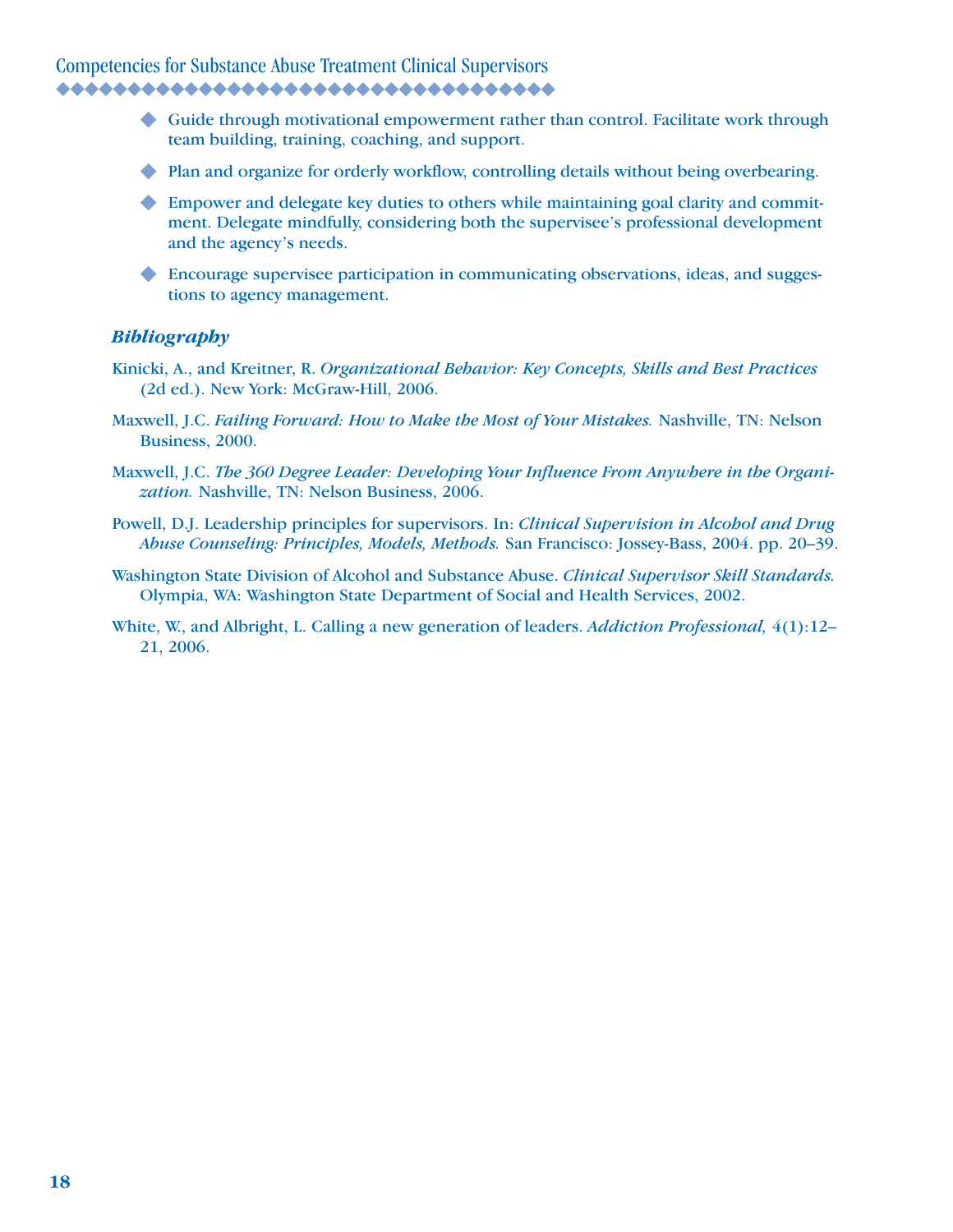# **FA3: SUPERVISORY ALLIANCE**

#### *Introduction*

Clinical supervision takes place in the context of the supervisor–supervisee relationship. A positive supervisory alliance includes mutual understanding of the goals and tasks of supervision and a strong professional bond between supervisor and supervisee. To be effective, a supervisor must have a clear understanding of the nature and dynamics of this relationship.

#### *The Competencies*

- ◆ Be familiar with the literature about supervisory alliance, including key factors that strengthen or compromise the supervisory alliance, supervisory contracting, and relational issues (e.g., transference and countertransference).
- Understand the complex, multilevel, and bidirectional nature of the supervisory triad of X client, counselor, and supervisor. Maintain an awareness of potential dual relationships and boundary violations within the triad.
- Recognize that the supervisor-supervisee relationship develops over time and that the stage of relationship development influences the rules, roles, and expectations of the alliance.
- ◆ Conceptualize the supervisor-supervisee relationship as a learning alliance that provides for role induction, includes agreement on goals and tasks, and recognizes the bond that develops between the supervisor and the supervisee.
- Understand the value of mentoring as a dynamic way of forming an alliance, teaching X counseling skills through encouragement, and giving suggestions for accomplishing goals.
- Create an explicit supervisory contract that clarifies expectations and goals, the relation-X ship's structure and evaluative criteria, and the limits of supervisor–supervisee confidentiality.
- Present as a credible professional who possesses knowledge and expertise relevant to X the setting and the population being served.
- $\blacklozenge$  Model ethical behavior vis-à-vis the supervisee and reinforce ethical standards in the relationship between the supervisee and the supervisee's clients.
- ◆ Be continually alert to the effects of one's interpersonal style on the supervisee.
- Maintain appropriate boundaries in forming and maintaining a safe and trusting profes-X sional relationship.
- Attend to cultural, racial, gender, age, and other diversity variables essential to a produc-X tive supervisor–supervisee relationship.
- Understand, recognize, and know how to ameliorate the effects of personal counter-X transference triggered by the supervisee's interpersonal style, the supervisee's developmental issues, or the supervisee's unresolved personal issues.
- Recognize interpersonal conflict and supervisory impasses, accept appropriate responsi-Xbility, and actively participate in resolving difficulties.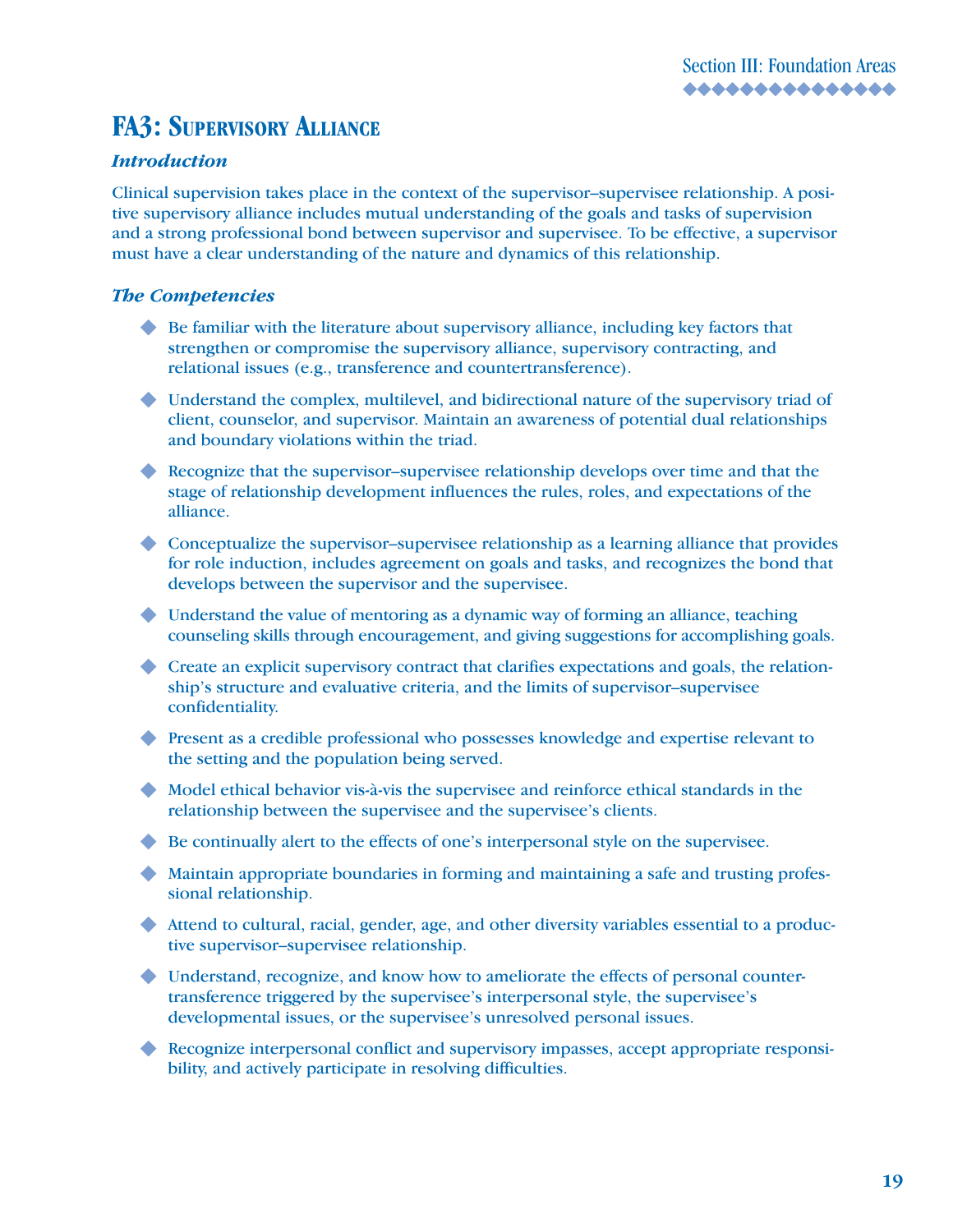#### *Bibliography*

- Abroms, G.M. Supervision as metatherapy. In: Kaslow, F.W., ed. *Supervision, Consultation, and Staff Training in the Helping Professions.* San Francisco: Jossey-Bass, 1977. pp. 81–99.
- Bernard, J.M., and Goodyear, R.K. The supervisory relationship: The influence of individual and developmental differences. In: *Fundamentals of Clinical Supervision* (3d ed.). Boston: Allyn & Bacon, 2004. pp. 136–157.
- Bernard, J.M., and Goodyear, R.K. The supervisory relationship: Processes and issues of the supervisory triad and dyad. In: *Fundamentals of Clinical Supervision* (3d ed.). Boston: Allyn & Bacon, 2004. pp. 101–135.
- Bordin, E.S. A working alliance based model of supervision. *The Counseling Psychologist,* 11:35–41, 1983.
- Fleming, J., and Benedek, T. *Psychoanalytic Supervision: A Method of Clinical Teaching.* New York: Grune & Stratton, 1966.
- Haynes, R., Corey, G., and Moulton, P. Ethical issues and multiple relationships. In: *Clinical Supervision in the Helping Professions: A Practical Guide.* Belmont, CA: Wadsworth Publishing Company, 2002. pp. 151–181.
- Holloway, E.L. Structures for the analysis and teaching of supervision. In: Watkins, C.E., Jr., ed. *Handbook of Psychotherapy Supervision.* New York: John Wiley & Sons, 1997. pp. 249–276.
- Ladany, N., Ellis, M.V., and Friedlander, M.L. The supervisory working alliance, trainee selfefficacy, and satisfaction. *Journal of Counseling & Development,* 77(4):447–455, 1999.
- Muse-Burke, J.L., Ladany, N., and Deck, M.D. The supervisory relationship. In: Bradley, L.J., and Ladany, N., eds. *Counselor Supervision: Principles, Process, and Practice.* New York: Brunner-Routledge, 2001. pp. 28–57.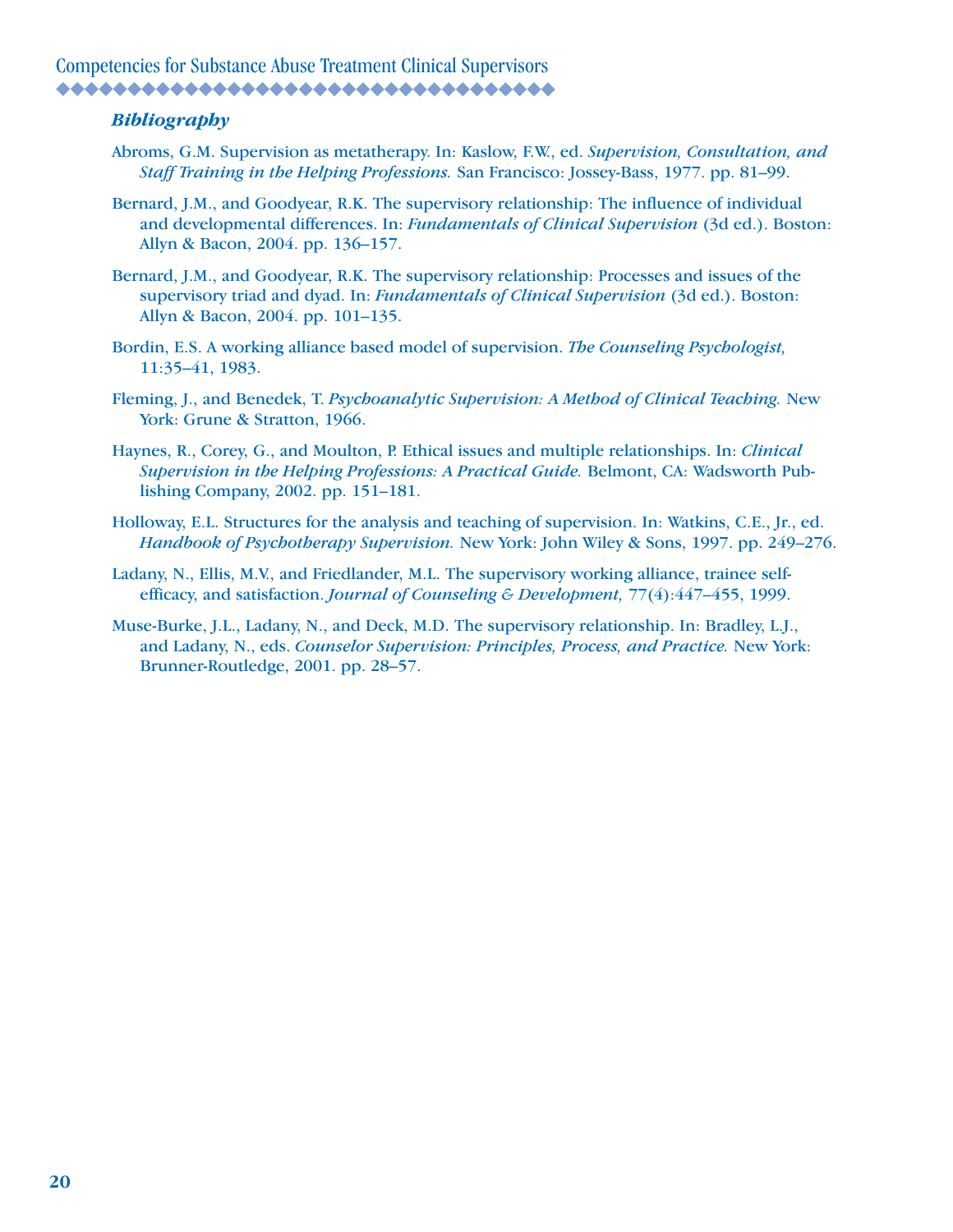# **FA4: CRITICAL THINKING**

#### *Introduction*

Critical thinking refers to the cognitive processes of conceptualizing, analyzing, applying information, synthesizing, and evaluating. Supervisors are expected to use critical thinking to make sound decisions and solve problems on a regular basis; they also must help supervisees hone critical thinking skills.

#### *The Competencies*

- Understand the various contexts (e.g., organizational, political, societal, cultural) in X which supervision is conducted.
- Analyze and evaluate agency issues and policies to better understand, clarify, and X participate in the continuous improvement of agency and staff performance and service outcomes.
- Evaluate and select written and oral communication strategies appropriate to the X audience and purpose.
- ◆ Select, adapt, implement, and evaluate appropriate problemsolving, decisionmaking, and conflict resolution techniques.
- Apply experience, insight, and lessons learned to new situations.
- Apply critical thinking to information gathering by evaluating the content of the informa-X tion and the credibility of its source.
- Ask supervisees relevant and clarifying questions and listen critically for content and X underlying issues in their self-disclosure.
- ◆ Help supervisees develop skills in case conceptualization and analysis of client– counselor interactions.
- Negotiate, communicate, and document the resolution of conflicts or disagreements and X strategies for resolving performance problems. Document outcomes.
- ◆ Develop sound criteria for self-evaluation and clarify personal beliefs, values, and biases.
- Help supervisees develop sound criteria for self-evaluation and clarify their beliefs, Xvalues, and biases.

#### *Bibliography*

- Bradley, L.J., and Gould, L.J. Psychotherapy-based models of counselor supervision. In: Bradley, L.J., and Ladany, N., eds. *Counselor Supervision: Principles, Process, and Practice* (3d ed.). New York: Brunner-Routledge, 2001. pp. 147–182.
- Culbreth, J.R. The Wisconsin clinical supervision training model. *Clinical Supervisor,* 20(1): 61–71, 2001.
- Estrada, D., Wiggins Frame, M., and Braun Williams, C. Cross-cultural supervision: Guiding the conversation toward race and ethnicity. *Journal of Multicultural Counseling & Development,* 32:307–319, 2004.
- Fisher, R., and Ury, W.L. *Getting to Yes: Negotiating Agreement Without Giving In (2d ed.)*. New York: Penguin Books, 1991.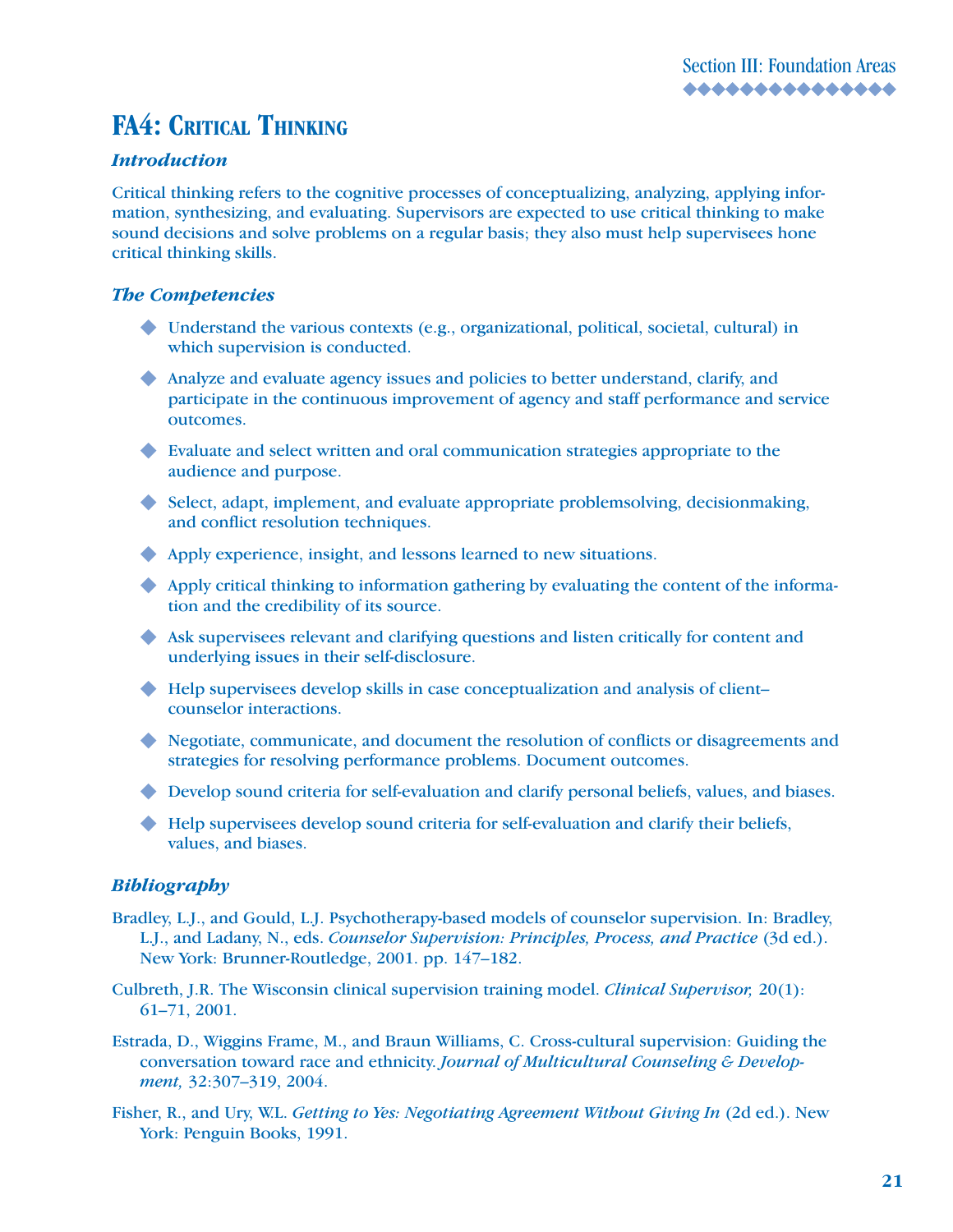# Competencies for Substance Abuse Treatment Clinical Supervisors

- Foundation for Critical Thinking. Strategy List: 35 Dimensions of Critical Thought. Dillon, CA: Foundation for Critical Thinking, 2004. **www.criticalthinking.org/resources/TRK12 strategy-list.shtml#s22** [accessed December 12, 2006].
- Mackey, S., and Tonkin, L. *Living Well, Working Smart: Soft Skills for Success.* Bothell, WA: Book Publishers Network, 2005.
- Robinson, C.R. The role of critical thinking skills in counselor supervision. *Inquiry: Critical Thinking Across the Disciplines,* 20(3):19–25, 2001.
- Washington State Division of Alcohol and Substance Abuse. *Clinical Supervisor Skill Standards.* Olympia, WA: Washington State Department of Social and Health Services, 2002.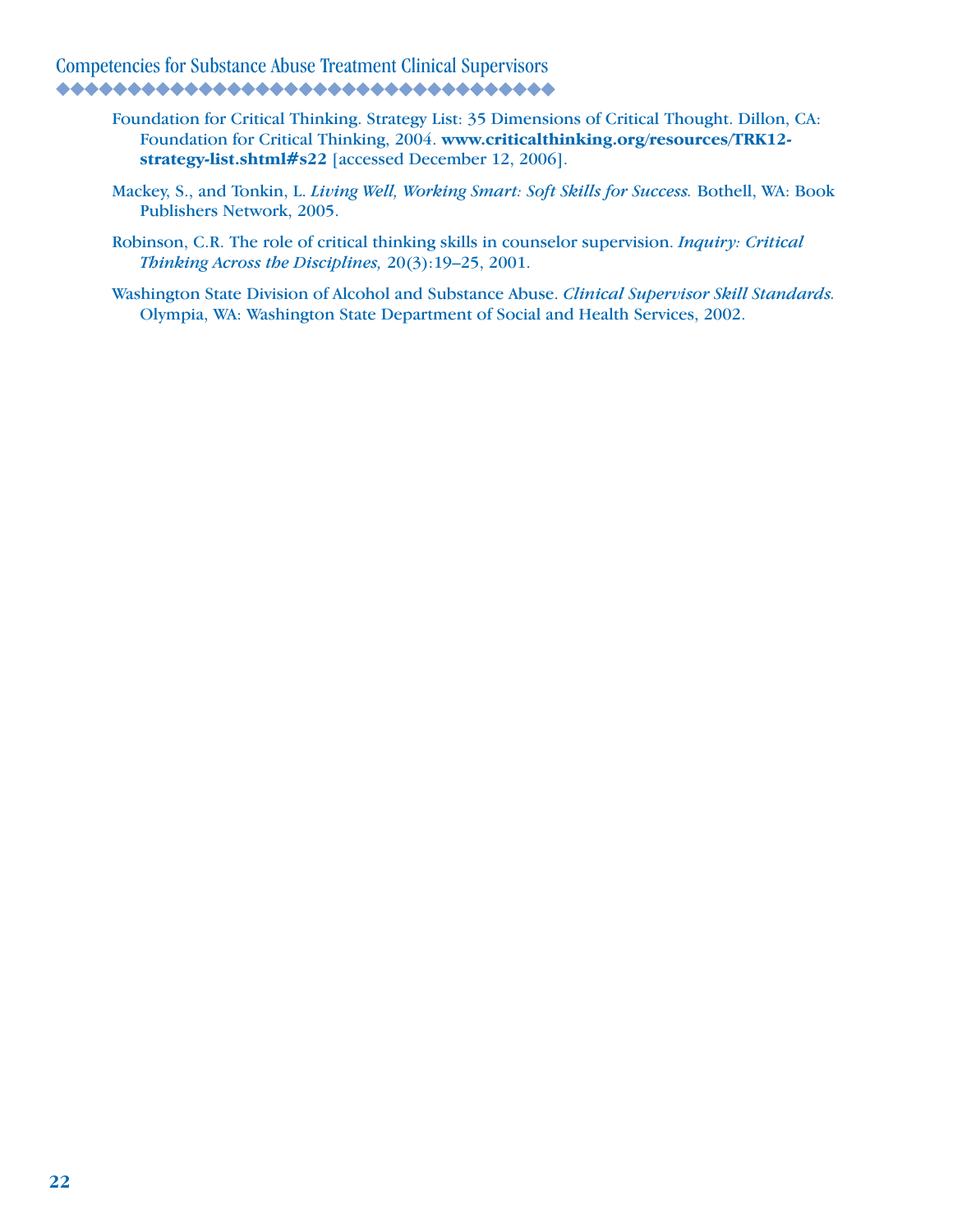# **FA5: ORGANIZATIONAL MANAGEMENT AND ADMINISTRATION**

#### *Introduction*

Management can be defined as the process of working with and through others to achieve organizational objectives in an efficient, legal, and ethical manner. Administration, in the context of this document, is the day-to-day implementation of the organization's policies and procedures.

Although clinical supervision is distinguished from administrative supervision in some models of supervisory practice, the two significantly overlap in the real world. Virtually all clinical supervisors have responsibility for some management and administrative activities, but the scope of these activities can vary widely depending on the organization.

#### *The Competencies*

- Recognize that organizational and managerial skills and tasks enhance clinical supervision. X
- Understand and consistently apply agency policies, procedures, organizational structure, X and communication protocols.
- Understand the legal demands and liabilities inherent in supervisory and clinical ser-X vices, including the vicarious liabilities incurred in supervising interns and students.
- ◆ Be familiar with and abide by current principles, laws, ethical guidelines, and agency policies regarding personnel management.
- ◆ Learn to implement effective disciplinary and administrative management techniques that enhance clinical supervision and accomplishment of the organization's mission.
- Understand and ensure supervisee compliance with State program licensing require-X ments and with other State and Federal laws and statutes.
- Understand and ensure supervisee compliance with the substance use disorder treat-X ment standards of the organization's healthcare accrediting body (e.g., Commission on Accreditation of Rehabilitation Facilities, Joint Commission on Accreditation of Healthcare Organizations).
- Monitor and maintain the human and technical resources needed to meet organizational X and program objectives.
- Evaluate and contribute to improving the organization's cultural proficiency. X
- ◆ Possess and continually improve organizational and time management skills.
- Understand and work within the organization's budgetary constraints. X
- Effectively apply technology, within agency and regulatory limits, for communication, X program monitoring, report writing, problemsolving, recordkeeping, case management, and other activities.
- ◆ Ensure the maintenance, storage, and security of employee records and protected health information consistent with the organization's policies and procedures, government regulations, and ethical principles.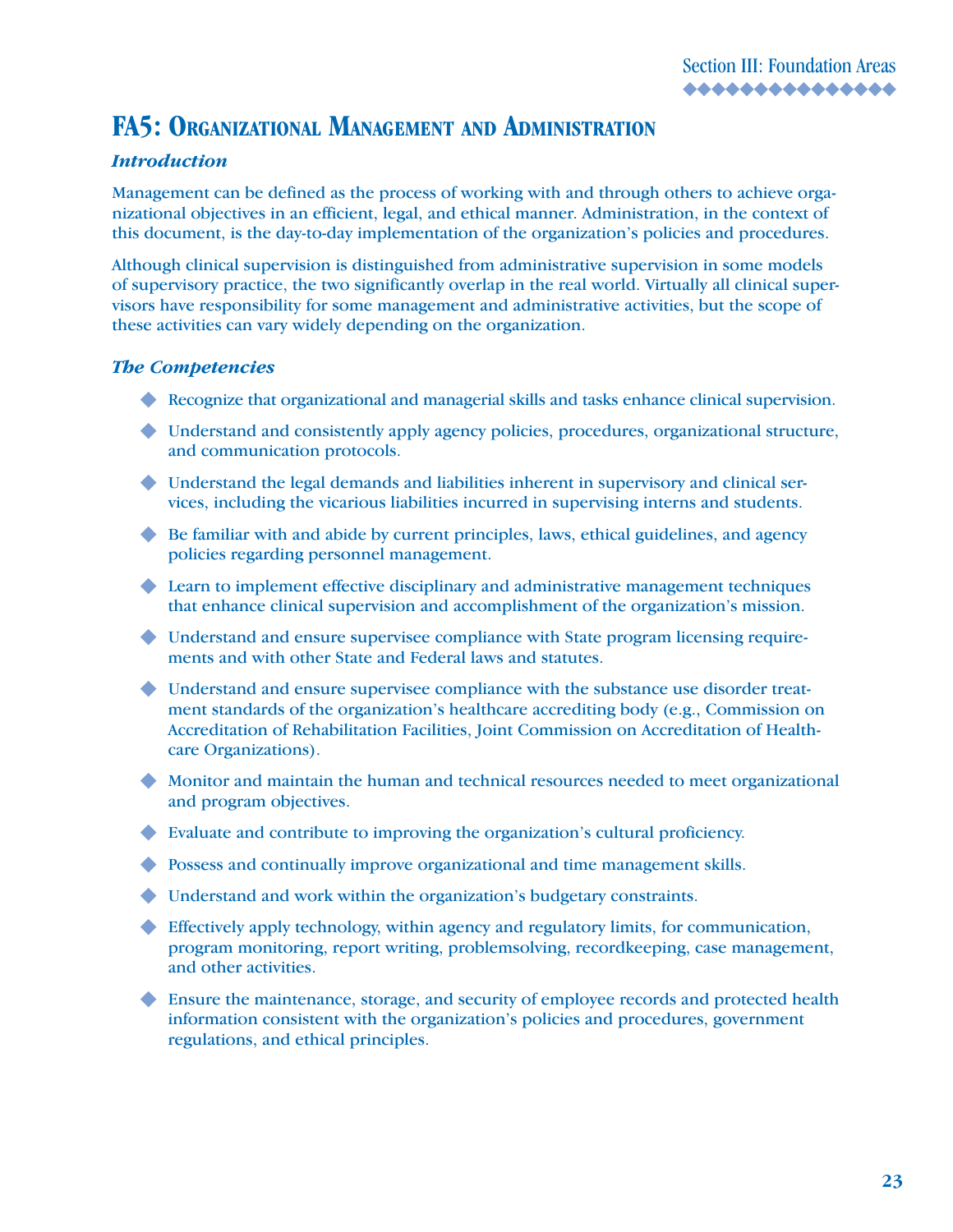#### *Bibliography*

- Abernethy, A.D. Increasing the cultural proficiency of clinical managers. *Journal of Multicultural Counseling & Development,* 33(2):81–93, 2005.
- Bernard, J.M., and Goodyear, R.K. Organizing the supervision experience. In: *Fundamentals of Clinical Supervision* (3d ed.). Boston: Allyn & Bacon, 2004. pp. 180–208.
- Falvey, J.E., and Bray, T.E. *Managing Clinical Supervision: Ethical Practice and Legal Risk Management.* Pacific Grove, CA: Brooks/Cole-Thomson Learning, 2002.
- Falvey, J.E., and Cohen, C.R. The buck stops here: Documenting clinical supervision. *Clinical Supervisor,* 22(2):63–80, 2003.
- Garcia, B. Professional development of AODA practice with Latinos: The utility of supervision, inservice training and consultation. *Alcoholism Treatment Quarterly,* 16(1–2):85–108, 1998.
- Kanz, J.E. Clinical supervision.com: Issues in the provision of online supervision. *Professional Psychology: Research & Practice,* 32(4):415–420, 2001.
- Olson, M.M., Russell, C., and White, M.B. Technological implications for clinical supervision and practice. *Clinical Supervisor,* 20(2):201–215, 2001.
- Spencer, P.C., and Munch, S. Client violence toward social workers: The role of management in community mental health programs. *Social Work,* 48(4):532–544, 2003.
- Washington State Division of Alcohol and Substance Abuse. *Clinical Supervisor Skill Standards.*  Olympia, WA: Washington State Department of Social and Health Services, 2002.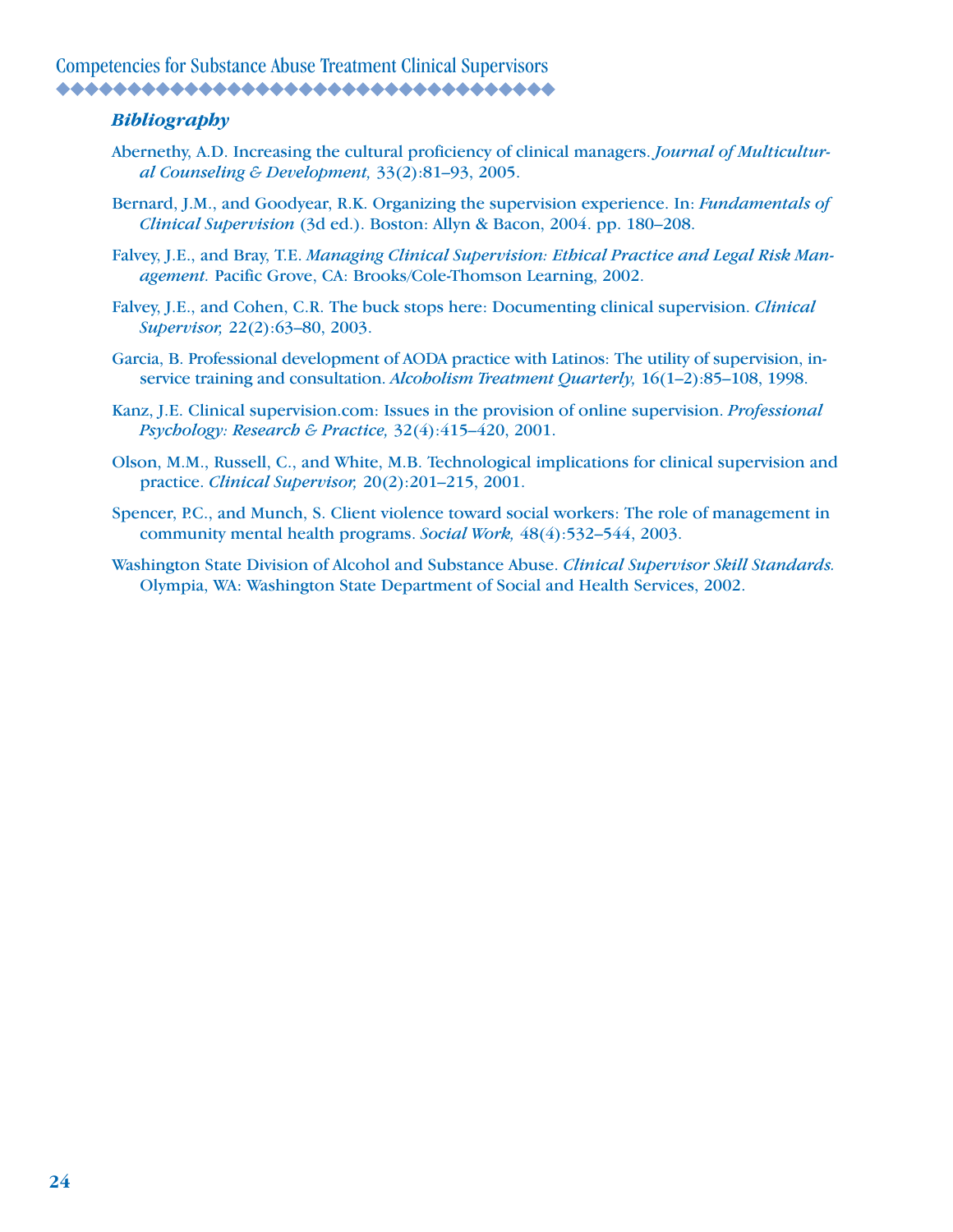# Section IV:

# **PERFORMANCE DOMAINS**



Performance domains identify specific areas of clinical supervision practice that are essential to protecting client welfare, achieving agency goals, and improving clinical services. To ensure high-quality service delivery, supervisors work to develop and maintain competence among direct service staff while adhering to high professional and ethical standards. Supervisors provide supervisees with appropriate feedback while facilitating knowledge and skill development. To accomplish these tasks, supervisors must gather objective information on which to base an evaluation of their supervisees' performance. Supervisors also perform administrative tasks that preserve and build the organizational culture.

The framework used here identifies five performance domains:

- PD1: Counselor Development;
- PD2: Professional and Ethical Standards;
- PD3: Program Development and Quality Assurance;
- PD4: Performance Evaluation; and
- PD5: Administration.

The competencies listed within each performance domain identify the specific abilities and responsibilities that clinical supervisors must master to be effective in the essential roles they play in the service delivery system.

Counselor development and performance evaluation are discussed here as two separate performance domains because each requires a distinct set of competencies. It is important to note, however, that each is integral to the other. Performance evaluation without a counselor development process would not necessarily lead to improved counselor proficiency. Similarly, counselor development activities in the absence of performance evaluation would likely be untargeted, general, and of less value to the counselor.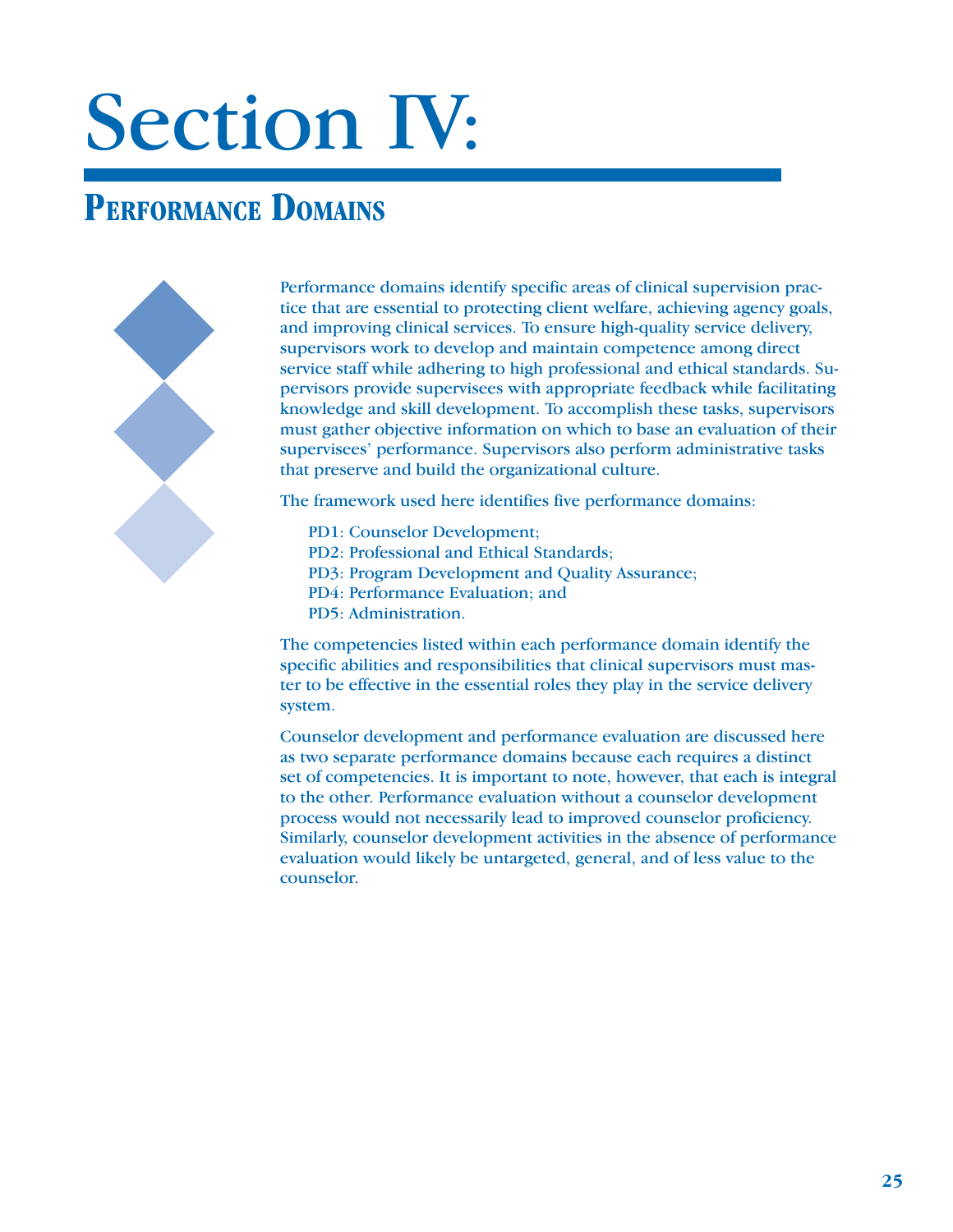# **PD1: COUNSELOR DEVELOPMENT**

#### *Introduction*

The continuous development of staff clinical skills is key to the delivery of high-quality client care. Counselor development is a complex process that involves teaching, facilitating, collaborating, and supporting counselor self-efficacy. Supervisors must facilitate this process in the context of a collaborative supervisor–supervisee relationship and within professional, ethical, and legal guidelines. Supervisors also must consistently maintain a multicultural perspective.

#### *The Competencies*

- Teach supervisees the purpose of clinical supervision and how to use it effectively. X
- Ensure that comprehensive orientation is provided to new employees, including in areas X such as the organization's client population, mission, vision, policies, and procedures.
- ◆ Build a supportive and individualized supervisory alliance that respects professional boundaries.
- Maintain a constructive supervisory learning environment that fosters awareness of one-X self and others, motivation, self-efficacy, enthusiasm, and two-way feedback.
- Conceptualize and plan individual and group supervision activities, incorporating super-X visees' preferred learning styles, cultures, genders, ages, and other appropriate variables.
- Encourage supervisees to examine their views regarding culture, race, values, religion, X gender, sexual orientation, and potential biases.
- Help supervisees develop skills of empathy and acceptance specific to working with cul-X turally diverse clients.
- Provide timely and specific feedback to supervisees on their conceptualizations of cli-X ent needs, attitudes toward clients, clinical skills, and overall performance of assigned responsibilities.
- Create a professional development plan with supervisees that includes mutually ap-X proved goals and objectives for improving job performance, how goals and objectives will be met (including the respective responsibilities of the supervisor and the supervisee), a timeline for expected accomplishments, and measurements of progress and goal attainment.
- Implement a variety of direct supervisory activities (e.g., role play, live supervision/obser-X vation, review of audiotaped and videotaped sessions, presentation/discussion of case studies) to teach and strengthen supervisees' theoretical orientation, professional ethics, clinical skills, and personal wellness.
- Help supervisees recognize, understand, and cope with unique problems of transference X and countertransference when working with clients with substance use disorders.
- Acknowledge supervisees' development and celebrate accomplishments through frequent X rewards and recognition.
- Encourage and help supervisees develop a personal wellness plan to manage their stress Xand avoid compassion fatigue and burnout.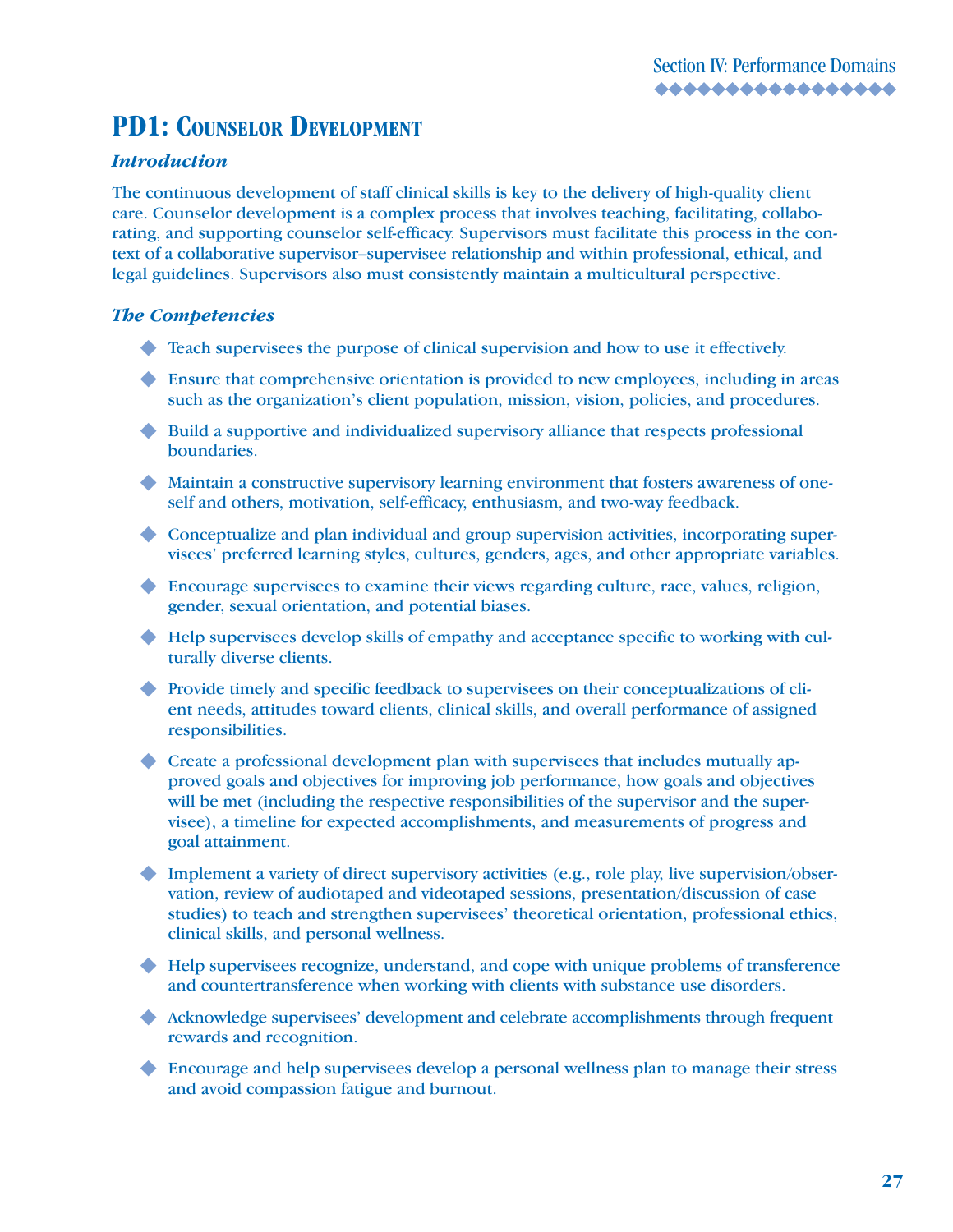#### *Bibliography*

- Aten, J.D., and Hernandez, B.C. Addressing religion in clinical supervision: A model. *Psychotherapy: Theory, Research, Practice, Training,* 41(2):152–160, 2004.
- Barnes, K.L. Applying self-efficacy theory to counselor training and supervision: A comparison of two approaches. *Counselor Education & Supervision,* 44(1):56–69, 2004.
- Bernard, J.M., and Goodyear, R.K. *Fundamentals of Clinical Supervision* (3d ed.). Boston: Allyn & Bacon, 2004.
- Cashwell, T.H., and Dooley, K. The impact of supervision on counselor self-efficacy. *The Clinical Supervisor,* 20(1):39–48, 2001.
- Haynes, R., Corey, G., and Moulton, P. *Clinical Supervision in the Helping Professions: A Practical Guide.* Belmont, CA: Wadsworth Publishing Company, 2002.
- Ladany, N., Friedlander, M.L., and Nelson, M.L. Remediating skill difficulties and deficits: It's more than just teaching. In: *Critical Events in Psychotherapy Supervision: An Interpersonal Approach.* Washington, DC: American Psychological Association, 2005. pp. 23–52.
- Ladany, N., Friedlander, M.L., and Nelson, M.L. Toward an events-based understanding of the supervisory process. In: *Critical Events in Psychotherapy Supervision: An Interpersonal Approach.* Washington, DC: American Psychological Association, 2005. pp. 3–22.
- Ladany, N., Friedlander, M.L., and Nelson, M.L. Working through countertransference: When super-vision is needed. In: *Critical Events in Psychotherapy Supervision: An Interpersonal Approach.* Washington, DC: American Psychological Association, 2005. pp. 99–126.
- McMahon, M., and Simons, R. Supervision training for professional counselors: An exploratory study. *Counselor Education & Supervision,* 43(4):301–309, 2004.
- Pearson, Q.M. Getting the most out of clinical supervision: Strategies for mental health. *Journal of Mental Health Counseling,* 26(4):361–373, 2004.
- Powell, D.J. *Clinical Supervision in Alcohol and Drug Abuse Counseling: Principles, Models, Methods.* San Francisco: Jossey-Bass, 2004.
- Stoltenberg, C.D., McNeill, B., and Delworth, U. *IDM Supervision: An Integrated Developmental Model for Supervising Counselors and Therapists.* San Francisco: Jossey-Bass, 1998.
- Utsey, S.O., Gernat, C.A., and Hammar, L. Examining white counselor trainees' reactions to racial issues in counseling and supervision dyads. *Counseling Psychologist,* 33(4):449–478, 2005.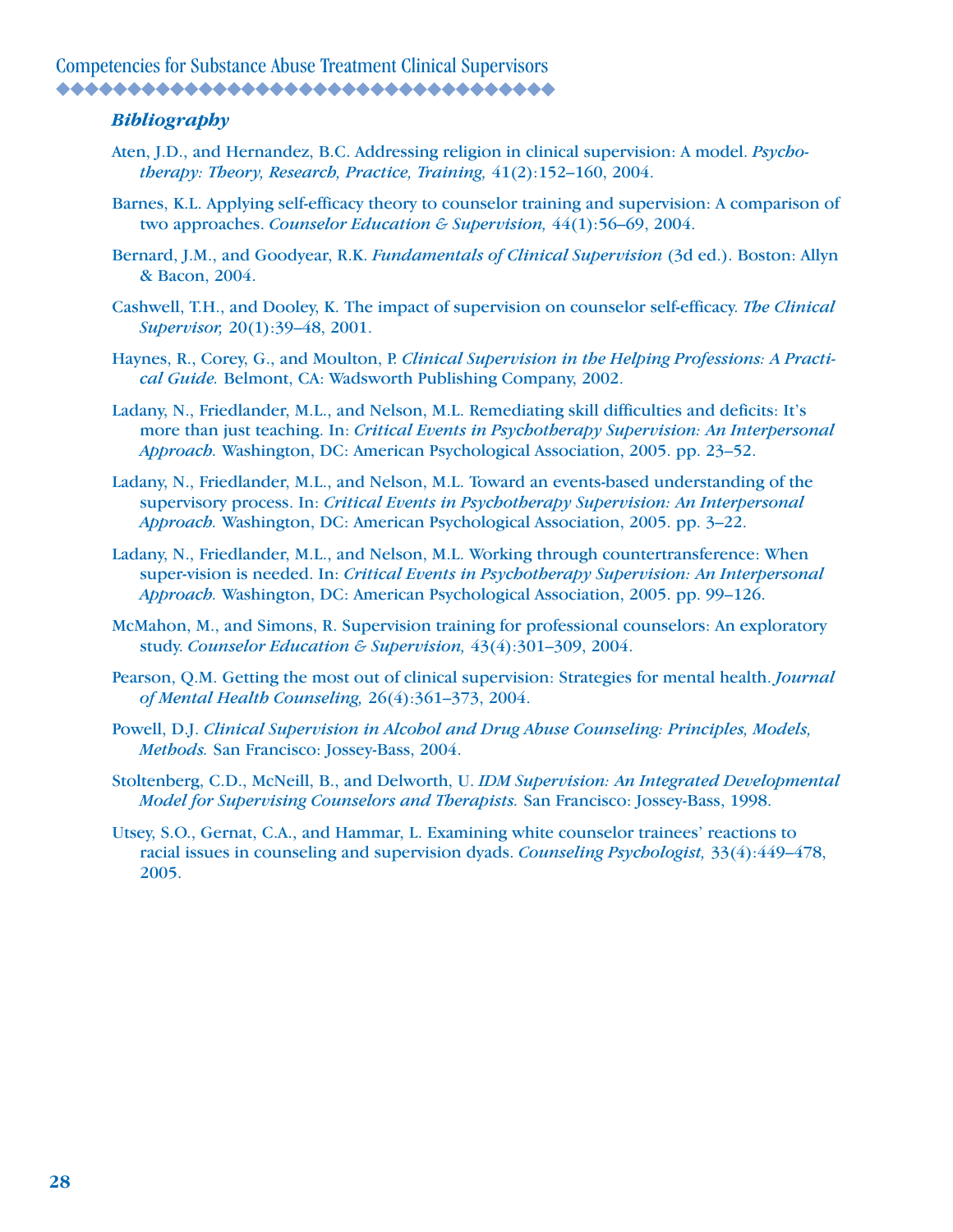# **PD2: PROFESSIONAL AND ETHICAL STANDARDS**

#### *Introduction*

Supervisors work in a complex environment subject to professional, statutory, and regulatory guidelines. This domain identifies competencies related to protecting the public, clients, and staff members. It also describes the development of supervisors' professional identity and integrity in the context of professional supervisory practice.

#### *The Competencies*

- ◆ Be familiar with relevant professional codes of ethics (see Appendix B), client's rights documents, and laws and regulations that govern both counseling and clinical supervision practices.
- Ensure that supervisees are familiar with generally accepted professional codes of ethics, X State and Federal statutes regarding duty to report (e.g., child abuse) and duty to warn (e.g., threat of physical violence against a reasonably identifiable victim or victims), Federal confidentiality (e.g., 42 Code of Federal Regulations, Part 2) and privacy (e.g., Health Insurance Portability and Accountability Act) rules and regulations, and other legal constraints on the counseling relationship.
- Follow due process guidelines when responding to grievances and ensure that super-X visees know their rights as employees and understand the organization's employee grievance procedures.
- ◆ Ensure that supervisees are familiar with client's rights and understand client grievance procedures.
- Ensure that supervisees inform clients about the limits of confidentiality (e.g., child X abuse reporting, specific threats of violence).
- Ensure that supervisees inform clients about supervision practices (e.g., direct observa-X tion, session transcripts) and obtain documented informed consent from clients as appropriate (e.g., signed releases for audio or video recording of sessions).
- Learn about supervisees' cultures, lifestyles, beliefs, and other key factors that may influ-X ence their job performance.
- Use and teach supervisees an ethical decisionmaking model, such as that described by X Corey and colleagues (2002), as a guide for supervisory and clinical practice.
- Understand the risks of dual relationships and potential conflicts of interest in the X supervisor–supervisee relationship and maintain appropriate relationships at all times.
- ◆ Help supervisees develop awareness of possible dual relationships in the client– counselor relationship.
- Monitor supervisees' clinical practice to enhance their competence and ensure their ethi-X cal treatment of clients.
- ◆ Provide timely consultation and guidance to supervisees in situations that present moral, legal, and/or ethical dilemmas.
- Ensure that supervisees maintain complete, accurate, and necessary documentation at all Xtimes, including detailed descriptions of actions taken in critical situations.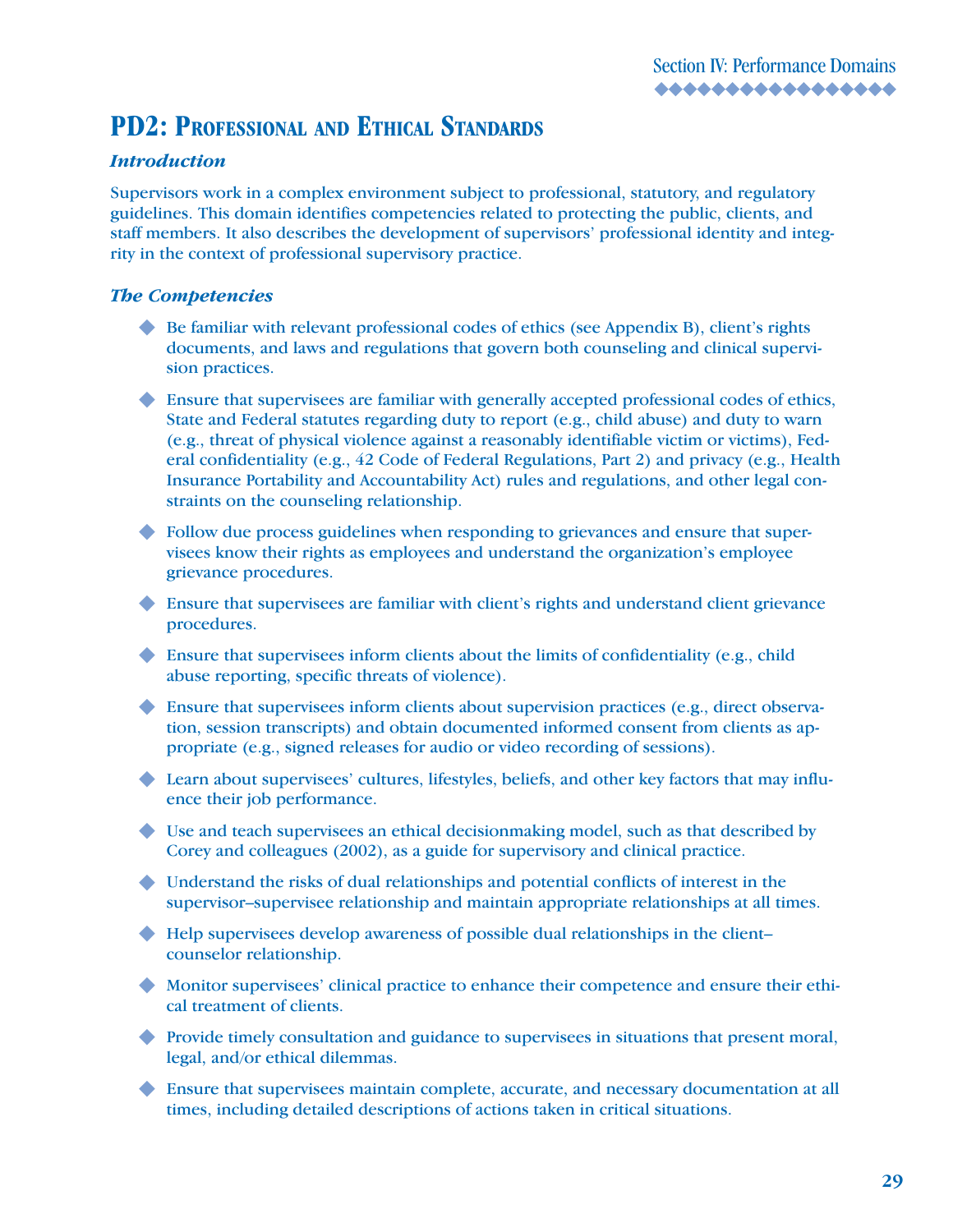- Intervene immediately and take action as necessary when a supervisee's job perfor-X mance appears to present problems.
- Report supervisees' ethical violations to the appropriate professional organizations and State bodies as required.
- Maintain familiarity with consensus- and evidence-based best practices in the treatment X of substance use disorders.
- Build supervisory competence by actively participating in professional organizations and X in a variety of relevant professional and educational activities.
- ◆ Seek supervision and consultation to evaluate one's personal needs for training and education, receive and discuss feedback on supervisory job performance, and implement a professional development plan.
- ◆ Practice only within one's areas of clinical and supervisory competence.
- Develop and maintain a personal wellness plan for physical and mental health and en-Xcourage supervisees to develop and maintain personal wellness plans.

#### *Bibliography*

- Association for Counselor Education and Supervision, Supervision Interest Network. ACES ethical guidelines for counseling supervisors. *ACES Spectrum,* 53(4):5–8, 1993.
- Bernard, J.M., and Goodyear, R.K. Ethical and legal considerations. In: *Fundamentals of Clinical Supervision* (3d ed.). Boston: Allyn & Bacon, 2004. pp. 49–72.
- Borders, L.D., and Brown, L.L. Ethical issues in supervision. In: *The New Handbook of Counseling Supervision.* Mahwah, NJ: Lawrence Erlbaum, 2005. pp. 81–87.
- Columbia Assessment Services, Inc. *Clinical Supervision of Alcohol and Other Drug Abuse Counselors Role Delineation Study.* Washington, DC: International Certification & Reciprocity Consortium/Alcohol and Other Drug Abuse, Inc., 2000.
- Corey, G., Corey, M.S., and Callanan, P. *Issues and Ethics in the Helping Professions* (6th ed.). Belmont, CA: Wadsworth Publishing Company, 2002.
- Falvey, J.E., and Bray, T.E. *Managing Clinical Supervision: Ethical Practice and Legal Risk Management.* Pacific Grove, CA: Brooks/Cole-Thomson Learning, 2002.
- International Consortium of Addiction and Prevention Credentialing Boards. Certified Clinical Supervisor Code of Ethics, n.d. **www.mcbap.com/ccs\_ethics1.htm** [accessed December 12, 2006].
- Ladany, N., Friedlander, M.L., and Nelson, M.L. Managing sexual attraction: Talking about sex in supervision. In: *Critical Events in Psychotherapy Supervision: An Interpersonal Approach.* Washington, DC: American Psychological Association, 2005. pp. 127–154.
- Legal Action Center. *Confidentiality and Communication: A Guide to the Federal Alcohol & Drug Confidentiality Law and HIPAA* (revised ed.). New York: Legal Action Center, 2003.
- Washington State Division of Alcohol and Substance Abuse. *Clinical Supervisor Skill Standards.*  Olympia, WA: Washington State Department of Social and Health Services, 2002.
- White, W.L., and Popovits, R.M. *Critical Incidents: Ethical Issues in the Prevention and Treatment of Addiction* (2d ed.). Bloomington, IL: Chestnut Health Systems, 2001.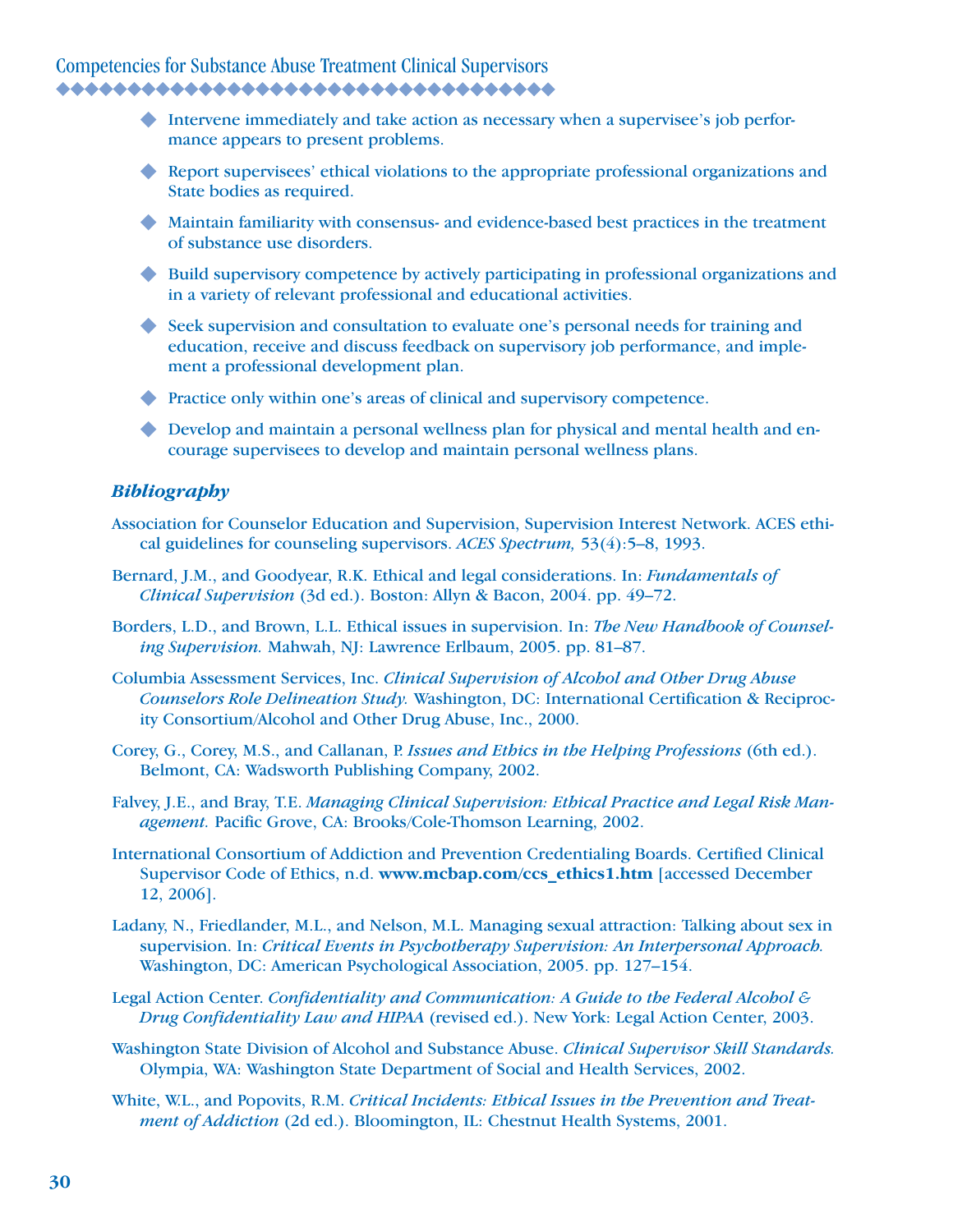# **PD3: PROGRAM DEVELOPMENT AND QUALITY ASSURANCE**

#### *Introduction*

Program development is the process of guiding the natural evolution of a service delivery organization to maximize the potential of its staff and resources to meet the needs of the population it serves. Quality assurance (QA) is the process of designing, implementing, monitoring, and improving a program's activities to ensure maximum effectiveness and efficiency of services within the limitations of the agency and its operating environment.

The extent to which clinical supervisors are responsible for program development and QA activities varies, depending on the size, structure, and mission of the organization. However, all clinical supervisors have *some* responsibility for these activities.

#### *The Competencies*

- Structure and facilitate staff learning about specific consensus- and evidence-based X treatment interventions, program service design, and recovery models relevant to the organization and the population it serves.
- Understand the limitations of addiction treatment in general; its relationship to sus-X tained, long-term recovery; and the specific limitations of the models or design in use by supervisees.
- Understand and be able to apply principles of technology transfer to assist in the adop-X tion and implementation of new clinical practices.
- Identify, develop, and obtain appropriate learning and treatment resource materials that X meet the needs of the agency, its clients, and supervisees.
- Plan and facilitate inservice training and other organizational activities that support X application of empirically based clinical interventions that are responsive to needs of the agency, clients, and supervisees.
- Understand the balance between fidelity and adaptability when implementing new clini-X cal practices.
- ◆ Be familiar with the methods used to analyze the organization's developmental needs and clinical outcomes, including regular needs assessments.
- Advocate within the agency for ongoing quality improvement, including strategies for X enhancing client access, engagement, and retention in treatment.
- Understand the organization's QA plan and comply with all monitoring, documenting, X and reporting requirements.
- ◆ Develop program goals and objectives and counselor development plans that are consistent with the organization's QA plan.
- ◆ Solicit, document, and use client feedback to improve service delivery.
- Provide diversity training and other experiences that empower one to become an advo-X cate for the organization's target population and an agent of organizational change.
- ◆ Build and maintain relationships with referral sources and other community programs to expand, enhance, and expedite service delivery.
- ◆ Develop skills to advocate for clients throughout the entire continuum of care.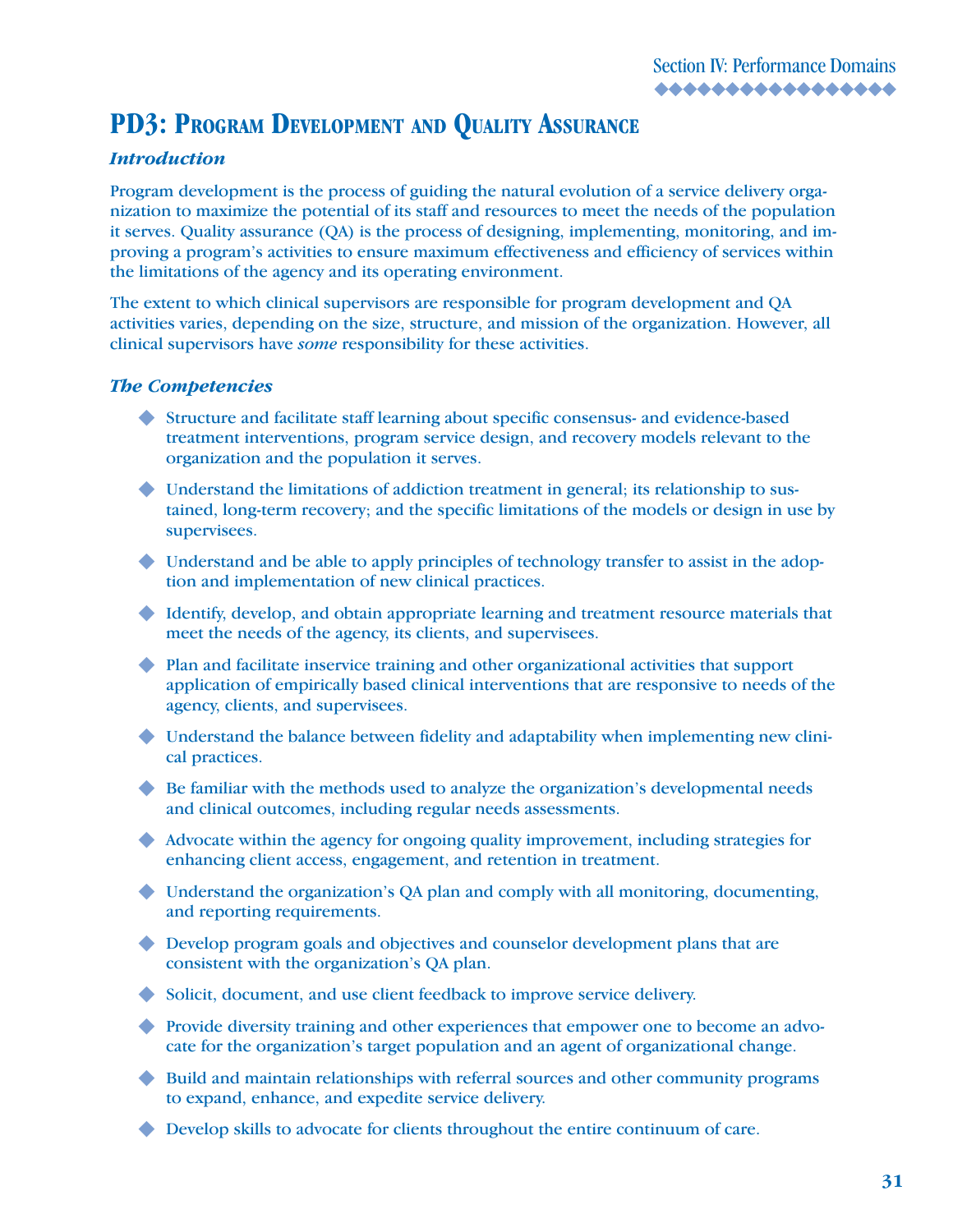#### *Bibliography*

- Abernethy, A.D. Increasing the cultural proficiency of clinical managers. *Journal of Multicultural Counseling & Development,* 33(2):81–93, 2005.
- Addiction Counselor Certification Board of Oregon. Addictions Treatment Clinical Supervision Competencies. n.d. **www.accbo.com/super.htm** [accessed December 12, 2006].
- Hodgson, J.L., Johnson, L.N., Ketring, S.A., Wampler, R.S., and Lamson, A.L. Integrating research and clinical training in marriage and family therapy training programs. *Journal of Marital & Family Therapy,* 31(1):75–88, 2005.
- Hubble, M.A., Duncan, B.L., and Miller, S.D., eds. *The Heart and Soul of Change: What Works in Therapy.* Washington, DC: American Psychological Association, 2000.
- Lindbloom, G., Ten Eyck, T.G., and Gallon, S.L. *Clinical Supervision: Building Chemical Dependency Counselor Skills* (3d ed.). Salem, OR: Northwest Addiction Technology Transfer Center, 2005.
- Washington State Division of Alcohol and Substance Abuse. *Clinical Supervisor Skill Standards.* Olympia, WA: Washington State Department of Social and Health Services, 2002.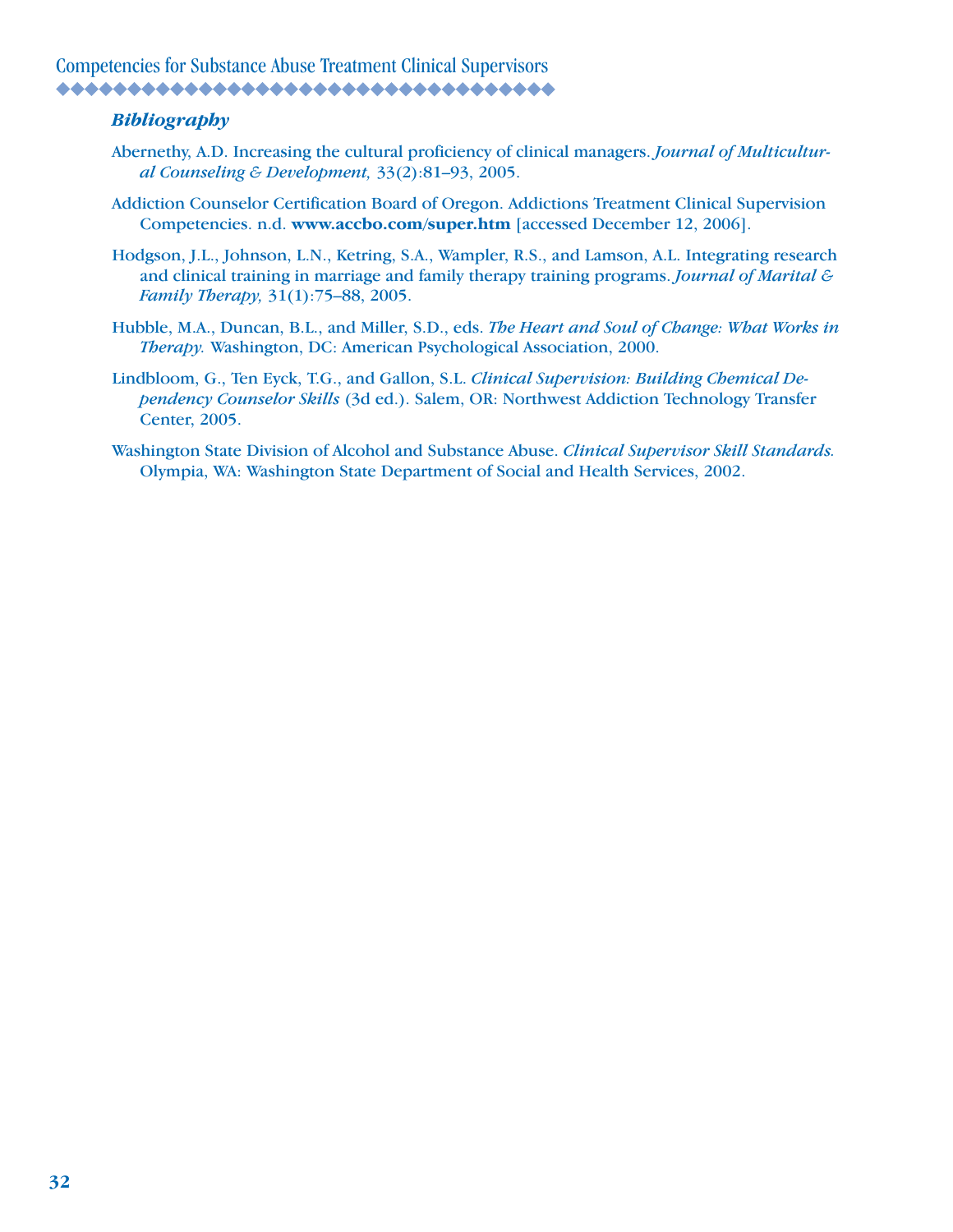# **PD4: PERFORMANCE EVALUATION**

#### *Introduction*

Counselor evaluation is central to the assurance of high-quality client care. It is a professional and ethical responsibility of clinical supervisors to regularly monitor the quality of supervisees' performance, to facilitate improvement in supervisees' clinical competence, and to assess supervisees' readiness to practice with increasing autonomy. As such, this domain is closely related to Counselor Development (PD1). The competencies in each are distinct yet highly complementary and interactive.

#### *The Competencies*

- Communicate agency expectations about the job duties and competencies, performance X indicators, and criteria used to evaluate job performance.
- Understand the concept of supervision as a two-way evaluative process with each party X providing feedback to the other, including constructive sharing and resolution of disagreements. Actively encourage supervisees to provide feedback to the supervisor regarding the supervisor's performance.
- Assess supervisees' professional development, cultural competence, and proficiency in X the addiction counseling competencies.
- Differentiate between counselor developmental issues and those requiring corrective X action (e.g., ethical violations, incompetence).
- Assess supervisees' preferred learning style, motivation, and suitability for the work X setting.
- Use multiple sources of quantitative and qualitative data, direct and indirect observa-X tions, and formal and informal methods of assessment to ensure substantiated and accurate evaluation.
- Institute an ongoing formalized, proactive process that identifies supervisees' training X needs, actively involves supervisees in conjointly reviewing goals and objectives, and reinforces performance improvement with positive feedback.
- Communicate feedback clearly, including feedback regarding performance deficits, weak X competencies, or harmful activities. Provide timely written notification of all performance problems and ensure that supervisees understand the feedback.
- Evaluate the competency, including the fidelity, with which supervisees implement X research-based treatment protocols.
- Address and manage relational issues common to evaluation, including anxiety, disagree-X ments, and full discussion of performance problems.
- Guide and evaluate supervisees' ability to use a range of evaluative tools (e.g., process X recordings, memory work, audiotapes and videotapes, direct observation) and encourage them to use the most effective techniques available in the setting.
- Skillfully use agency evaluation tools and procedures. X
- Self-assess for evaluator bias (e.g., leniency, overemphasis on one area of performance, Xfavoritism, stereotyping) and conflict with other supervisory roles.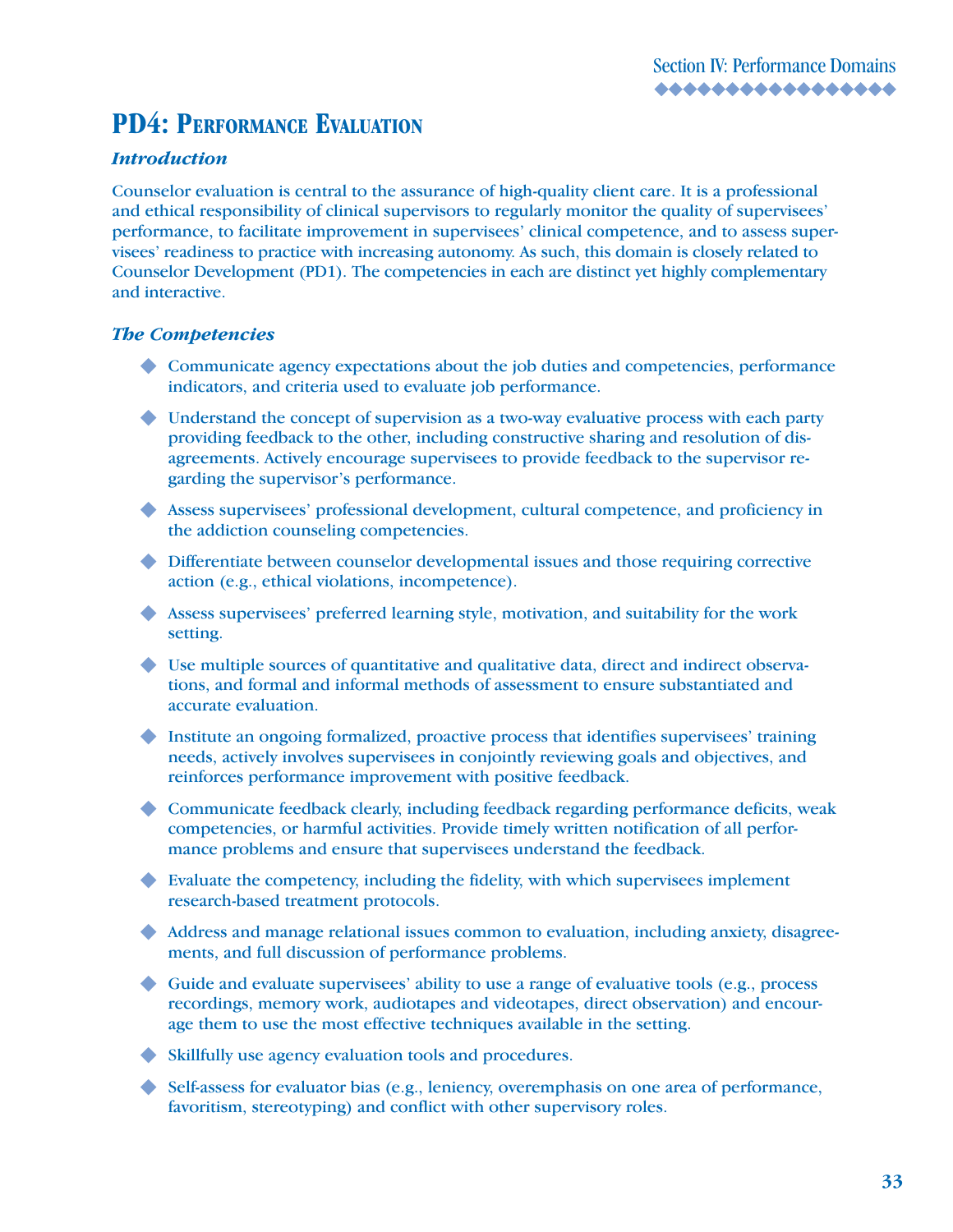Adhere to professional standards of ongoing supervisory documentation, including writ-Xten individual development plans, supervision session notes, written documentation of corrective actions, and written recognition of good performance.

#### *Bibliography*

- Addiction Counselor Certification Board of Oregon. Addictions Treatment Clinical Supervision Competencies, n.d. **www.accbo.com/super.htm** [accessed December 12, 2006].
- American Board of Examiners in Clinical Social Work, Work Group on Clinical Social Work Supervision. *Clinical Supervision: A Practice Specialty of Clinical Social Work.* Salem, MA: American Board of Examiners in Clinical Social Work, 2004.
- Bernard, J.M., and Goodyear, R.K. *Fundamentals of Clinical Supervision* (3d ed.). Boston: Allyn & Bacon, 2004.
- Borders, L.D., and Brown, L.L. Ethical issues in supervision. In: *The New Handbook of Counseling Supervision.* Mahwah, NJ: Lawrence Erlbaum, 2005. pp. 81–87.
- Bradley, L.J., and Whiting, P.P. Supervision training: A model. In: Bradley, L.J., and Ladany, N., eds. *Counselor Supervision: Principles, Process, and Practice* (3d ed.). New York: Brunner-Routledge, 2001. pp. 361–387.
- Center for Substance Abuse Treatment. *Addiction Counseling Competencies: The Knowledge, Skills, and Attitudes of Professional Practice.* Technical Assistance Publication (TAP) Series 21. DHHS Publication No. (SMA) 06-4171. Rockville, MD: Substance Abuse and Mental Health Services Administration, 2006.
- Columbia Assessment Services, Inc. *Clinical Supervision of Alcohol and Other Drug Abuse Counselors Role Delineation Study.* Washington, DC: International Certification & Reciprocity Consortium/Alcohol and Other Drug Abuse, Inc., 2000.
- Falender, C.A., and Shafranske, E.P. Evaluation of the supervisory process. In: *Clinical Supervision: A Competency-Based Approach.* Washington, DC: American Psychological Association, 2004. pp. 195–226.
- Powell, D.J. Evaluation and feedback. In: *Clinical Supervision in Alcohol and Drug Abuse Counseling: Principles, Models, Methods.* San Francisco: Jossey-Bass, 2004. pp. 228–252.
- Washington State Division of Alcohol and Substance Abuse. *Clinical Supervisor Skill Standards.*  Olympia, WA: Washington State Department of Social and Health Services, 2002.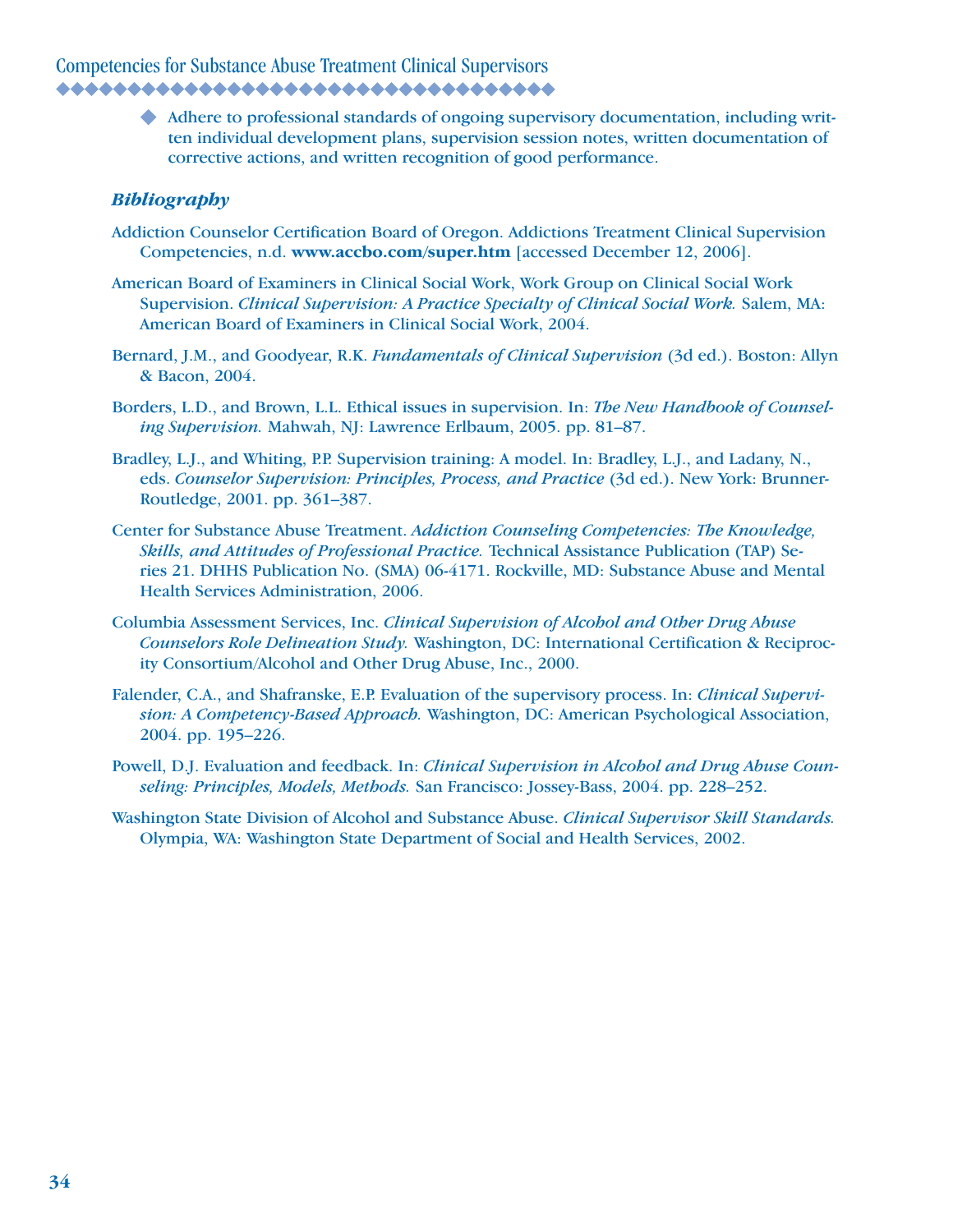## **PD5: ADMINISTRATION**

#### *Introduction*

Clinical supervisors' administrative responsibilities are the executive functions of the position, those duties that help the organization run smoothly and efficiently. Administrative responsibilities include following the organization's policies and procedures (including those related to human resource management), ensuring the maintenance of case records, monitoring case documentation, assisting in financial resource development (e.g., grant proposal writing), and developing relationships with referral sources in the community. Administrative responsibilities also include program development and quality assurance, which are addressed separately in PD3. Although the competencies described below are administrative in nature, many overlap significantly with clinical functions and serve to ensure the quality of services being delivered within the agency. As noted previously, the range of administrative functions clinical supervisors are responsible for will vary from agency to agency.

#### *The Competencies*

- ◆ Participate in developing, maintaining, applying, and revising the organization's policies, procedures, and forms.
- Monitor, evaluate, and provide feedback regarding supervisees' compliance with admin-X istrative policies and procedures.
- Understand and ensure that supervisees understand the organization's chain-of-X command and communication protocols.
- Monitor, evaluate, and provide guidance regarding the supervisees' case recordings, X including session notes, treatment plans, correspondence, and behavioral contracts.
- Establish and maintain an efficient and comprehensive recordkeeping system that X provides clear, chronological documentation of supervisory activities.
- ◆ Recommend personnel actions to maintain high standards of clinical care (e.g., hiring, performance recognition, disciplinary action, suspension, termination of clinical staff).
- Maintain and regularly update clinical staff job descriptions according to agency policies X and procedures.
- Understand and help supervisees understand and manage the relationships among X clinical services, fee assessment and collection, and overall fiscal responsibility.
- Understand and comply with procedures necessary for processing third-party payment X claims, if applicable.
- ◆ Participate actively in the organization's resource development activities (e.g., grant application or proposal writing).
- Develop and rely on schedules, deadlines, and reminders to meet service needs and Xensure completion of assigned projects and tasks.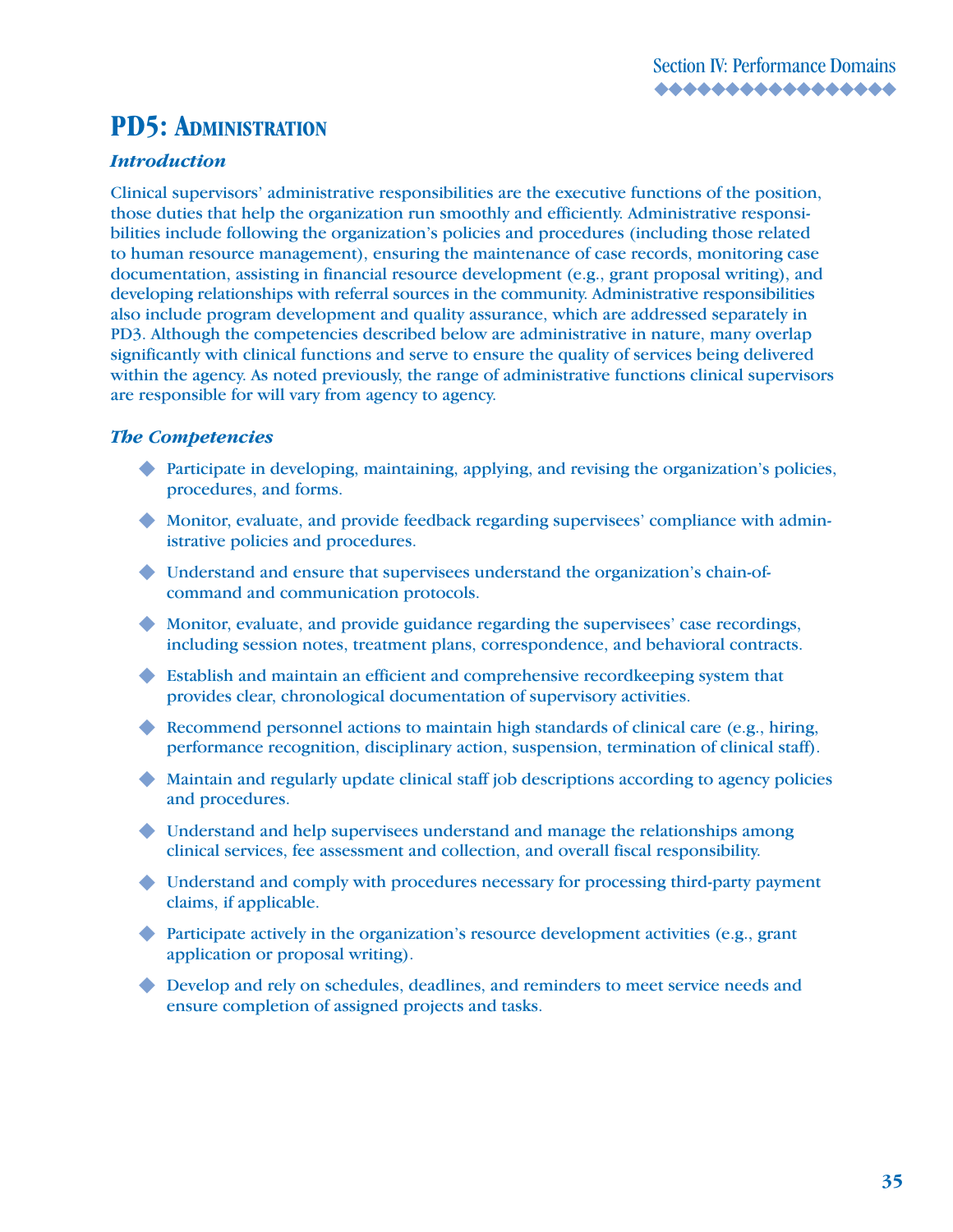- ◆ Ensure that supervisees have proper training for using information technology systems and have access to technical assistance and other resources.
- Obtain regularly scheduled diversity, crisis management, and safety training for oneself X and supervisees.
- ◆ Develop and comply with intraorganizational and interorganizational agreements that expand, enhance, and expedite service delivery.
- Maintain security of all supervisory notes, assessments, and other pertinent documents. X
- ◆ Structure and facilitate effective staff meetings.

#### *Bibliography*

- Bernard, J.M., and Goodyear, R.K. Organizing the supervision experience. In: *Fundamentals of Clinical Supervision* (3d ed.). Boston: Allyn & Bacon, 2004. pp. 180–208.
- Bradley, L.J., and Kottler, J.A. Overview of counselor supervision. In: Bradley, L.J., and Ladany, N., eds. *Counselor Supervision: Principles, Process, and Practice* (3d ed.). New York: Brunner-Routledge, 2001. pp. 3–27.
- Spencer, P.C., and Munch, S. Client violence toward social workers: The role of management in community mental health programs. *Social Work,* 48(4):532–544, 2003.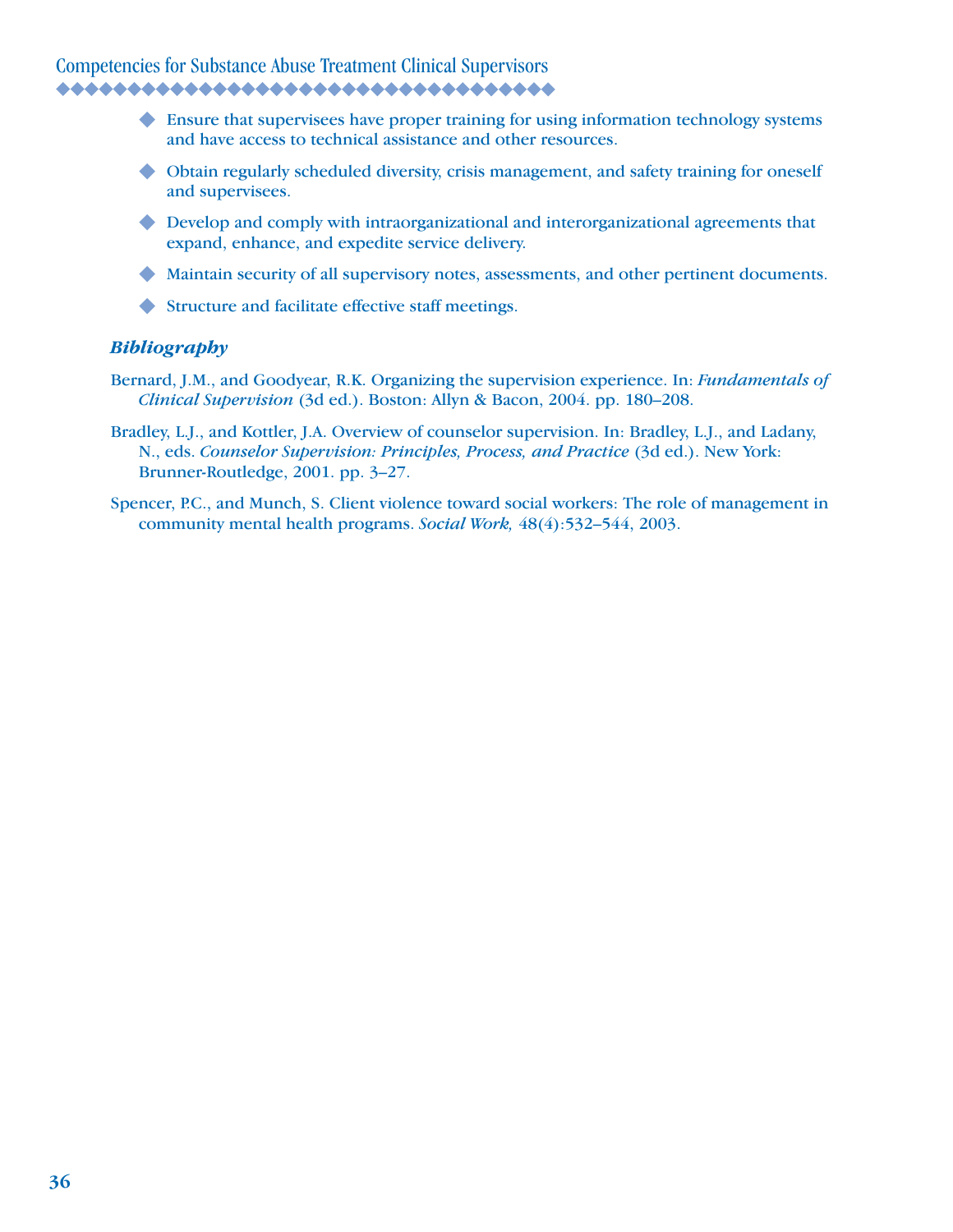# Section V:

# **INTEGRATED BIBLIOGRAPHY**



Abernethy, A.D. Increasing the cultural proficiency of clinical managers. *Journal of Multicultural Counseling & Development,* 33(2):81–93, 2005.

- Abroms, G.M. Supervision as metatherapy. In: Kaslow, F.W., ed. *Supervision, Consultation, and Staff Training in the Helping Professions.* San Francisco: Jossey-Bass, 1977. pp. 81–99.
- Addiction Counselor Certification Board of Oregon. Addictions Treatment Clinical Supervision Competencies, n.d. **www.accbo.com/super.htm** [accessed December 12, 2006].
- American Board of Examiners in Clinical Social Work, Work Group on Clinical Social Work Supervision. *Clinical Supervision: A Practice Specialty of Clinical Social Work.* Salem, MA: American Board of Examiners in Clinical Social Work, 2004.
- Association for Counselor Education and Supervision, Supervision Interest Network. ACES ethical guidelines for counseling supervisors. *ACES Spectrum,* 53(4):5–8, 1993.
- Aten, J.D., and Hernandez, B.C. Addressing religion in clinical supervision: A model. *Psychotherapy: Theory, Research, Practice, Training,*  41(2):152–160, 2004.
- Barnes, K.L. Applying self-efficacy theory to counselor training and supervision: A comparison of two approaches. *Counselor Education & Supervision,* 44(1):56–69, 2004.
- Bernard, J.M., and Goodyear, R.K. Ethical and legal considerations. In: *Fundamentals of Clinical Supervision* (3d ed.). Boston: Allyn & Bacon, 2004. pp. 49–72.
- Bernard, J.M., and Goodyear, R.K. *Fundamentals of Clinical Supervision*  (3d ed.). Boston: Allyn & Bacon, 2004.
- Bernard, J.M., and Goodyear, R.K. Introduction to clinical supervision. In: *Fundamentals of Clinical Supervision* (3d ed.). Boston: Allyn & Bacon, 2004. pp. 1–18.
- Bernard, J.M., and Goodyear, R.K. Organizing the supervision experience. In: *Fundamentals of Clinical Supervision* (3d ed.). Boston: Allyn & Bacon, 2004. pp. 180–208.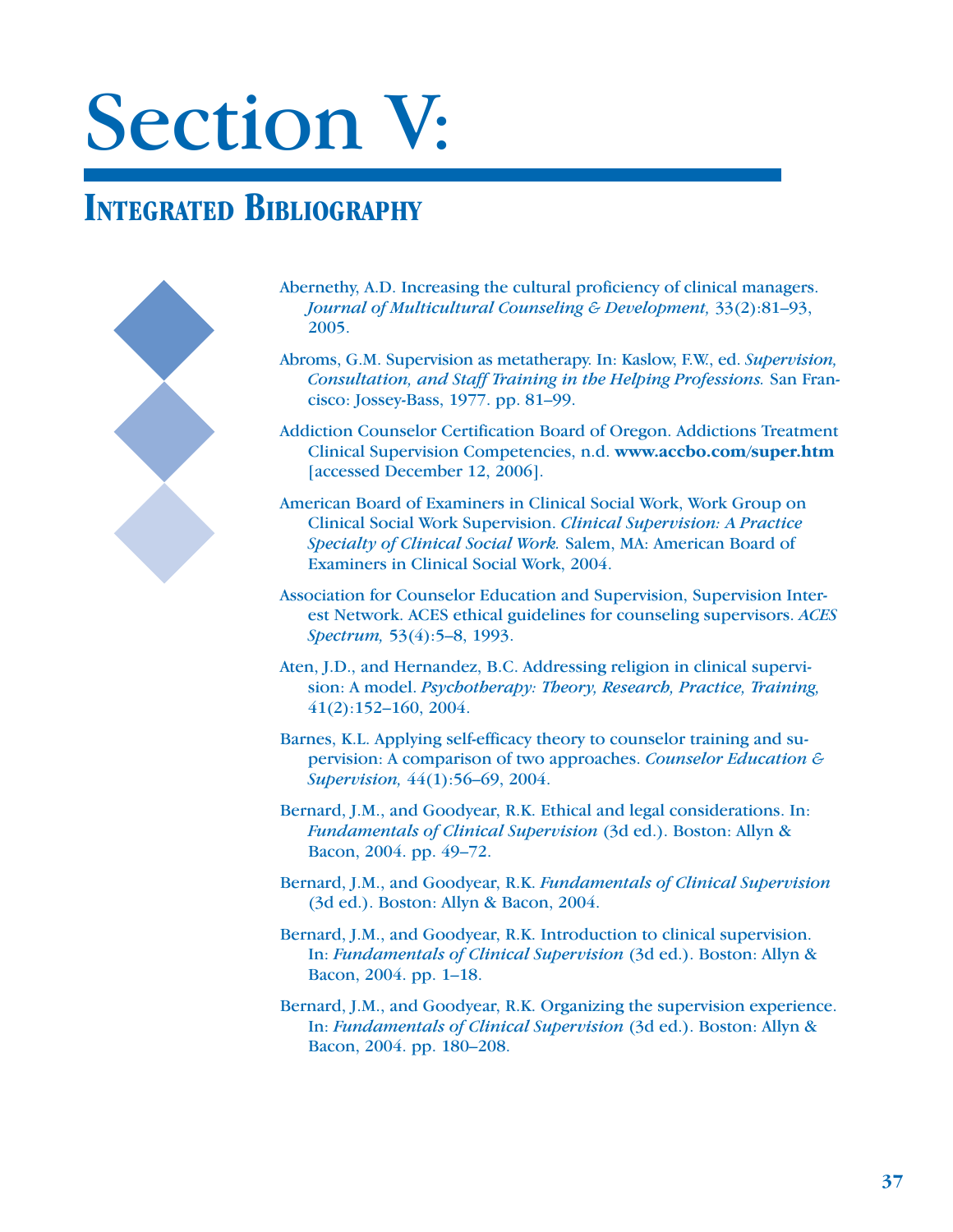- Bernard, J.M., and Goodyear, R.K. The supervisory relationship: The influence of individual and developmental differences. In: *Fundamentals of Clinical Supervision* (3d ed.). Boston: Allyn & Bacon, 2004. pp. 136–157.
- Bernard, J.M., and Goodyear, R.K. The supervisory relationship: Processes and issues of the supervisory triad and dyad. In: *Fundamentals of Clinical Supervision* (3d ed.). Boston: Allyn & Bacon, 2004. pp. 101–135.
- Borders, L.D., and Brown, L.L. Ethical issues in supervision. In: *The New Handbook of Counseling Supervision.* Mahwah, NJ: Lawrence Erlbaum Associates, 2005. pp. 81–87.
- Bordin, E.S. A working alliance based model of supervision. *The Counseling Psychologist,*  11:35–41, 1983.
- Bradley, E.H., Webster, T.R., Baker, D., Schlesinger, M., Inouye, S.K., Barth, M.C., Lapane, K.L., Lipson, D., Stone, R., and Koren, M.J. Translating research into practice: Speeding the adoption of innovative health care programs. *Issue Brief (Commonwealth Fund),* July(724):1–12, 2004.
- Bradley, L.J., and Gould, L.J. Psychotherapy-based models of counselor supervision. In: Bradley, L.J., and Ladany, N., eds. *Counselor Supervision: Principles, Process, and Practice* (3d ed.). New York: Brunner-Routledge, 2001. pp. 147–182.
- Bradley, L.J., and Kottler, J.A. Overview of counselor supervision. In: Bradley, L.J., and Ladany, N., eds. *Counselor Supervision: Principles, Process, and Practice* (3d ed.). New York: Brunner-Routledge, 2001. pp. 3–27.
- Bradley, L.J., and Whiting, P.P. Supervision training: A model. In: Bradley, L.J., and Ladany, N., eds. *Counselor Supervision: Principles, Process, and Practice* (3d ed.). New York: Brunner-Routledge, 2001. pp. 361–387.
- Cashwell, T.H., and Dooley, K. The impact of supervision on counselor self-efficacy. *The Clinical Supervisor,* 20(1):39–48, 2001.
- Center for Substance Abuse Treatment. *Addiction Counseling Competencies: The Knowledge, Skills, and Attitudes of Professional Practice.* Technical Assistance Publication (TAP) Series 21. DHHS Publication No. (SMA) 06-4171. Rockville, MD: Substance Abuse and Mental Health Services Administration, 2006.
- Columbia Assessment Services, Inc. *Clinical Supervision of Alcohol and Other Drug Abuse Counselors Role Delineation Study.* Washington, DC: International Certification & Reciprocity Consortium/Alcohol and Other Drug Abuse, Inc., 2000.
- Corey, G., Corey, M.S., and Callanan, P. *Issues and Ethics in the Helping Professions* (6th ed.). Belmont, CA: Wadsworth Publishing Company, 2002.
- Culbreth, J.R. The Wisconsin clinical supervision training model. *Clinical Supervisor,* 20(1):61– 71, 2001.
- Estrada, D., Wiggins Frame, M., and Braun Williams, C. Cross-cultural supervision: Guiding the conversation toward race and ethnicity. *Journal of Multicultural Counseling & Development,* 32:307–319, 2004.
- Falender, C.A., and Shafranske, E.P. Evaluation of the supervisory process. In: *Clinical Supervision: A Competency-Based Approach.* Washington, DC: American Psychological Association, 2004. pp. 195–226.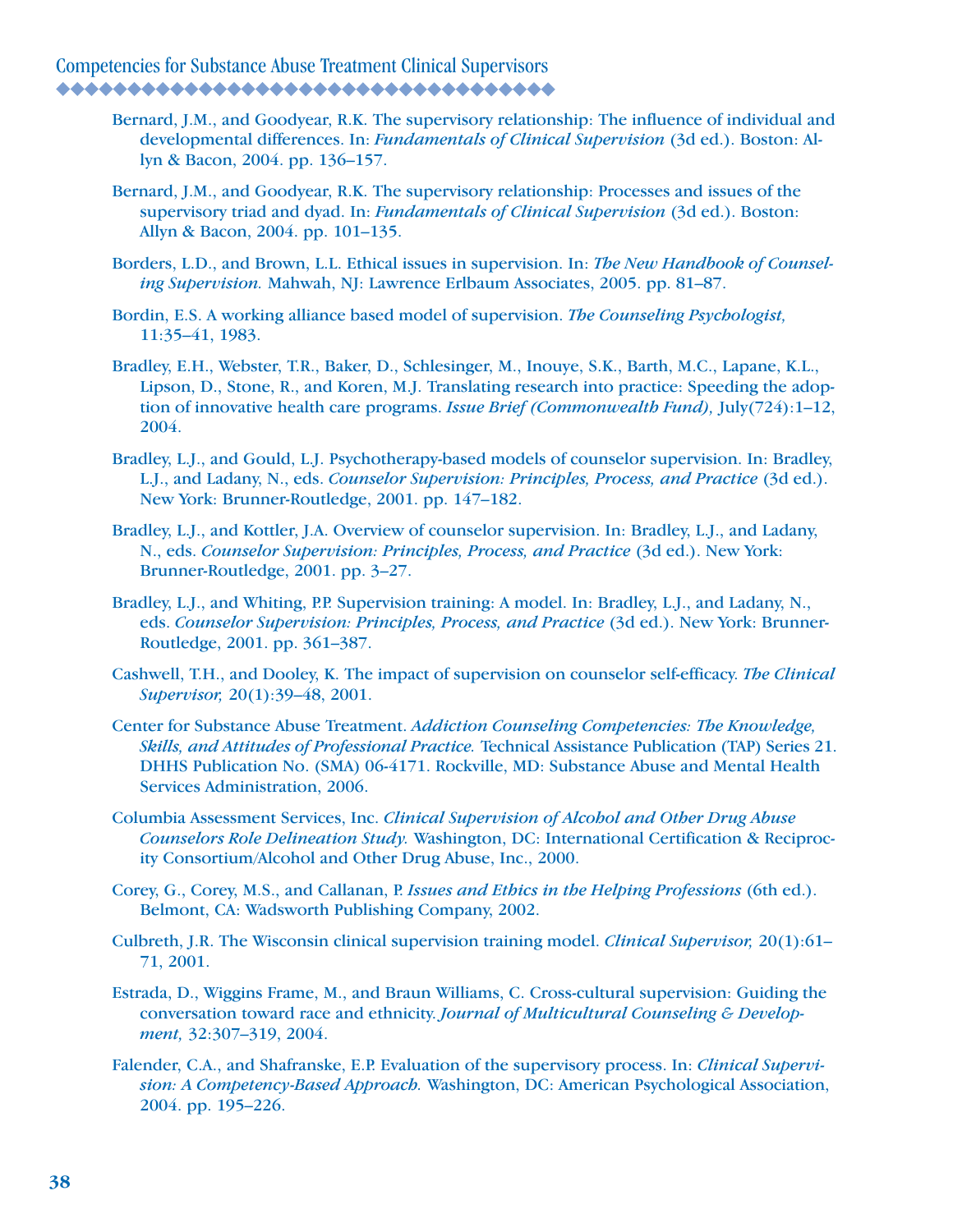- Falender, C.A., and Shafranske, E.P. The practice of supervision. In: *Clinical Supervision: A Competency-Based Approach.* Washington, DC: American Psychological Association, 2004. pp. 3–36.
- Falvey, J.E., and Bray, T.E. *Managing Clinical Supervision: Ethical Practice and Legal Risk Management.* Pacific Grove, CA: Brooks/Cole-Thomson Learning, 2002.
- Falvey, J.E., and Cohen, C.R. The buck stops here: Documenting clinical supervision. *Clinical Supervisor,* 22(2):63–80, 2003.
- Fisher, R., and Ury, W.L. *Getting to Yes: Negotiating Agreement Without Giving In* (2d ed.). New York: Penguin Books, 1991.
- Fleming, J., and Benedek, T. *Psychoanalytic Supervision: A Method of Clinical Teaching.* New York: Grune & Stratton, 1966.
- Foundation for Critical Thinking. Strategy List: 35 Dimensions of Critical Thought. Dillon, CA: Foundation for Critical Thinking, 2004. **www.criticalthinking.org/resources/ TRK12-strategy-list.shtml#s22** [accessed December 12, 2006].
- Garcia, B. Professional development of AODA practice with Latinos: The utility of supervision, in-service training and consultation. *Alcoholism Treatment Quarterly,* 16(1–2):85–108, 1998.
- Haynes, R., Corey, G., and Moulton, P. *Clinical Supervision in the Helping Professions: A Practical Guide.* Belmont, CA: Wadsworth Publishing Company, 2002.
- Haynes, R., Corey, G., and Moulton, P. Ethical issues and multiple relationships. In: *Clinical Supervision in the Helping Professions: A Practical Guide.* Belmont, CA: Wadsworth Publishing Company, 2002. pp. 151–181.
- Hester, R.K., and Miller, W.R., eds. *Handbook of Alcoholism Treatment Approaches: Effective Alternatives* (3d ed.). Boston: Allyn & Bacon, 2003.
- Hodgson, J.L., Johnson, L.N., Ketring, S.A., Wampler, R.S., and Lamson, A.L. Integrating research and clinical training in marriage and family therapy training programs. *Journal of Marital & Family Therapy,* 31(1):75–88, 2005.
- Holloway, E.L. Structures for the analysis and teaching of supervision. In: Watkins, C.E., Jr., ed. *Handbook of Psychotherapy Supervision.* New York: John Wiley & Sons, 1997. pp. 249–276.
- Hubble, M.A., Duncan, B.L., and Miller, S.D., eds. *The Heart and Soul of Change: What Works in Therapy.* Washington, DC: American Psychological Association, 2000.
- International Consortium of Addiction and Prevention Credentialing Boards. Certified Clinical Supervisor Code of Ethics, n.d. **www.mcbap.com/ccs\_ethics1.htm** [accessed December 12, 2006].
- Kanz, J.E. Clinical supervision.com: Issues in the provision of online supervision. *Professional Psychology: Research & Practice,* 32(4):415–420, 2001.
- Kinicki, A., and Kreitner, R. *Organizational Behavior: Key Concepts, Skills and Best Practices* (2d ed.). New York: McGraw-Hill, 2006.
- Ladany, N., Ellis, M.V., and Friedlander, M.L. The supervisory working alliance, trainee selfefficacy, and satisfaction. *Journal of Counseling & Development,* 77(4):447–455, 1999.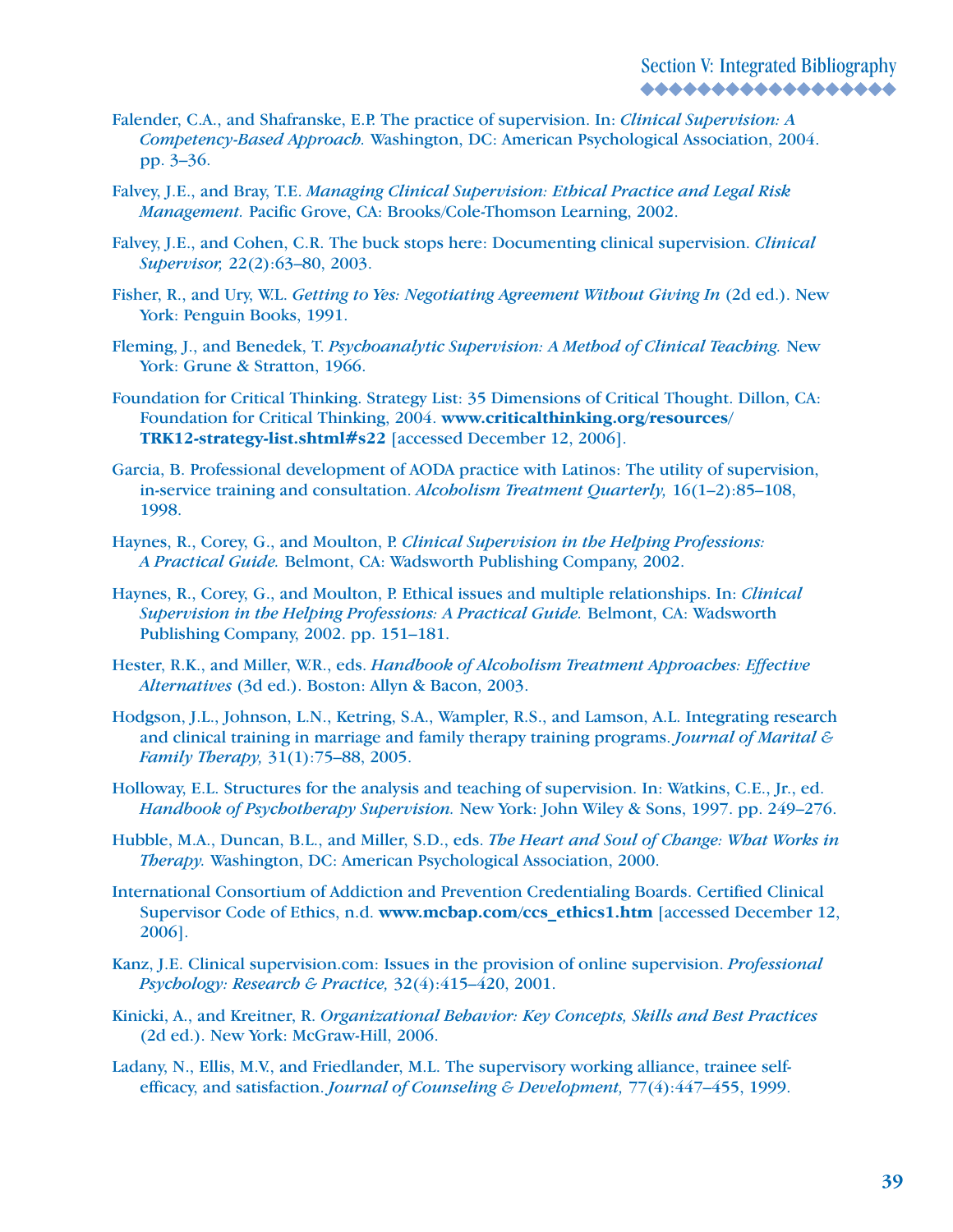- Ladany, N., Friedlander, M.L., and Nelson, M.L. Managing sexual attraction: Talking about sex in supervision. In: *Critical Events in Psychotherapy Supervision: An Interpersonal Approach.* Washington, DC: American Psychological Association, 2005. pp. 127–154.
- Ladany, N., Friedlander, M.L., and Nelson, M.L. Remediating skill difficulties and deficits: It's more than just teaching. In: *Critical Events in Psychotherapy Supervision: An Interpersonal Approach.* Washington, DC: American Psychological Association, 2005. pp. 23–52.
- Ladany, N., Friedlander, M.L., and Nelson, M.L. Toward an events-based understanding of the supervisory process. In: *Critical Events in Psychotherapy Supervision: An Interpersonal Approach.* Washington, DC: American Psychological Association, 2005. pp. 3–22.
- Ladany, N., Friedlander, M.L., and Nelson, M.L. Working through countertransference: When super-vision is needed. In: *Critical Events in Psychotherapy Supervision: An Interpersonal Approach.* Washington, DC: American Psychological Association, 2005. pp. 99–126.
- Legal Action Center. *Confidentiality and Communication: A Guide to the Federal Alcohol & Drug Confidentiality Law and HIPAA* (revised ed.). New York: Legal Action Center, 2003.
- Lindbloom, G., Ten Eyck, T.G., and Gallon, S.L. *Clinical Supervision: Building Chemical Dependency Counselor Skills* (3d ed.). Salem, OR: Northwest Addiction Technology Transfer Center, 2005.
- Mackey, S., and Tonkin, L. *Living Well, Working Smart: Soft Skills for Success.* Bothell, WA: Book Publishers Network, 2005.
- Marrelli, A.F., Tondora, J., and Hoge, M.A. Strategies for developing competency models. *Competency Conference Proceedings.* The Annapolis Coalition on the Behavioral Health Workforce, 2004. **www.annapoliscoalition.org/pdfs/ Competency%20Modeling%20Strategies.pdf** [accessed December 12, 2006].
- Maxwell, J.C. *Failing Forward: How to Make the Most of Your Mistakes.* Nashville, TN: Nelson Business, 2000.
- Maxwell, J.C. *The 360 Degree Leader: Developing Your Influence From Anywhere in the Organization.* Nashville, TN: Nelson Business, 2006.
- McMahon, M., and Simons, R. Supervision training for professional counselors: An exploratory study. *Counselor Education & Supervision,* 43(4):301–309, 2004.
- Muse-Burke, J.L., Ladany, N., and Deck, M.D. The supervisory relationship. In: Bradley, L.J., and Ladany, N., eds. *Counselor Supervision: Principles, Process, and Practice.* New York: Brunner-Routledge, 2001. pp. 28–57.
- National Institute on Drug Abuse. *Principles of Drug Addiction Treatment: A Research-Based Guide.* Bethesda, MD: National Institutes of Health, 1999.
- Olson, M.M., Russell, C., and White, M.B. Technological implications for clinical supervision and practice. *Clinical Supervisor,* 20(2):201–215, 2001.
- Orlans, V., and Edwards, D. Focus and process in supervision. *British Journal of Guidance and Counselling,* 25(3):409–415, 1997.
- Pearson, Q.M. Opportunities and challenges in the supervisory relationship: Implications for counselor supervision. *Journal of Mental Health Counseling,* 22(4):283–294, 2000.
- Pearson, Q.M. Getting the most out of clinical supervision: Strategies for mental health. *Journal of Mental Health Counseling,* 26(4):361–373, 2004.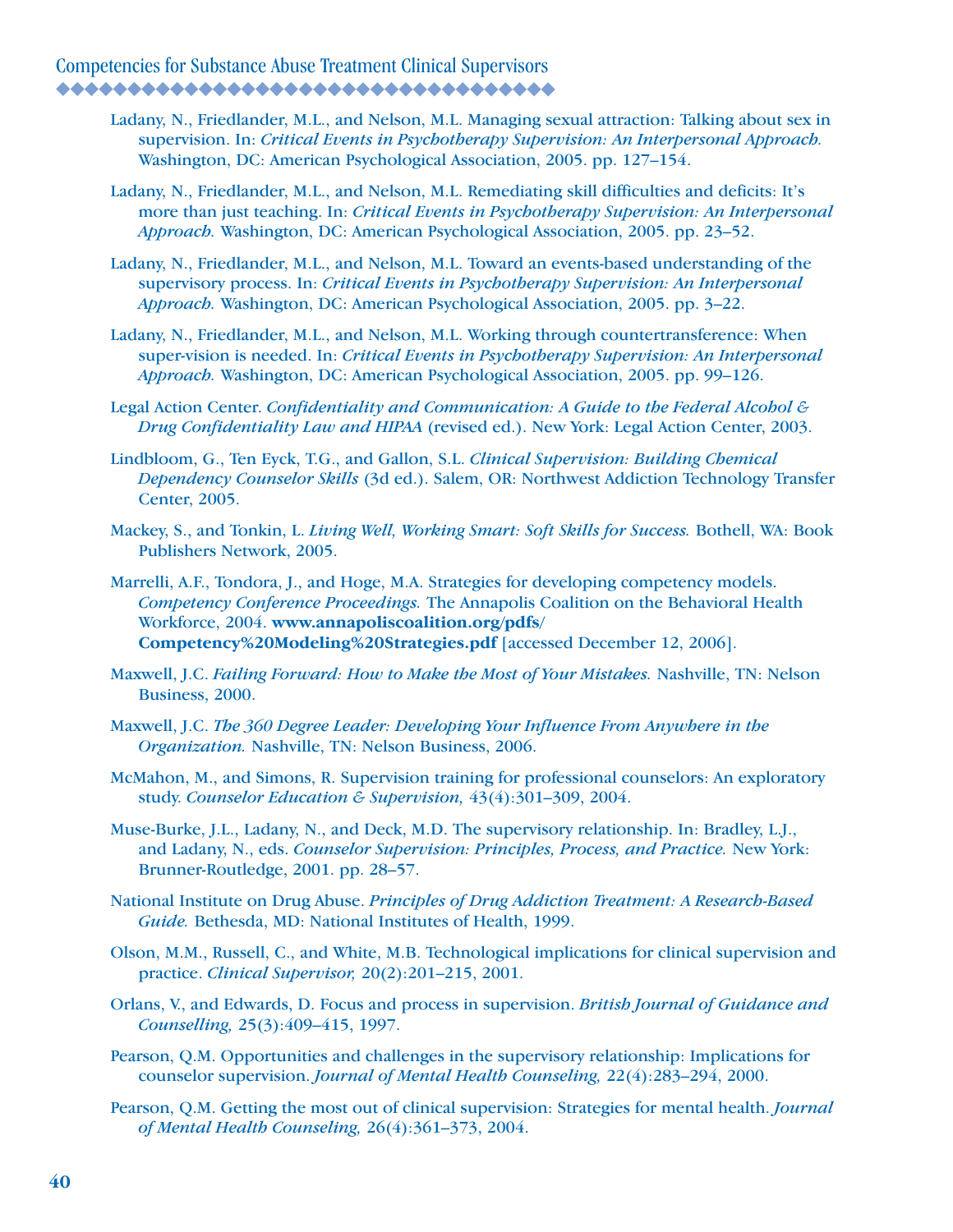- Powell, D.J. *Clinical Supervision in Alcohol and Drug Abuse Counseling: Principles, Models, Methods.* San Francisco: Jossey-Bass, 2004.
- Powell, D.J. Evaluation and feedback. In: *Clinical Supervision in Alcohol and Drug Abuse Counseling: Principles, Models, Methods.* San Francisco: Jossey-Bass, 2004. pp. 228–252.
- Powell, D.J. Leadership principles for supervisors. In: *Clinical Supervision in Alcohol and Drug Abuse Counseling: Principles, Models, Methods.* San Francisco: Jossey-Bass, 2004. pp. 20–39.
- Robinson, C.R. The role of critical thinking skills in counselor supervision. *Inquiry: Critical Thinking Across the Disciplines,* 20(3):19–25, 2001.
- Spencer, P.C., and Munch, S. Client violence toward social workers: The role of management in community mental health programs. *Social Work,* 48(4):532–544, 2003.
- Stoltenberg, C.D., McNeill, B., and Delworth, U. *IDM Supervision: An Integrated Developmental Model for Supervising Counselors and Therapists.* San Francisco: Jossey-Bass, 1998.
- Taxman, F.S. Unraveling "what works" for offenders in substance abuse treatment services. *National Drug Court Institute Review,* II(2):91–132, 1999.
- Utsey, S.O., Gernat, C.A., and Hammar, L. Examining white counselor trainees' reactions to racial issues in counseling and supervision dyads. *Counseling Psychologist,* 33(4):449–478, 2005.
- Washington State Division of Alcohol and Substance Abuse. *Clinical Supervisor Skill Standards.*  Olympia, WA: Washington State Department of Social and Health Services, 2002.
- White, W., and Albright, L. Calling a new generation of leaders. *Addiction Professional,* 4(1):12– 21, 2006.
- White, W.L., and Popovits, R.M. *Critical Incidents: Ethical Issues in the Prevention and Treatment of Addiction (2d ed.). Bloomington, IL: Chestnut Health Systems, 2001.*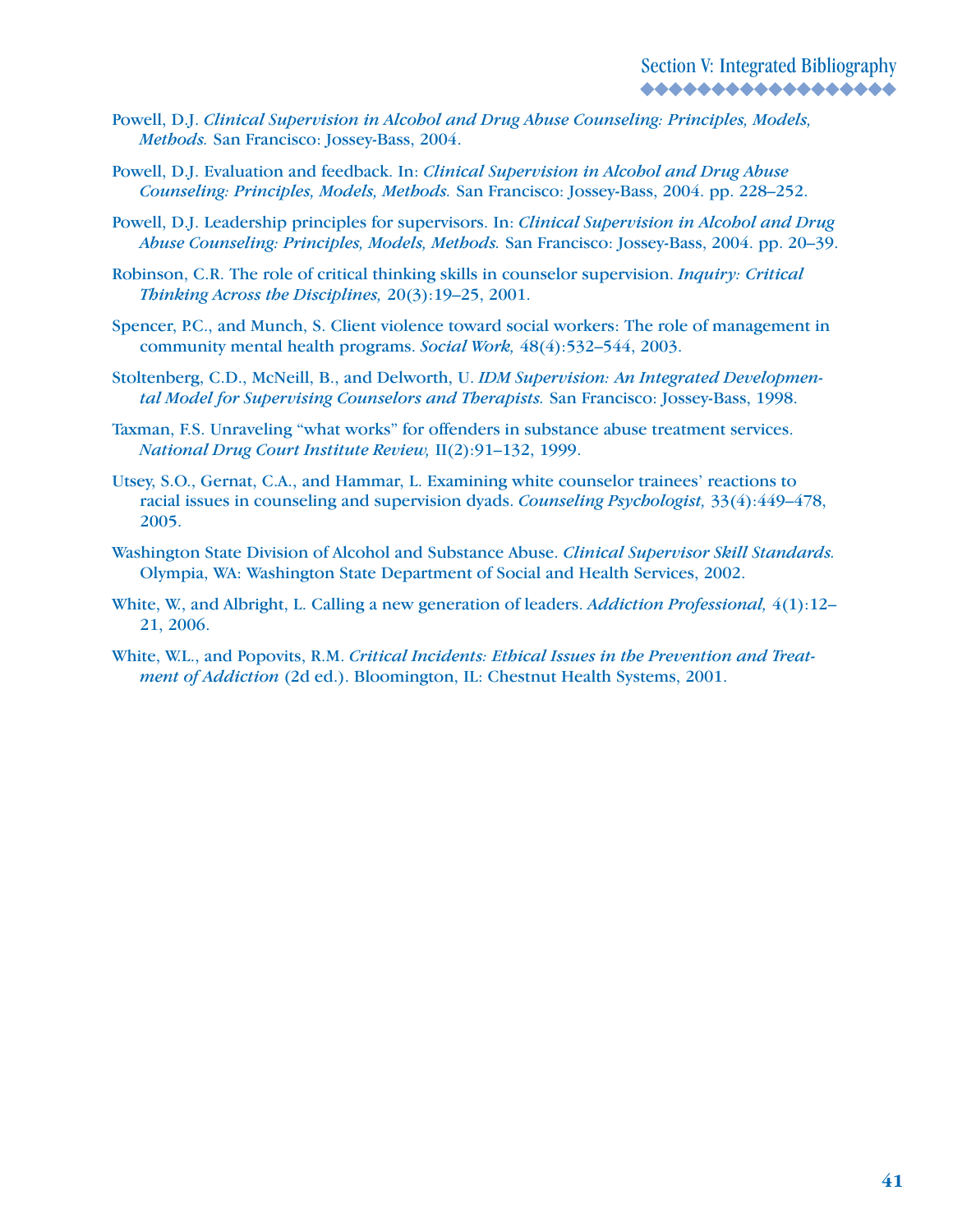# Section VI:

# **APPENDICES**

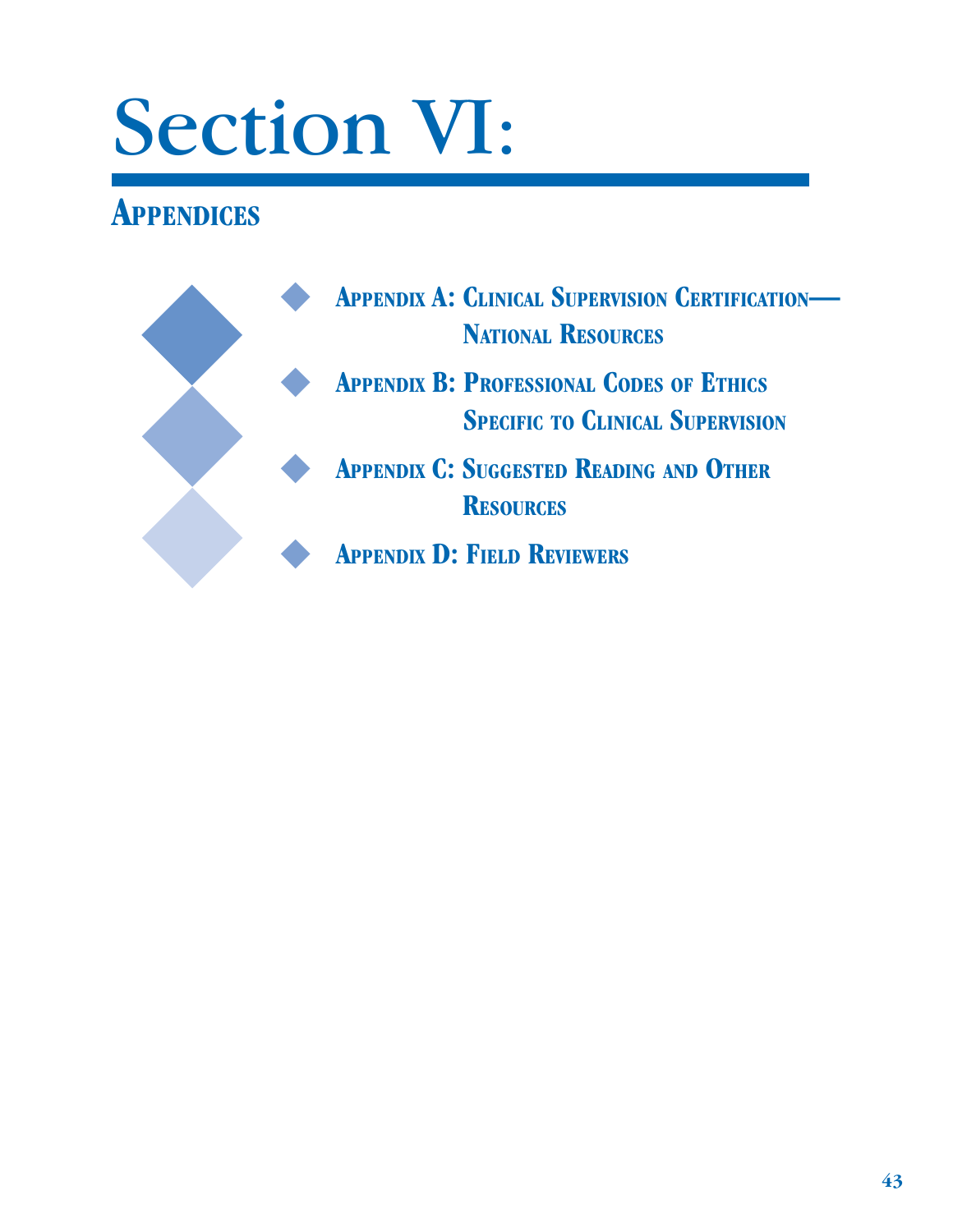# **APPENDIX A: CLINICAL SUPERVISION CERTIFICATION—NATIONAL RESOURCES**

Clinical supervisor credentials are available through many State addiction counselor certification boards. Check with the local board for more information about State-level supervisory credentialing.

#### *Approved Clinical Supervisor*

National Board for Certified Counselors Center for Credentialing and Education, Inc. 3 Terrace Way Greensboro, NC 27403 (336) 482-2856 (336) 482-2852 (fax) **www.cce-global.org/acs.htm**

#### *Approved Supervisor Designation*

American Association for Marriage and Family Therapy 112 South Alfred Street Alexandria, VA 22314 (703) 838-9808 (703) 838-9805 (fax) **www.aamft.org/membership/Approved%20Supervisor/AS\_Main.asp**

#### *Certified Clinical Supervisor*

International Consortium of Addiction and Prevention Credentialing Boards 620 Eye Street, N.W., Suite 210 Washington, DC 20006 (202) 785-0683 (202) 785-8949 (fax) **www.icrcaoda.org/credentialing.asp**

#### *Certified Pastoral Counselor Supervisor*

National Board for Certified Pastoral Counselors Certification Committee 1331 County Road D St. Paul, MN 55109 **www.nbcpc.org/Webpage.asp?MID=647147**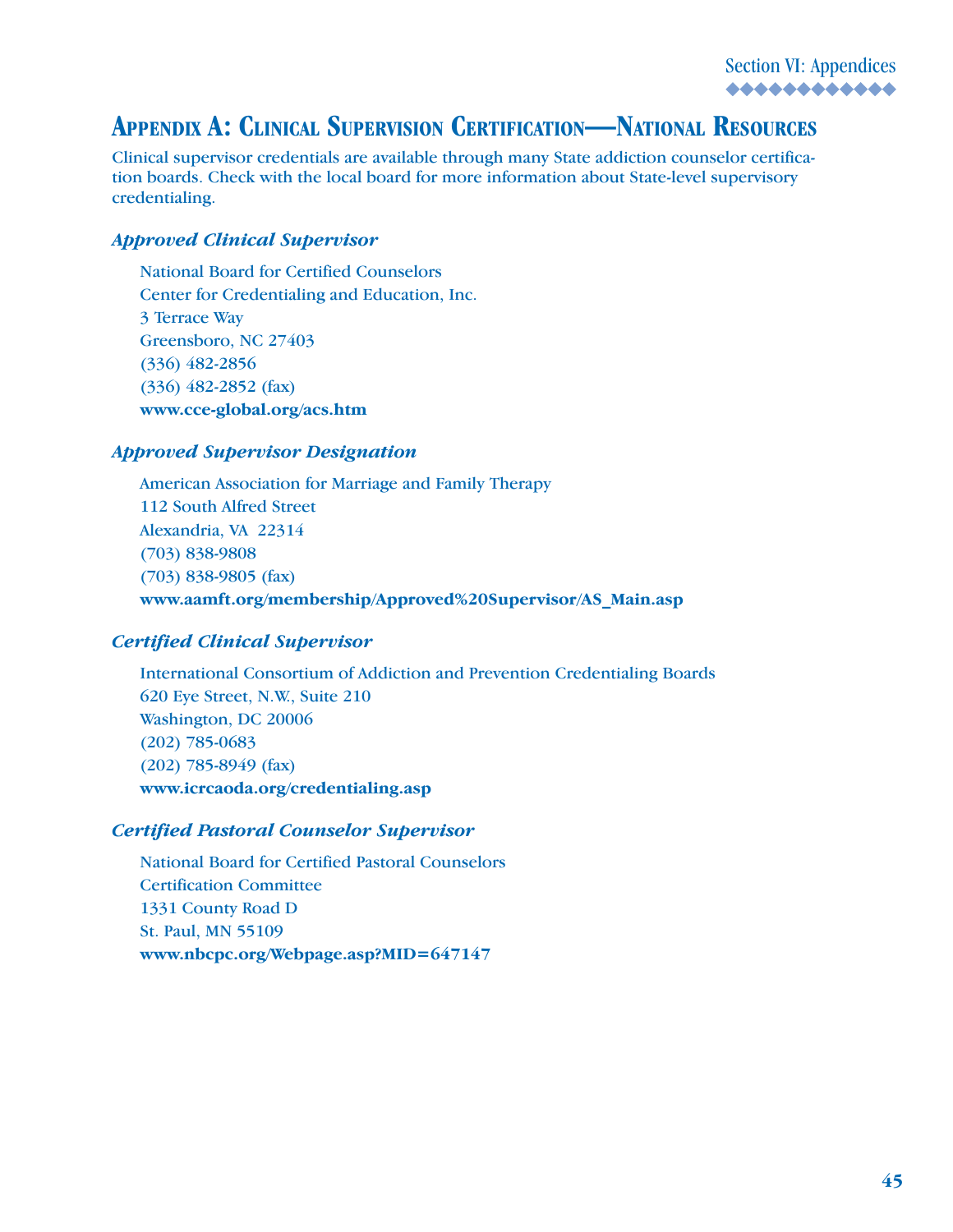### **APPENDIX B: PROFESSIONAL CODES OF ETHICS SPECIFIC TO CLINICAL SUPERVISION**

#### *The National Board for Certified Counselors/Center for Credentialing and Education*

#### *The Approved Clinical Supervisor (ACS) Code of Ethics\**

#### *Updated September 2005*

In addition to following the Code of Ethics of their mental health credentialing body, approved clinical supervisors shall:

1. Ensure that supervisees inform clients of their professional status (e.g., intern) and of all conditions of supervision.

 Supervisors need to ensure that supervisees inform their clients of any status other than being fully qualified for independent practice or licensed. For example, supervisees need to inform their clients if they are a student, intern, trainee or, if licensed with restrictions, the nature of those restrictions (e.g., associate or conditional). In addition, clients must be informed of the requirements of supervision (e.g., the audio taping of all clinical sessions for purposes of supervision).

2. Ensure that clients have been informed of their rights to confidentiality and privileged communication when applicable. Clients also should be informed of the limits of confidentiality and privileged communication.

 The general limits of confidentiality are when harm to self or others is threatened; when the abuse of children, elders or disabled persons is suspected and in cases when the court compels the mental health professional to testify and break confidentiality. These are generally accepted limits to confidentiality and privileged communication, but they may be modified by state or federal statute.

- 3. Inform supervisees about the process of supervision, including supervision goals, case management procedures, and the supervisor's preferred supervision model(s).
- 4. Keep and secure supervision records and consider all information gained in supervision as confidential.
- 5. Avoid all dual relationships with supervisees that may interfere with the supervisor's professional judgment or exploit the supervisee.

 Any sexual, romantic, or intimate relationship is considered to be a violation. Sexual relationship means sexual conduct, sexual harassment, or sexual bias toward a supervisee by a supervisor.

- 6. Establish procedures with their supervisees for handling crisis situations.
- 7. Provide supervisees with adequate and timely feedback as part of an established evaluation plan.
- 8. Render assistance to any supervisee who is unable to provide competent counseling services to clients.
- 9. Intervene in any situation where the supervisee is impaired and the client is at risk.

*<sup>\*</sup>Reprinted with permission of the Center for Credentialing and Education, Inc., an affiliate of the National Board for Certified Counselors, 3 Terrace Way, Greensboro, NC 27403-3660.*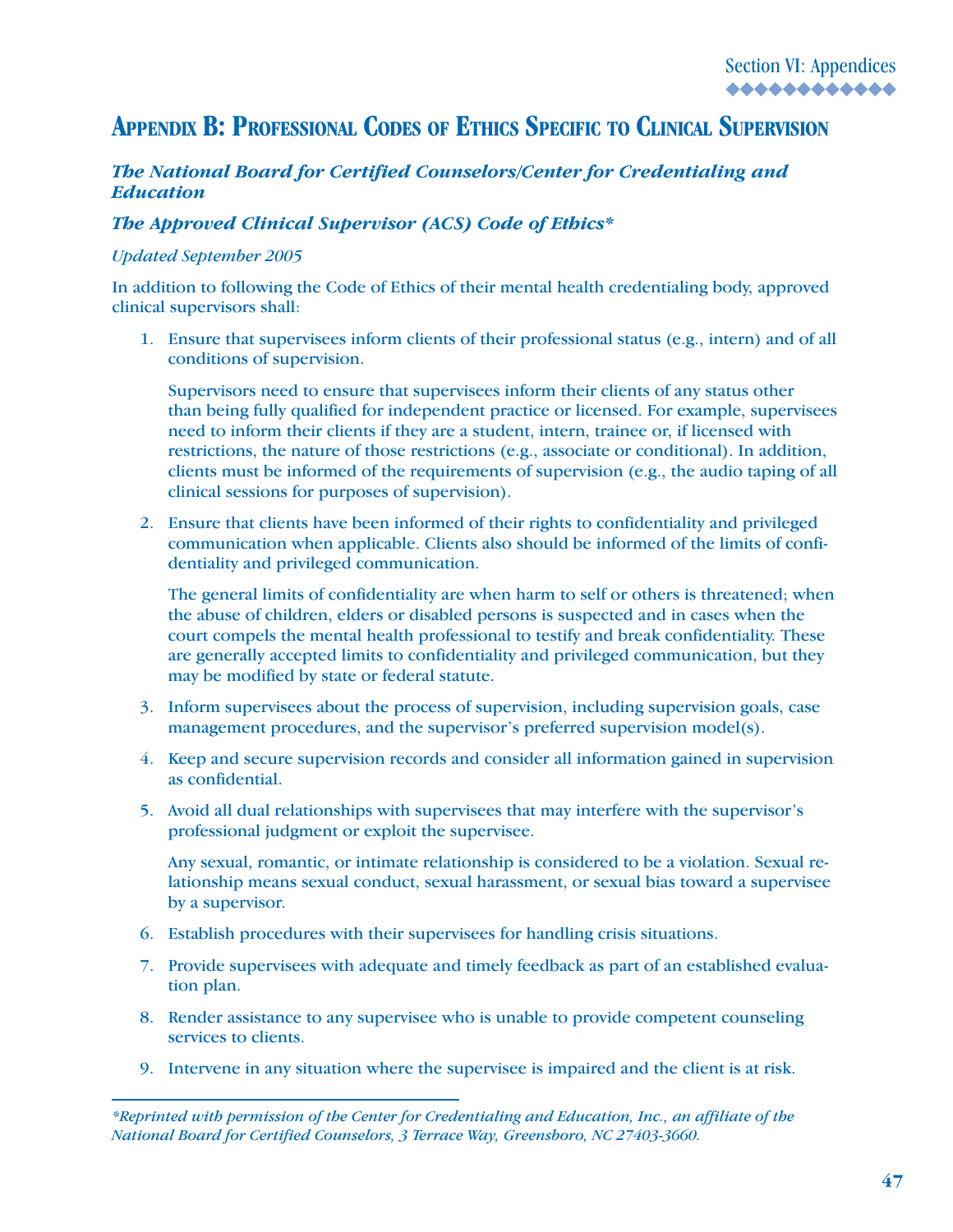- 10. Refrain from endorsing an impaired supervisee when such impairment deems it unlikely that the supervisee can provide adequate counseling services.
- 11. Supervisors offer only supervision for professional services for which they are trained or have supervised experience.

 Supervision should not include assistance in diagnosis, assessment, or treatment without prior training or supervision. Supervisors are responsible for correcting any misrepresentations of the qualifications of others.

- 12. Ensure that supervisees are aware of the current ethical standards related to their professional practice, as well as legal standards that regulate the practice of counseling.
- 13. Engage supervisees in an examination of cultural issues that might affect supervision and/or counseling.
- 14. Ensure that both supervisees and clients are aware of their rights and of due process procedures, and that you as supervisor are ultimately responsible for the client.
- 15. Refrain from supervising a relative or immediate family member.

#### *Ethical Guidelines for Counseling Supervisors*

#### *Association for Counselor Education and Supervision\**

*Adopted by ACES Executive Counsel and Delegate Assembly March 1993* 

Preamble:

The Association for Counselor Education and Supervision (ACES) is composed of people engaged in the professional preparation of counselors and people responsible for the ongoing supervision of counselors. ACES is a founding division of the American Counseling Association (ACA) and as such adheres to ACA's current ethical standards and to general codes of competence adopted throughout the mental health community.

ACES believes that counselor educators and counseling supervisors in universities and in applied counseling settings, including the range of education and mental health delivery systems, carry responsibilities unique to their job roles. Such responsibilities may include administrative supervision, clinical supervision, or both. Administrative supervision refers to those supervisory activities which increase the efficiency of the delivery of counseling services; whereas, clinical supervision includes the supportive and educative activities of the supervisor designed to improve the application of counseling theory and technique directly to clients.

Counselor educators and counseling supervisors encounter situations which challenge the help given by general ethical standards of the profession at large. These situations require more specific guidelines that provide appropriate guidance in everyday practice.

The Ethical Guidelines for Counseling Supervisors are intended to assist professionals by helping them:

1. Observe ethical and legal protection of clients' and supervisees' rights;

*<sup>\*</sup>Reprinted with permission of the Association for Counselor Education and Supervision.*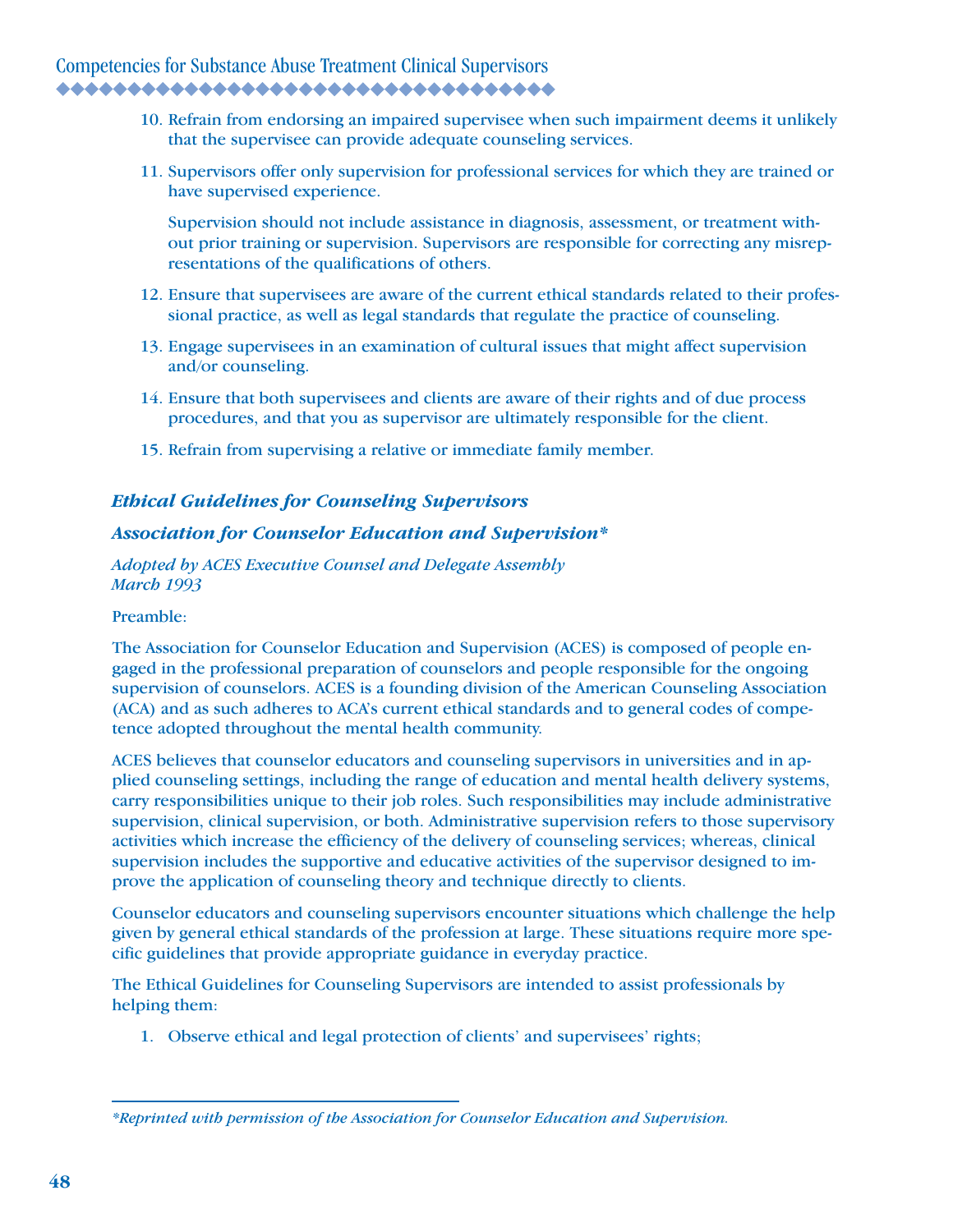- 2. Meet the training and professional development needs of supervisees in ways consistent with clients' welfare and programmatic requirements; and
- 3. Establish policies, procedures, and standards for implementing programs.

The specification of ethical guidelines enables ACES members to focus on and to clarify the ethical nature of responsibilities held in common. Such guidelines should be reviewed formally every five years, or more often if needed, to meet the needs of ACES members for guidance.

The Ethical Guidelines for Counselor Educators and Counseling Supervisors are meant to help ACES members in conducting supervision. ACES is not currently in a position to hear complaints about alleged non-compliance with these guidelines. Any complaints about the ethical behavior of any ACA member should be measured against the ACA Ethical Standards and a complaint lodged with ACA in accordance with its procedures for doing so.

One overriding assumption underlying this document is that supervision should be ongoing throughout a counselor's career and not stop when a particular level of education, certification, or membership in a professional organization is attained.

#### *DEFINITIONS OF TERMS:*

**Applied Counseling Settings** – Public or private organizations of counselors such as community mental health centers, hospitals, schools, and group or individual private practice settings.

**Supervisees** – Counselors-in-training in university programs at any level who [are] working with clients in applied settings as part of their university training program, and counselors who have completed their formal education and are employed in an applied counseling setting.

**Supervisors** – Counselors who have been designated within their university or agency to directly oversee the professional clinical work of counselors. Supervisors also may be persons who offer supervision to counselors seeking state licensure and so provide supervision outside of the administrative aegis of an applied counseling setting.

#### **1. Client Welfare and Rights**

- 1.01 The primary obligation of supervisors is to train counselors so that they respect the integrity and promote the welfare of their clients. Supervisors should have supervisees inform clients that they are being supervised and that observation and/or recordings of the session may be reviewed by the supervisor.
- 1.02 Supervisors who are licensed counselors and are conducting supervision to aid a supervisee to become licensed should instruct the supervisee not to communicate or in any way convey to the supervisee's clients or to other parties that the supervisee is himself/herself licensed.
- 1.03 Supervisors should make supervisees aware of clients' rights, including protecting clients' right to privacy and confidentiality in the counseling relationship and the information resulting from it. Clients also should be informed that their right to privacy and confidentiality will not be violated by the supervisory relationship.
- 1.04 Records of the counseling relationship, including interview notes, test data, correspondence, the electronic storage of these documents, and audio and videotape recordings, are considered to be confidential professional information. Supervisors should see that these materials are used in counseling, research, and training and supervision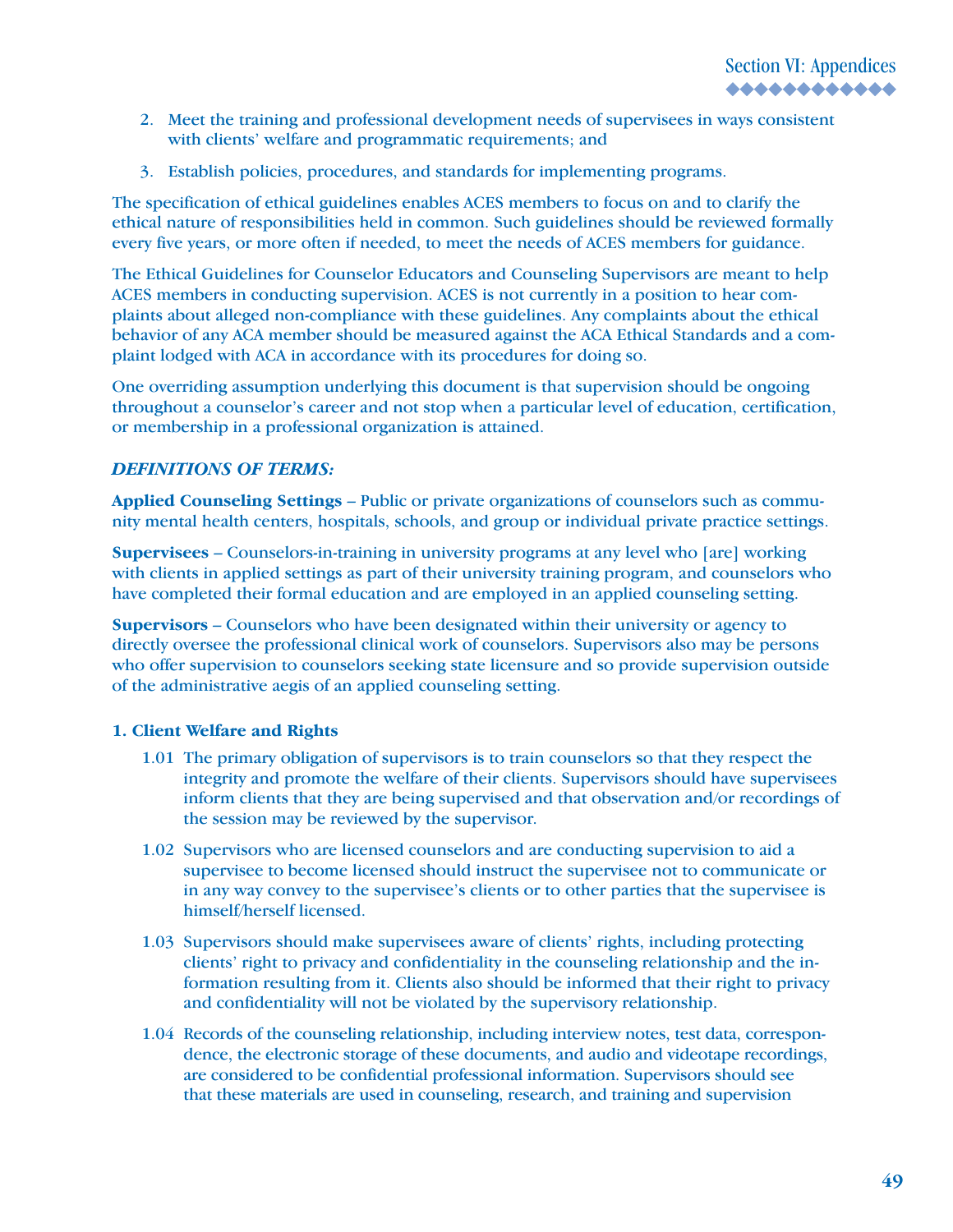of counselors with the full knowledge of the clients and that permission to use these materials is granted by the applied counseling setting offering service to the client. This professional information is to be used for full protection of the client. Written consent from the client (or legal guardian, if a minor) should be secured prior to the use of such information for instructional, supervisory, and/or research purposes. Policies of the applied counseling setting regarding client records also should be followed.

- 1.05 Supervisors shall adhere to current professional and legal guidelines when conducting research with human participants such as Section D-1 of the ACA Ethical Standards.
- 1.06 Counseling supervisors are responsible for making every effort to monitor both the professional actions and failures to take action of their supervisees.

#### **2. Supervisory Role**

Inherent and integral to the role of supervisor are responsibilities for:

- a. Monitoring client welfare;
- b. Encouraging compliance with relevant legal, ethical, and professional standards for clinical practice;
- c. Monitoring clinical performance and professional development of supervisees; and
- d. Evaluating and certifying current performance and potential of supervisees for academic, screening, selection, placement, employment, and credentialing purposes.
- 2.01 Supervisors should have had training in supervision prior to initiating their role as supervisors.
- 2.02 Supervisors should pursue professional and personal continuing education activities such as advanced courses, seminars, and professional conferences on a regular and ongoing basis. These activities should include both counseling and supervision topics and skills.
- 2.03 Supervisors should make their supervisees aware of professional and ethical standards and legal responsibilities of the counseling profession.
- 2.04 Supervisors of post-degree counselors who are seeking state licensure should encourage these counselors to adhere to the standards for practice established by the state licensure board of the state in which they practice.
- 2.05 Procedures for contacting the supervisor, or an alternative supervisor, to assist in handling crisis situations should be established and communicated to supervisees.
- 2.06 Actual work samples via audio and/or video tape or live observation in addition to case notes should be reviewed by the supervisor as a regular part of the ongoing supervisory process.
- 2.07 Supervisors of counselors should meet regularly in face-to-face sessions with their supervisees.
- 2.08 Supervisors should provide supervisees with ongoing feedback on their performance. This feedback should take a variety of forms, both formal and informal, and should include verbal and written evaluations. It should be formative during the supervisory experience and summative at the conclusion of the experience.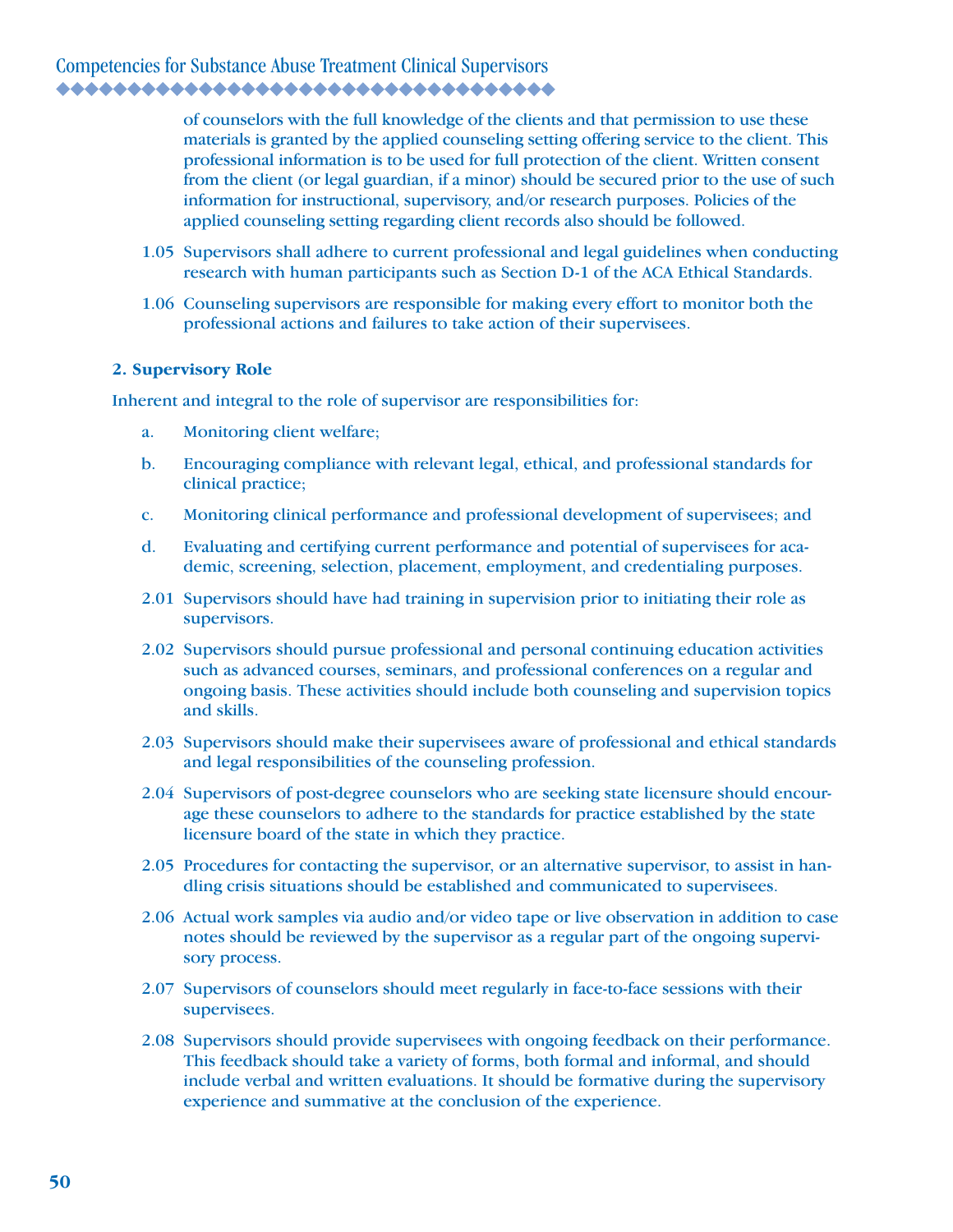- 2.09 Supervisors who have multiple roles (e.g., teacher, clinical supervisor, administrative supervisor) with supervisees should minimize potential conflicts. Where possible, the roles should be divided among several supervisors. Where this is not possible, careful explanation should be conveyed to the supervisee as to the expectations and responsibilities associated with each supervisory role.
- 2.10 Supervisors should not participate in any form of sexual contact with supervisees. Supervisors should not engage in any form of social contact or interaction which would compromise the supervisor-supervisee relationship. Dual relationships with supervisees that might impair the supervisor's objectivity and professional judgment should be avoided and/or the supervisory relationship terminated.
- 2.11 Supervisors should not establish a psychotherapeutic relationship as a substitute for supervision. Personal issues should be addressed in supervision only in terms of the impact of these issues on clients and on professional functioning.
- 2.12 Supervisors, through ongoing supervisee assessment and evaluation, should be aware of any personal or professional limitations of supervisees which are likely to impede future professional performance. Supervisors have the responsibility of recommending remedial assistance to the supervisee and of screening from the training program, applied counseling setting, or state licensure those supervisees who are unable to provide competent professional services. These recommendations should be clearly and professionally explained in writing to the supervisees who are so evaluated.
- 2.13 Supervisors should not endorse a supervisee for certification, licensure, completion of an academic training program, or continued employment if the supervisor believes the supervisee is impaired in any way that would interfere with the performance of counseling duties. The presence of any such impairment should begin a process of feedback and remediation wherever possible so that the supervisee understands the nature of the impairment and has the opportunity to remedy the problem and continue with his/her professional development.
- 2.14 Supervisors should incorporate the principles of informed consent and participation; clarity of requirements, expectations, roles and rules; and due process and appeal into the establishment of policies and procedures of their institutions, program, courses, and individual supervisory relationships. Mechanisms for due process appeal of individual supervisory actions should be established and made available to all supervisees.

#### **3. Program Administration Role**

- 3.01 Supervisors should ensure that the programs conducted and experiences provided are in keeping with current guidelines and standards of ACA and its divisions.
- 3.02 Supervisors should teach courses and/or supervise clinical work only in areas where they are fully competent and experienced.
- 3.03 To achieve the highest quality of training and supervision, supervisors should be active participants in peer review and peer supervision procedures.
- 3.04 Supervisors should provide experiences that integrate theoretical knowledge and practical application. Supervisors also should provide opportunities in which supervisees are able to apply the knowledge they have learned and understand the rationale for the skills they have acquired. The knowledge and skills conveyed should reflect current practice, research findings, and available resources.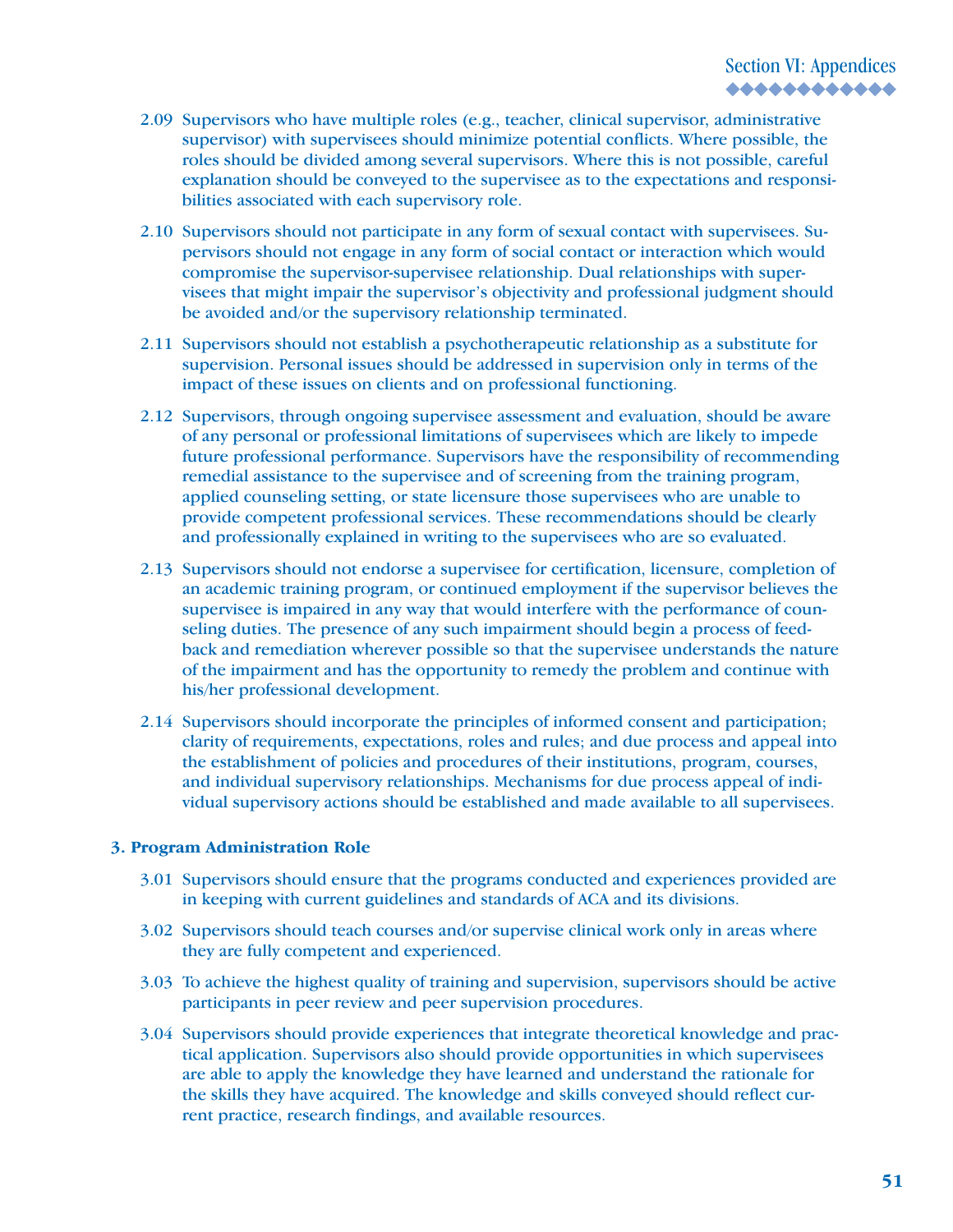- 3.05 Professional competencies, specific courses, and/or required experiences expected of supervisees should be communicated to them in writing prior to admission to the training program or placement/employment by the applied counseling setting, and, in case of continued employment, in a timely manner.
- 3.06 Supervisors should accept only those persons as supervisees who meet identified entry level requirements for admission to a program of counselor training or for placement in an applied counseling setting. In the case of private supervision in search of state licensure, supervisees should have completed all necessary prerequisites as determined by the state licensure board.
- 3.07 Supervisors should inform supervisees of the goals, policies, theoretical orientations toward counseling, training, and supervision model or approach on which the supervision is based.
- 3.08 Supervisees should be encouraged and assisted to define their own theoretical orientation toward counseling, to establish supervision goals for themselves, and to monitor and evaluate their progress toward meeting these goals.
- 3.09 Supervisors should assess supervisees' skills and experience in order to establish standards for competent professional behavior. Supervisors should restrict supervisees' activities to those that are commensurate with their current level of skills and experiences.
- 3.10 Supervisors should obtain practicum and fieldwork sites that meet minimum standards for preparing student to become effective counselors. No practicum or fieldwork setting should be approved unless it truly replicates a counseling work setting.
- 3.11 Practicum and fieldwork classes would be limited in size according to established professional standards to ensure that each student has ample opportunity for individual supervision and feedback. Supervisors in applied counseling settings should have a limited number of supervisees.
- 3.12 Supervisors in university settings should establish and communicate specific policies and procedures regarding field placement of students. The respective roles of the student counselor, the university supervisor, and the field supervisor should be clearly differentiated in areas such as evaluation, requirements, and confidentiality.
- 3.13 Supervisors in training programs should communicate regularly with supervisors in agencies used as practicum and/or fieldwork sites regarding current professional practices, expectations of students, and preferred models and modalities of supervision.
- 3.14 Supervisors at the university should establish clear lines of communication among themselves, the field supervisors, and the students/supervisees.
- 3.15 Supervisors should establish and communicate to supervisees and to field supervisors specific procedures regarding consultation, performance review, and evaluation of supervisees.
- 3.16 Evaluations of supervisee performance in universities and in applied counseling settings should be available to supervisees in ways consistent with the Family Rights and Privacy Act and the Buckley Amendment.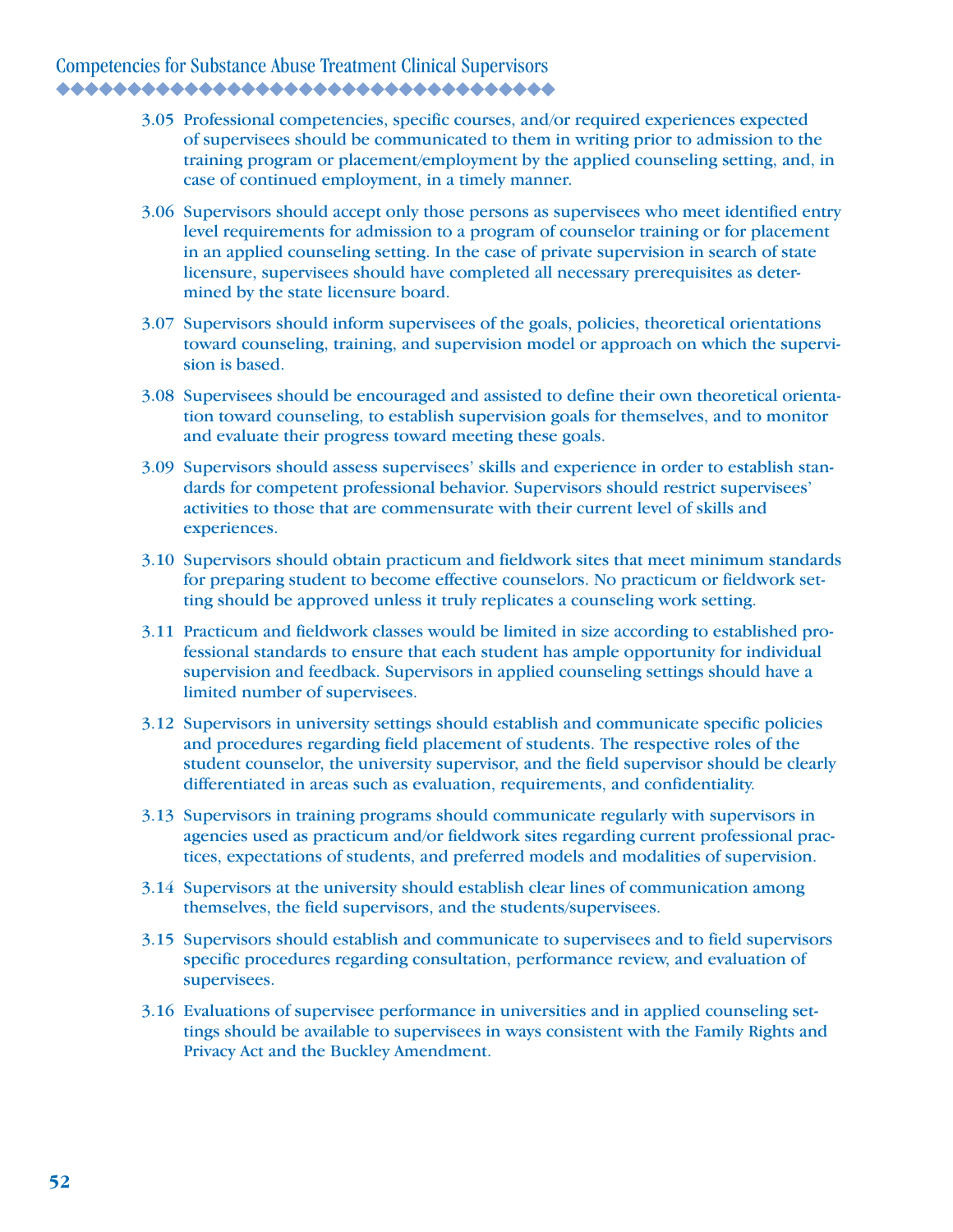- 3.17 Forms of training that focus primarily on self understanding and problem resolution (e.g., personal growth groups or individual counseling) should be voluntary. Those who conduct these forms of training should not serve simultaneously as supervisors of the supervisees involved in the training.
- 3.18 A supervisor may recommend participation in activities such as personal growth groups or personal counseling when it has been determined that a supervisee has deficits in the areas of self understanding and problem resolution which impede his/her professional functioning. The supervisors should not be the direct provider of these activities for the supervisee.
- 3.19 When a training program conducts a personal growth or counseling experience involving relatively intimate self disclosure, care should be taken to eliminate or minimize potential role conflicts for faculty and/or agency supervisors who may conduct these experiences and who also serve as teachers, group leaders, and clinical directors.
- 3.20 Supervisors should use the following prioritized sequence in resolving conflicts among the needs of the client, the needs of the supervisee, and the needs of the program or agency. Insofar as the client must be protected, it should be understood that client welfare is usually subsumed in federal and state laws such that these statutes should be the first point of reference. Where laws and ethical standards are not present or are unclear, the good judgment of the supervisor should be guided by the following list:
	- a. Relevant legal and ethical standards (e.g., duty to warn, state child abuse laws);
	- b. Client welfare;
	- c. Supervisee welfare;
	- d. Supervisor welfare; and
	- e. Program and/or agency service and administrative needs.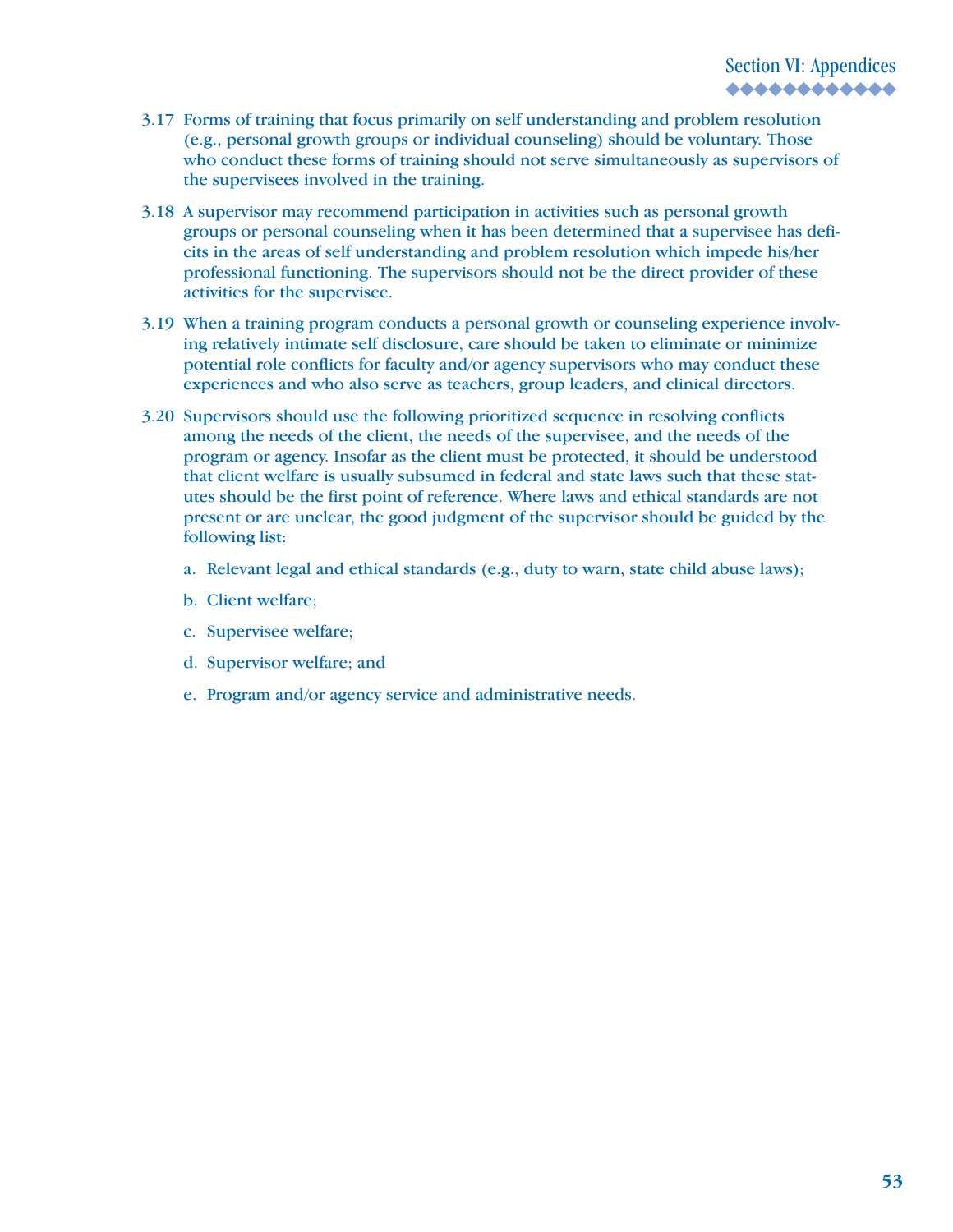### **APPENDIX C: SUGGESTED READING AND OTHER RESOURCES**

These books, journals, Web sites, and training resources were recommended by the Clinical Supervision Competencies Task Force or field reviewers.

#### *Books*

- Addiction Technology Transfer Center Network. *The Change Book: A Blueprint for Technology Transfer* (2d ed.). Kansas City, MO: Addiction Technology Transfer Center Network, 2004.
- Addiction Technology Transfer Center Network. *The Change Book Workbook: A Companion to The Change Book.* Kansas City, MO: Addiction Technology Transfer Center Network, 2004.
- American Association for Marriage and Family Therapy. *Readings in Family Therapy: Selected Articles from the AAMFT Supervisor Bulletin.* Washington, DC: American Association for Marriage and Family, 2000.
- Anderson, B.S., and Hopkins, B.R. *The Counselor and the Law* (4th ed.). Alexandria, VA: American Counseling Association, 1996.
- Bernard, J.M., and Goodyear, R.K. *Fundamentals of Clinical Supervision* (3d ed.). Boston: Allyn & Bacon, 2004.
- Boylan, J.C., Malley, P.B., and Reilly, E.P. *Practicum and Internship, Textbook and Resource Guide for Counseling and Psychotherapy* (3d ed.). London: Taylor & Francis Group, 2001.
- Campbell, J.M. *Becoming an Effective Supervisor: A Workbook for Counselors and Psychotherapists.* Philadelphia: Accelerated Development/Taylor & Francis Group, 2000.
- Campbell, J.M. *Essentials of Clinical Supervision.* New York: John Wiley & Sons, 2006.
- Holloway, E., and Carroll, M., eds. *Training Counselling Supervisors: Strategies, Methods and Techniques.* London: Sage Publishers, 1999.
- Hubble, M.A., Duncan, B.L., and Miller, S.D., eds. *The Heart and Soul of Change: What Works in Therapy.* Washington, DC: American Psychological Association, 2000.
- Kinney, J. *Clinical Manual of Substance Abuse.* St. Louis, MO: Mosby, 1996.
- Legal Action Center. *Confidentiality and Communication: A Guide to the Federal Alcohol & Drug Confidentiality Law and HIPAA* (revised ed.). New York: Legal Action Center, 2003.
- Maxwell, J.C. *Failing Forward: How to Make the Most of Your Mistakes.* Nashville, TN: Nelson Business, 2000.
- Maxwell, J.C. *The 360 Degree Leader: Developing Your Influence From Anywhere in the Organization.* Nashville, TN: Nelson Business, 2006.
- Maxwell, J.C. *The 360 Degree Leader Workbook: Developing Your Influence From Anywhere in the Organization.* Nashville, TN: Nelson Business, 2006.
- Morrissette, P.J. *Self-Supervision: A Primer for Counselors and Helping Professionals.* New York: Brunner-Routledge, 2001.
- Powell, D.J., and Brodsky, A. *Clinical Supervision in Alcohol and Drug Abuse Counseling: Principles, Models, Methods* (revised ed.). San Francisco: Jossey-Bass, 2004.
- Shulman, L. *Interactional Supervision.* Washington, DC: NASW Press, 1993.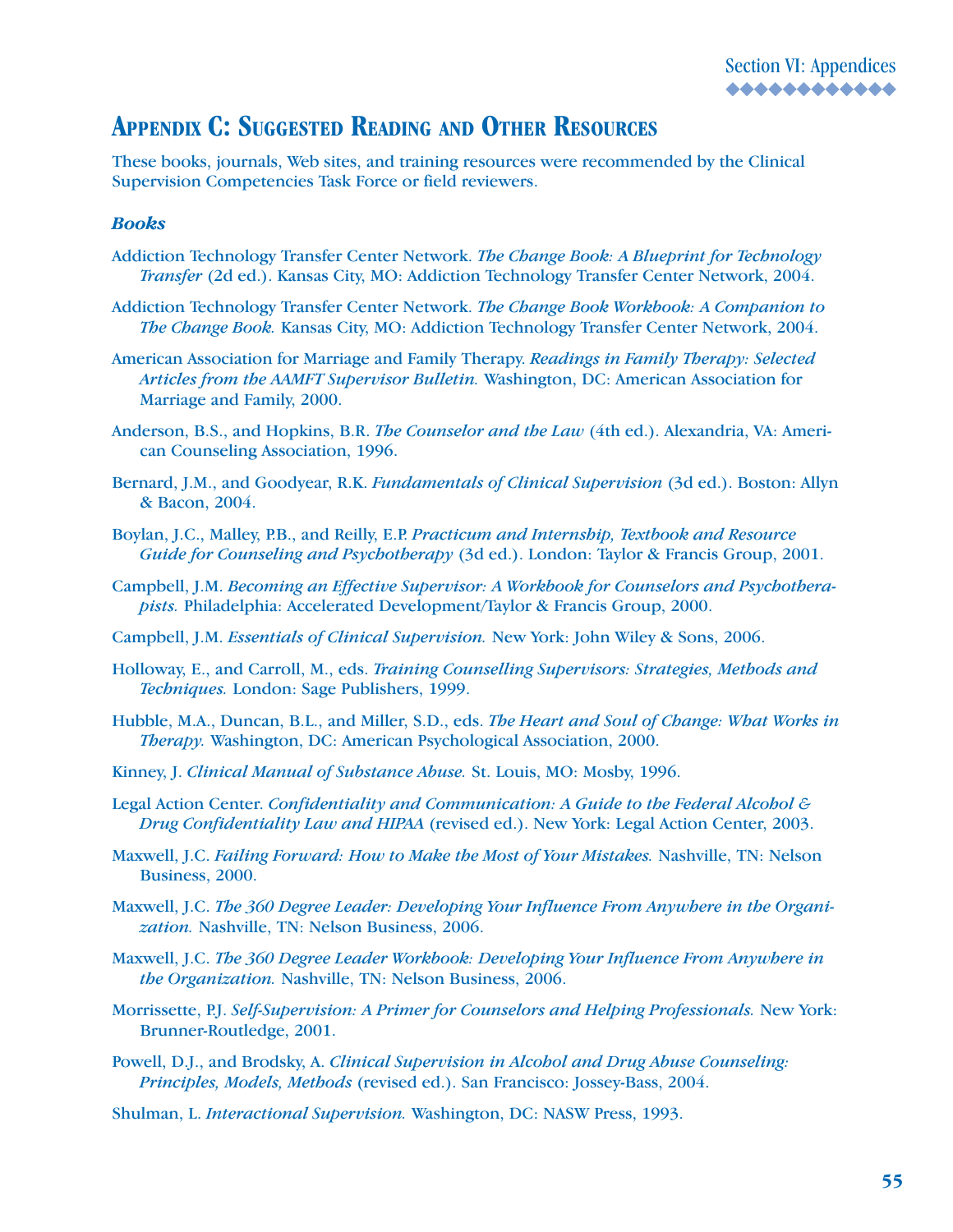- Simon, R.I. *Concise Guide to Psychiatry and Law for Clinicians* (3d ed.). Arlington, VA: American Psychiatric Publishing, Inc., 2001.
- Skovholt, T.M., & Rønnestad, M.H. *The Evolving Professional Self: Stages and Themes in Therapist and Counselor Development.* New York: John Wiley & Sons, 1992.
- Storm, C.L., and Todd, T.C. *The Reasonably Complete Systemic Supervisor Resource Guide.*  New York: Authors Choice Press, 2002.
- Walker, M., and Jacobs, M. *Supervision Questions and Answers for Counsellors and Therapists.*  London: Whurr Publishers, 2004.
- White, W.L. *Slaying the Dragon: The History of Addiction Treatment and Recovery in America.*  Bloomington, IL: Lighthouse Institute, 1998.
- White, W.L. *The Incestuous Workplace: Stress and Distress in the Organizational Family.*  Bloomington, IL: Lighthouse Institute, 1997.

#### *Journals*

- *The Clinical Supervisor: The Journal of Supervision in Psychotherapy and Mental Health.*  Binghamton, NY: The Haworth Press.
- *Counselor Education and Supervision.* Alexandria, VA: American Counseling Association. Association for Counselor Education and Supervision members receive the journal as a member benefit. For nonmember subscriptions call (800) 633-4931 or write to ACA Subscriptions, P.O. Box 361, Birmingham, AL 35201-0361.

#### *Web Sites*

Association for Counselor Education and Supervision **www.acesonline.net**

Foundation for Critical Thinking **www.criticalthinking.org**

Institute for Professional Development in the Addictions **www.ipdany.org**

Legal Action Center **www.lac.org**

#### *Training*

*Clinical Supervision of Alcohol and Drug Counselors: An Independent Study Course.* Thomas Durham, Ph.D., CCS

Distance learning; available through NAADAC, the Association for Addiction Professionals, **www.naadac.org** or (800) 548-0497.

*Clinical Supervision: Skills for the Future.*

David J. Powell, Ph.D., LADC, CCS, LMFT Onsite training; available through the International Center for Health Concerns, **www.ichc-us.org/index.htm** or (860) 653-4470.

*Clinical Supervision for Substance Abuse Treatment Practitioners Series.*  Distance learning; available through the Mid-Atlantic Addiction Technology Transfer Center, **www.mid-attc.org** or (804) 828-9910.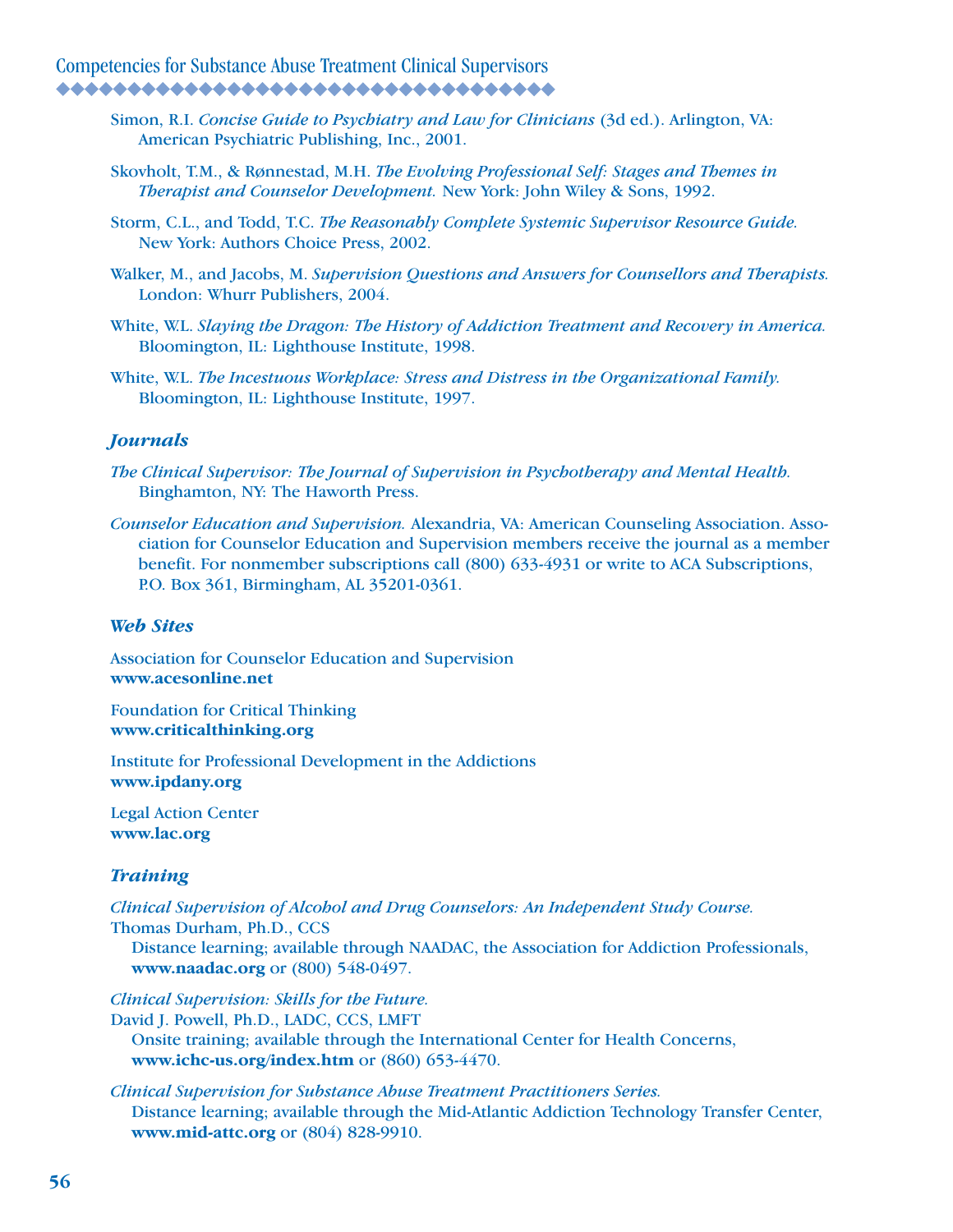*Clinical Supervision in Alcohol and Drug Abuse Counseling: Principles, Models, Methods; Advanced Skills in Clinical Supervision: Updates on the Blended Model of Clinical Supervision; and Expanding the Role of the Clinical Supervisor in Alcohol and Drug Abuse Counseling.* David J. Powell, Ph.D., LADC, CCS, LMFT

Distance learning; available through the Distance Learning Center for Addiction Studies, **www.dlcas.com.**

*National Addiction Technology Transfer Centers' Leadership Institute.* Live, intensive training offered at regional Addiction Technology Transfer Centers. For schedules and other information about this training program, go to **www.nattc.org/leaderInst/index.htm** or call the regional center.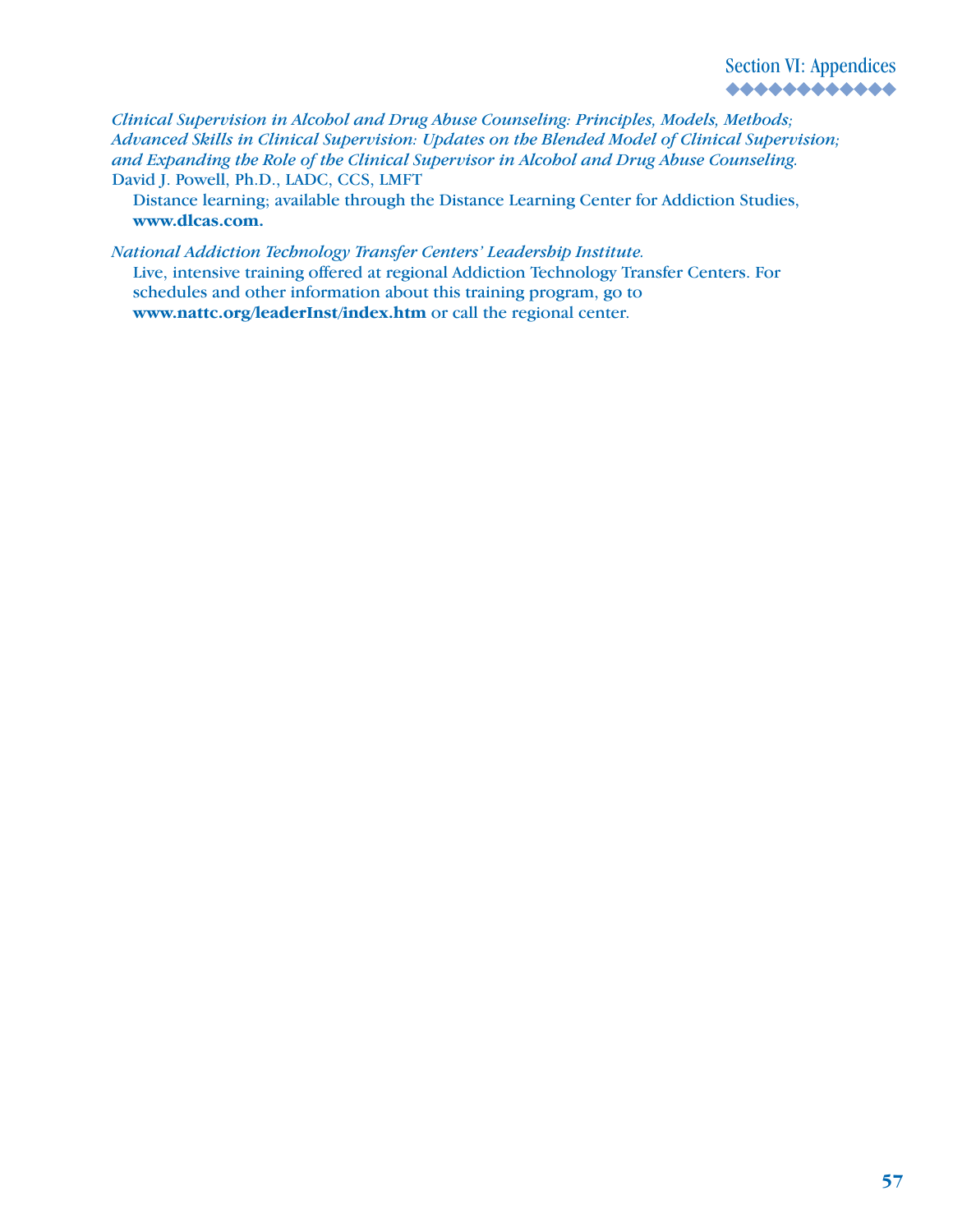## **APPENDIX D: FIELD REVIEWERS**

#### **L. Worth Bolton, M.S.W., LCAS, CCS**

Clinical Instructor University of North Carolina School of Social Work Chapel Hill, North Carolina

**David C. Bowen, LMSW, CASAC** Counselor/International Student Advisor Clarkson University Potsdam, New York

#### **Linda J. Bradshaw, M.A., CADC III** Program Manager

ChangePoint, Inc. Portland, Oregon

**Jane M. Campbell, Ph.D., NCC, ACS** Consulting Psychologist Houston, Texas

**Daniel L. Carzoli, M.A., CAP, NCAC II, ICADC, CPC** Corrections Program Director River Region Matrix House Jacksonville, Florida

**Ann H. Davis, M.Ed., CCS, LCAS** Director of Administrative Services Walter B. Jones Alcohol and Drug Abuse Treatment Center Greenville, North Carolina

**Michael V. Ellis, Ph.D.** Professor, Division of Counseling Psychology University at Albany, State University of New York Albany, New York

**Arthur Flescher, LCSW, CASAC** Deputy Director Suffolk County Division of Community Hygiene Hauppauge, New York

**Sharon R. Foley, M.A., LPC, ACS, CAC** Clinical Coordinator, Preceptorship Program Danya International, Inc. Silver Spring, Maryland

#### **Maria del Mar Garcia-Rodriguez, M.S.W., M.H.S.**

Continuing Education Coordinator Caribbean Basin and Hispanic Addiction Technology Transfer Center Universidad Central del Caribe Bayamon, Puerto Rico

**Suzanne Goolden, M.H.A., CTRS, CASAC** Inpatient Services Director St. Joseph's Rehabilitation Center, Inc. Saranac Lake, New York

**Rick Gressard, Ph.D., NCC, LPC, MAC** Associate Professor College of William and Mary Williamsburg, Virginia

**Stephen J. Gumbley, M.A., LCDP** Education Specialist Addiction Technology Transfer Center of New England Providence, Rhode Island

**Charles T. Holt, Ph.D., MFT, LADC** Personal Development Consultants Reno, Nevada

**John D. Hughes, M.S.W., CDP** Coordinator, Safe and Effective Schools Sunnyside School District Sunnyside, Washington

**Stephen S. Mason, ACSW, LICSW, CCAC-S Director** West Virginia State Division on Alcoholism and Drug Abuse Charleston, West Virginia

**Leslie D. McCrory, LPC, LCAS, CCS** McCrory Consulting Asheville, North Carolina

**Robert L. Neri, M.A., CAP, LMHC** Chief Clinical Officer WestCare Foundation St. Petersburg, Florida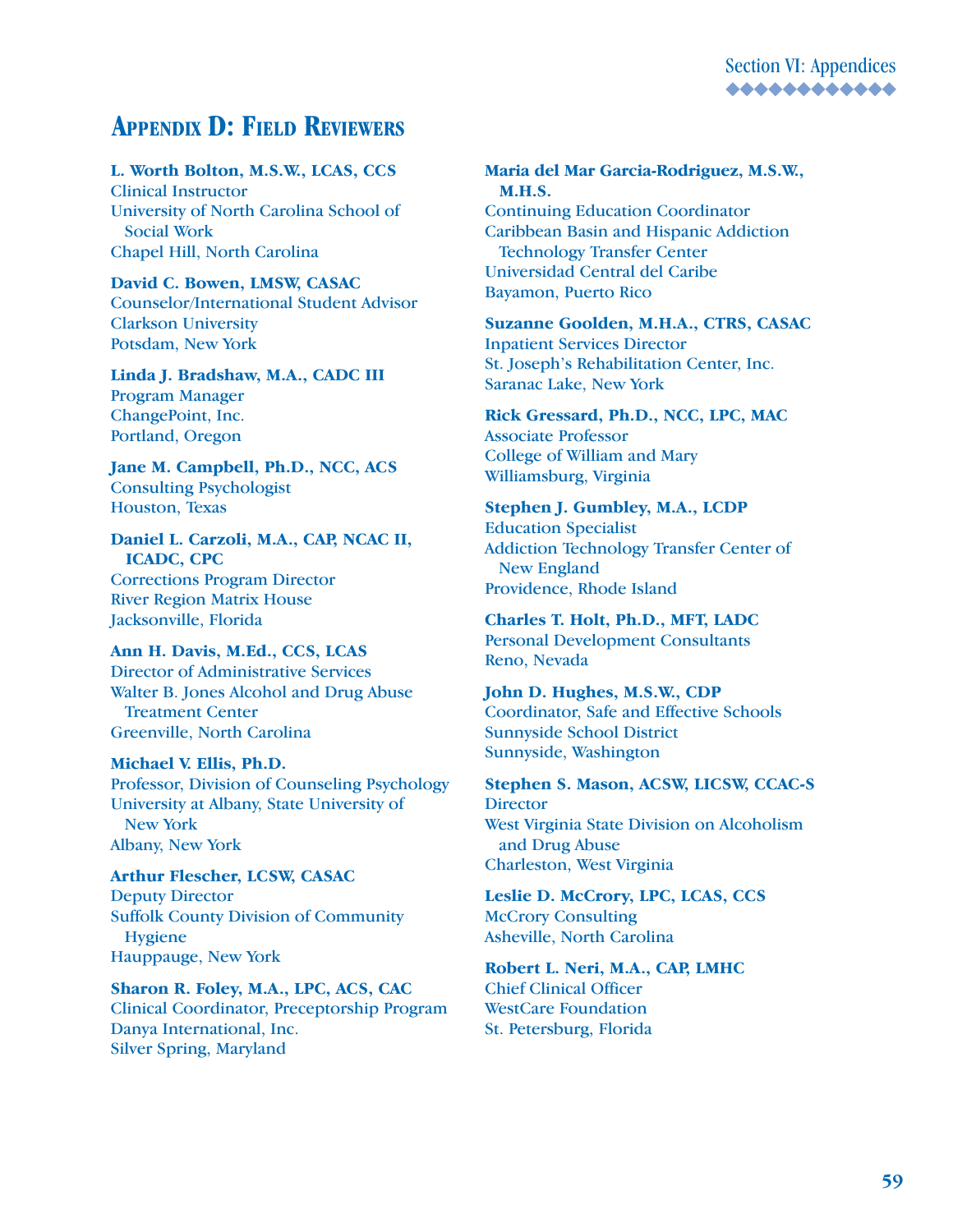#### **Michele A. Packard, Ph.D.**

Executive Director Sage Training Boulder, California

**David J. Powell, Ph.D., CCS, LADC** President International Center for Health Concerns, Inc. East Granby, Connecticut

**Annie Ramniceanu, M.S., LCMHC, LADC** Clinical Director Spectrum Youth and Family Services Burlington, Vermont

#### **Scott Reiner, M.S., CAC, CCS** Program Development Manager

Virginia Department of Juvenile Justice Richmond, Virginia

**Jeffrey Savoy, LCSW, CASAC** Vice President, Director of Clinical Support **Services** Odyssey House, Inc.

New York, New York

#### **Donald H. Scherling, Psy.D., ICADC, CCS, LADC, MAC**

Program Director Berkshire Medical Center, McGee Acute Addictions Unit Pittsfield, Massachusetts

#### **Anne Helene Skinstad, Ph.D. Director** Prairielands Addiction Technology Transfer **Center** University of Iowa Iowa City, Iowa

**Robert M. Vincent, M.S.Ed.(c), NCAC II, CPP Director** True North Student Assistance and Treatment **Services** Olympia, Washington

**Michael J. Wagner, LICSW, MAC** Owner MJW Consulting Seattle, Washington

#### **William L. White, M.S.**

Senior Research Consultant Chestnut Health Systems Bloomington, Illinois